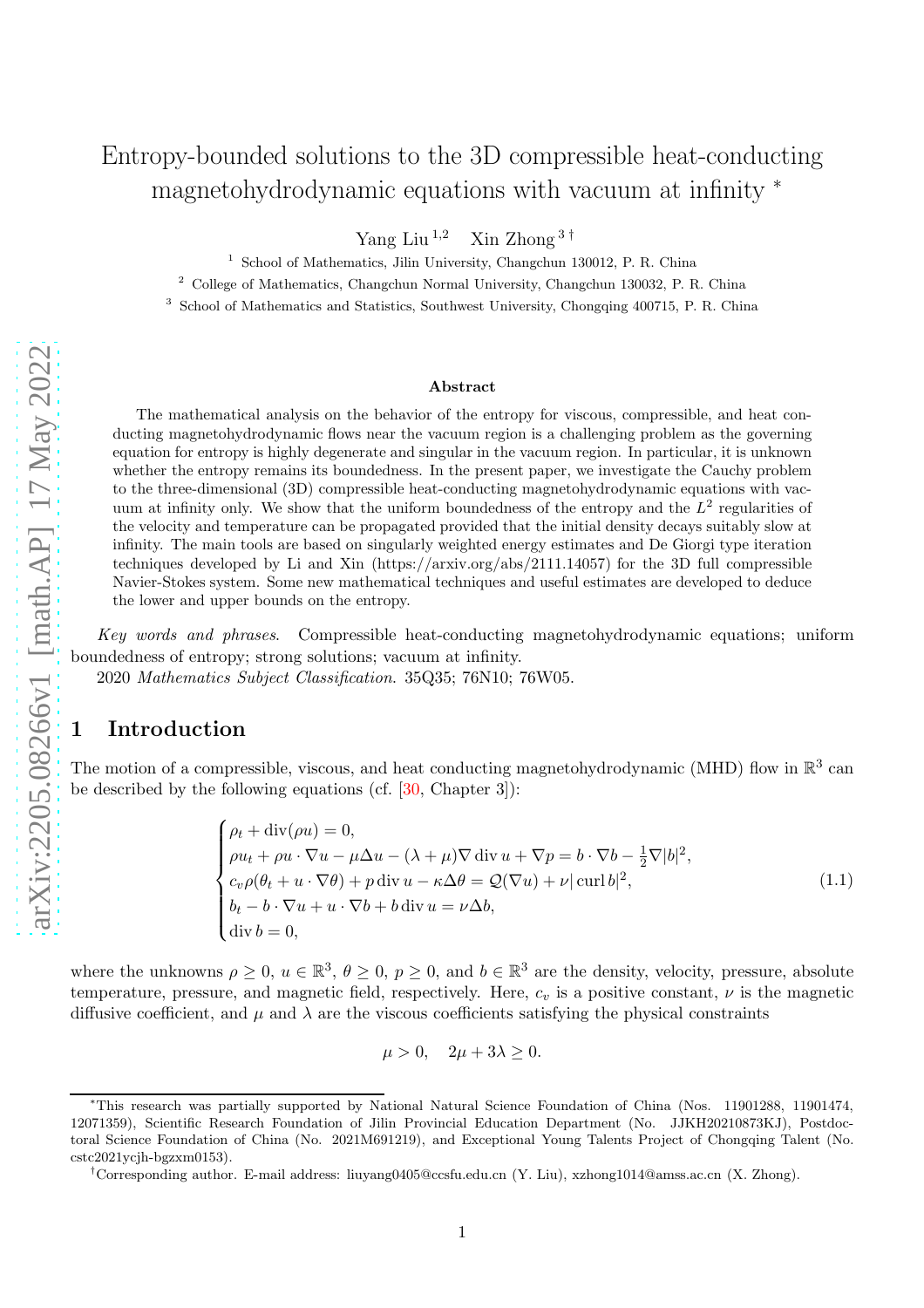$\kappa > 0$  is the heat conductive coefficient, while

$$
\mathcal{Q}(\nabla u) = \frac{\mu}{2} |\nabla u + (\nabla u)^{\top}|^2 + \lambda (\text{div } u)^2,
$$

with  $(\nabla u)$ <sup> $\vdash$ </sup> being the transpose of  $\nabla u$ .

In order to close the system  $(1.1)$ , one needs first to postulate a constitutive equation relating the pressure to the other variables. We assume that the pressure  $p$  takes the form

$$
p = \widetilde{R}\rho\theta
$$

for a positive constant  $\widetilde{R}$ . Let  $e = c_v \theta$  ( $c_v > 0$ ) be the specific internal energy and s be the specific entropy. The specific entropy s, the specific internal energy  $e$ , and the pressure  $p$  are interrelated through the second principle of thermodynamics

$$
\theta Ds = De + D\left(\frac{1}{\rho}\right)p,\tag{1.2}
$$

where D stands for the differential with respect to the variables  $\rho$  and  $\theta$ , which implies some compatibility conditions between  $e$  and  $p$  (Maxwell's relation). Then it holds that

<span id="page-1-3"></span><span id="page-1-2"></span>
$$
p = Ae^{\frac{s}{c_v}\rho^{\gamma}}
$$

for some positive constant A, where  $\gamma = 1 + \frac{\tilde{R}}{c_v}$ . In terms of  $\rho$  and  $\theta$ , s can be expressed as

$$
s = c_v \left( \log \frac{\tilde{R}}{A} + \log \theta - (\gamma - 1) \log \rho \right),\tag{1.3}
$$

and it will be more convenient to replace  $(1.1)$ <sub>3</sub> by the *entropy balance* 

$$
\rho(s_t + u \cdot \nabla s) - \frac{\kappa}{c_v} \Delta s = \kappa(\gamma - 1) \operatorname{div} \left( \frac{\nabla \rho}{\rho} \right) + \frac{1}{\theta} \left( \mathcal{Q}(\nabla u) + \nu |\operatorname{curl} b|^2 + \kappa \frac{|\nabla \theta|^2}{\theta} \right) \tag{1.4}
$$

in the region where both  $\rho$  and  $\theta$  are positive.

When the temperature fluctuations can be neglected, [\(1.1\)](#page-0-0) becomes the compressible isentropic MHD system

$$
\begin{cases}\n\rho_t + \operatorname{div}(\rho u) = 0, \\
\rho u_t + \rho u \cdot \nabla u - \mu \Delta u - (\lambda + \mu) \nabla \operatorname{div} u + \nabla p = b \cdot \nabla b - \frac{1}{2} \nabla |b|^2, \\
b_t - b \cdot \nabla u + u \cdot \nabla b + b \operatorname{div} u = \nu \Delta b, \\
\operatorname{div} b = 0, \ p(\rho) = A\rho^\gamma.\n\end{cases} (1.5)
$$

Hu and Wang [\[15\]](#page-30-0) studied the global existence and large-time behavior of finite energy weak solutions to [\(1.5\)](#page-1-0) in a bounded domain  $\Omega \subseteq \mathbb{R}^3$  with Dirichlet boundary condition  $u|_{\partial\Omega} = b|_{\partial\Omega} = 0$ . Motivated by [\[10,](#page-30-1) [11\]](#page-30-2) where D. Hoff constructed the so-called intermediate weak solutions, Suen and Hoff [\[44\]](#page-32-0) proved the global-in-time existence of weak solutions of  $(1.5)$  in  $\mathbb{R}^3$  with initial data small in  $L^2$  and initial density positive and essentially bounded if the viscosity coefficients  $\mu$  and  $\lambda$  fulfill the additional assumption

<span id="page-1-1"></span><span id="page-1-0"></span>
$$
\mu < 2\mu + \lambda < \left(\frac{3}{2} + \frac{\sqrt{21}}{6}\right)\mu. \tag{1.6}
$$

This result was later improved by Liu-Yu-Zhang [\[36\]](#page-31-1) where the condition [\(1.6\)](#page-1-1) was removed and vacuum was allowed initially. Moreover, the uniqueness and continuous dependence of these weak solutions were established in [\[43\]](#page-32-1) by modifying the initial conditions. Meanwhile, Wu-Zhang-Zou [\[46\]](#page-32-2) obtained the optimal time-decay rates of weak solutions with discontinuous initial data, i.e., for  $t \geq 1$ ,

$$
\begin{cases}\n\|(\rho - \tilde{\rho}, u, b)(t)\|_{L^r} \leq C t^{-\frac{3}{2}(1 - \frac{1}{r})}, \ 2 \leq r \leq \infty, \\
\|(\nabla u, \nabla b)(t)\|_{L^2} \leq C t^{-\frac{5}{4}}, \\
\|(\nabla^2 b, b_t)(t)\|_{L^2} \leq C t^{-\frac{7}{4}},\n\end{cases}
$$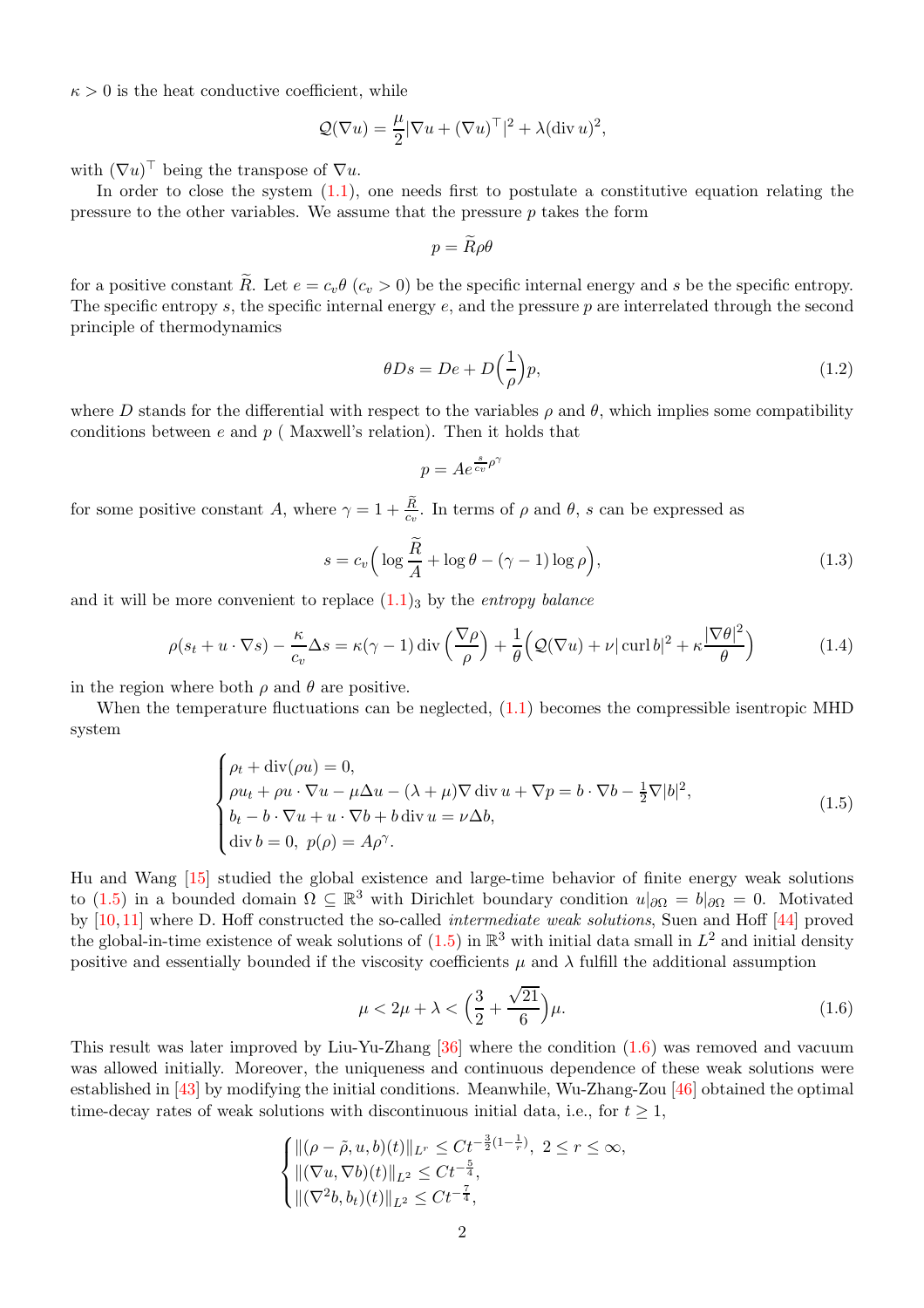if  $\|(\rho_0 - \tilde{\rho}, u_0, b_0)\|_{L^1}$  is bounded. Apart from *large-energy weak solutions* [\[15\]](#page-30-0) and *intermediate weak* solutions  $[36,43,44,46]$  $[36,43,44,46]$  $[36,43,44,46]$  $[36,43,44,46]$ , the third type of solutions to  $(1.5)$  are the small-smooth solutions. More precisely, Li-Xu-Zhang [\[26\]](#page-31-2) showed the global existence of classical solutions to the 3D Cauchy problem of [\(1.5\)](#page-1-0) with small initial energy but possibly large oscillations and vacuum states at both the interior domain and the far field which generalized the previous result proved by Huang-Li-Xin [\[17\]](#page-30-3) for compressible Navier-Stokes system. A similar result for 2D Cauchy problem has been established by Lü-Shi-Xu  $[40]$  with the help of spatial weighted energy method. Later on, Hong-Hou-Peng-Zhu [\[12\]](#page-30-4) obtained global smooth solutions by requiring  $[(\gamma - 1)^{-\frac{1}{9}} + \nu^{-\frac{1}{4}}]E_0$  to be suitably small, where  $E_0$  is the initial energy. Very recently, Chen-Huang-Shi  $[1, 2]$  $[1, 2]$  investigated global strong solutions to the initial-boundary value problem of  $(1.5)$ with Navier slip boundary conditions. We refer the readers to  $[8, 33, 42, 47]$  $[8, 33, 42, 47]$  $[8, 33, 42, 47]$  $[8, 33, 42, 47]$  $[8, 33, 42, 47]$  $[8, 33, 42, 47]$  for more results on global solutions to multi-dimensional compressible non-resistive or inviscid MHD equations. There are some interesting results on other studies of  $(1.5)$ , such as blow-up criterion of solutions  $[3,48]$  $[3,48]$ , asymptotic limits of solutions  $[9, 18, 25]$  $[9, 18, 25]$  $[9, 18, 25]$  $[9, 18, 25]$ , the large time behavior of solutions  $[24, 50]$  $[24, 50]$ , and so on.

Recently, there have been numerous studies on compressible heat conducting MHD equations [\(1.1\)](#page-0-0) due to its physical importance, complexity, rich phenomena, and mathematical challenges. By using the method of weak convergence developed by Lions  $[35]$  and Feireisl  $[6, 7]$  $[6, 7]$ , Ducomet and Feireisl  $[4]$  obtained the global existence of variational weak solutions in a bounded domain of  $\mathbb{R}^3$  under certain conditions upon the equations of state. This result was improved by Li and Guo [\[31\]](#page-31-8) by allowing a rather more general constitutive relationship. At the same time, Hu and Wang  $[14]$  also proved the existence of a global variational weak solution of  $(1.1)$  with large data. The main difference between [\[4\]](#page-30-11) and [\[14\]](#page-30-12) is that they used the entropy equation  $(1.4)$  and the thermal equation  $(1.1)_3$ , respectively. On the other hand, for global existence of strong solutions, Kawashima [\[22\]](#page-31-9) first established the global-in-time existence of  $H^3$  solutions to [\(1.1\)](#page-0-0) when the initial data was taken to be properly small in  $H^3$  modulo a constant state. His analysis consists an iterative procedure based on asymptotic decay rates for the corresponding linearized equations developed by Matsumura and Nishida [\[41\]](#page-32-7). It is worth mentioning that the initial data is small close to a constant state in  $H^3$ -norm indicates that there is absent of vacuum states. However, as emphasized in many papers (see, e.g.,  $[12, 17, 26-29]$  $[12, 17, 26-29]$  $[12, 17, 26-29]$  $[12, 17, 26-29]$  $[12, 17, 26-29]$ ), the possible presence of vacuum is one of the major difficulties in the study of mathematical theory of compressible fluids. Very recently, several results are devoted to investigating global well-posedness of strong solutions to the 3D Cauchy problem of [\(1.1\)](#page-0-0) with vacuum both at interior region and far field. Liu and Zhong [\[37\]](#page-31-11) proved global strong solutions provided that  $\|\rho_0\|_{L^{\infty}} + \|b_0\|_{L^3}$  is suitably small and the viscosity coefficients satisfy  $3\mu > \lambda$ . This result was later improved in [\[38\]](#page-31-12) where the authors showed the global existence and uniqueness of strong solutions, which may be of possibly large oscillations, when the initial data are of small total energy. Moreover, they also derived the algebraic time decay estimates of the solution. Hou-Jiang-Peng [\[13\]](#page-30-13) obtained global strong solutions under the condition that  $\|\rho_0\|_{L^1} + \|b_0\|_{L^2}$  is suitably small. Meanwhile, Liu and Zhong [\[39\]](#page-31-13) deduced global existence of strong solutions under a smallness condition on scaling invariant quantity independent of any norms of the initial data. We refer to [\[32,](#page-31-14) [34\]](#page-31-15) for more results on global solutions to multi-dimensional full compressible nonresistive MHD equations. There are some interesting results on other studies of  $(1.1)$ , such as blow-up criterion of solutions  $[16, 45, 49]$  $[16, 45, 49]$  $[16, 45, 49]$  $[16, 45, 49]$ , asymptotic limits of solutions  $[19–21, 23]$  $[19–21, 23]$  $[19–21, 23]$  $[19–21, 23]$ , and so on.

Although there are abundant researches to the compressible heat-conducting MHD equations  $(1.1)$ , yet it should be pointed out that all the results mentioned above tell us relatively little about the entropy. One of the main reasons is that the lack of the expression of the entropy in the vacuum region and the high singularity and degeneracy of the entropy equation [\(1.4\)](#page-1-2) near the vacuum region. Very recently, Li and Xin [\[27](#page-31-17)[–29\]](#page-31-10) investigated the uniform boundedness of the entropy to the Cauchy problem of one-dimensional and three-dimensional full compressible Navier-Stokes equations in a very technical and subtle way. Their results reveal that the uniform boundedness of the entropy can be propagated up to any finite time as long as the initial vacuum presents only at far fields and the initial density decays slowly enough at the far field.

We will consider the Cauchy problem of  $(1.1)$  with the initial condition

<span id="page-2-0"></span>
$$
(\rho, u, \theta, b)|_{t=0} = (\rho_0, u_0, \theta_0, b_0).
$$
\n(1.7)

Motivated by [\[29\]](#page-31-10), the main purpose of this paper is to study the existence of entropy-bounded solutions of  $(1.1)$  and  $(1.7)$  with only vacuum at infinity. The main novelty of this current work is that we obtain some new estimates on velocity and magnetic field which are important in controlling the strong coupling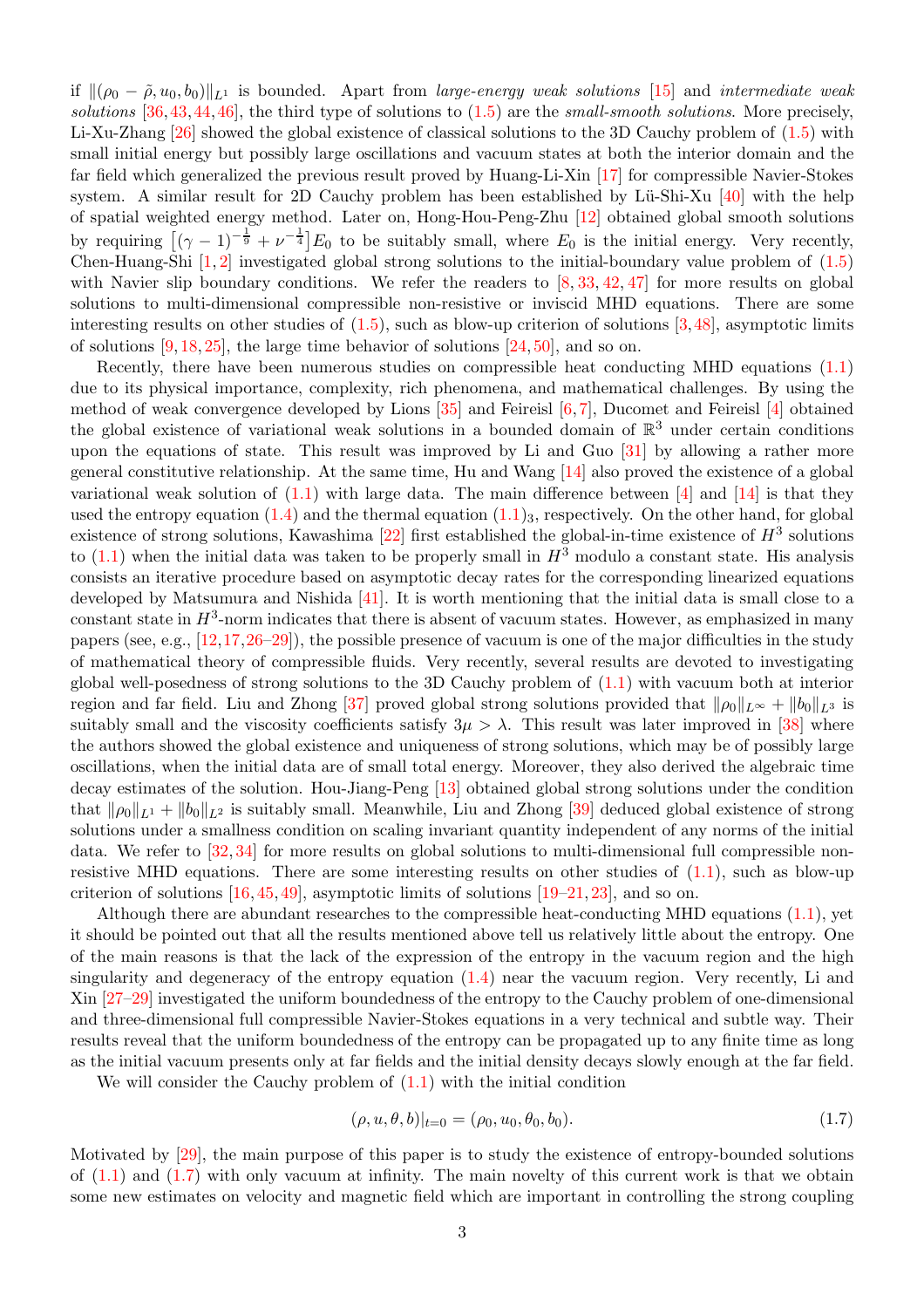effects between velocity and magnetic fields. Those estimates will be used in deriving some a priori energy estimates with singular weights.

Before stating our main result, let us first introduce some notations. For  $1 \le q \le \infty$  and positive integer m,  $L^q = L^q(\mathbb{R}^3)$  and  $W^{m,q} = W^{m,q}(\mathbb{R}^3)$ , respectively, are the standard Lebesgue and Sobolev spaces, and  $H^m = W^{m,2}$ .  $D_0^1 = D_0^1(\mathbb{R}^3)$  and  $D^{m,q} = D^{m,q}(\mathbb{R}^3)$  are the homogeneous Sobolev spaces defined, respectively, as

$$
D_0^1 = \{ u \in L^6 | \nabla u \in L^2 \}, \ D^{m,q} = \{ u \in L^1_{loc} | \nabla^{\alpha} u \in L^q, 1 \leq |\alpha| \leq m \},\
$$

and  $D^{m,2} = D^m$ , while  $\dot{f} \triangleq f_t + u \cdot \nabla f$  denotes the material derivative of f.

Strong solutions considered in this paper are defined as follows.

**Definition 1.1.** Let  $T > 0$ , assume that

<span id="page-3-0"></span>
$$
0 \le \rho_0 \in H^1 \cap W^{1,q}, \quad u_0 \in D_0^1 \cap D^2, \quad 0 \le \theta_0 \in D_0^1 \cap D^2, \quad b_0 \in H^2,\tag{1.8}
$$

for some  $q \in (3,6]$ . A quadruple  $(\rho, u, \theta, b)$  is called a strong solution to system  $(1.1)$  in  $\mathbb{R}^3 \times (0,T)$  with initial condition  $(1.7)$ , if it has the following regularities

$$
\begin{cases}\n\rho \in C([0,T];H^1\cap W^{1,q}), \ \rho_t \in C([0,T];L^2\cap L^q), \\
(u,\theta) \in C([0,T];D^1\cap D^2)\cap L^2(0,T;D^{2,q}), \ (u_t,\theta_t) \in L^2(0,T;D_0^1), \\
b \in C([0,T];H^2)\cap L^2(0,T;H^3), \ b_t \in C([0,T];L^2)\cap L^2(0,T;H^1), \\
(\sqrt{\rho}u_t,\sqrt{\rho}\theta_t) \in L^\infty(0,T;L^2).\n\end{cases}
$$

satisfies [\(1.1\)](#page-0-0) a.e. in  $\mathbb{R}^3 \times (0,T)$  and fulfills the initial condition [\(1.7\)](#page-2-0).

**Definition 1.2.** A quadruple  $(\rho, u, \theta, b)$  is called a global strong solution to system  $(1.1)$ , subject to  $(1.7)$ , if it is a strong solution to the same system in  $\mathbb{R}^3 \times (0,T)$  for any finite time T.

Before stating the main result of this paper, let us recall the following two theorems on the local and global well-posedness of strong solutions to system  $(1.1)$  with initial condition  $(1.7)$ , respectively.

<span id="page-3-3"></span>**Theorem 1.1** (Local well-posedness, see [\[5\]](#page-30-17)). Let  $q \in (3, 6]$  and assume in addition to [\(1.8\)](#page-3-0) that

$$
\begin{cases}\n-\mu \Delta u_0 - (\lambda + \mu) \nabla \operatorname{div} u_0 + \widetilde{R} \nabla (\rho_0 \theta_0) - b_0 \cdot \nabla b_0 + \frac{1}{2} \nabla |b_0|^2 = \sqrt{\rho_0} g_1, \\
-\kappa \Delta \theta_0 - \mathcal{Q}(\nabla u_0) - \nu |\operatorname{curl} b_0|^2 = \sqrt{\rho_0} g_2,\n\end{cases}
$$
\n(1.9)

for given functions  $g_1, g_2 \in L^2$ . Then there exists a positive time  $T_*$  depending only on the initial data, such that system [\(1.1\)](#page-0-0), subject to [\(1.7\)](#page-2-0), admits a unique strong solution  $(\rho, u, \theta, b)$  in  $\mathbb{R}^3 \times (0, T_*)$ .

<span id="page-3-4"></span>**Theorem 1.2** (Global well-posedness, see [\[39\]](#page-31-13)). Assume, in addition to [\(1.8\)](#page-3-0) and [\(1.9\)](#page-3-1), that  $3\mu > \lambda$ . Then there exists a positive constant  $\varepsilon_0$  depending only on  $\tilde{R}$ ,  $\gamma$ ,  $c_v$ ,  $\mu$ ,  $\lambda$ , and  $\kappa$  such that system [\(1.1\)](#page-0-0), subject to  $(1.7)$ , has a unique global strong solution provided that

$$
N_0 \triangleq \bar{\rho} \big[ \|\rho_0\|_{L^3} + \bar{\rho}^2 (\|\sqrt{\rho_0}u_0\|_{L^2}^2 + \|b_0\|_{L^2}^2) \big] \big[ \|\nabla u_0\|_{L^2}^2 + \bar{\rho} (\|\sqrt{\rho_0}E_0\|_{L^2}^2 + \|\nabla b_0\|_{L^2}^2) \big] \leq \varepsilon_0,
$$

where  $E_0 = \frac{|u_0|^2}{2} + c_v \theta_0$  and  $\bar{\rho} = ||\rho_0||_{L^{\infty}} + 1$ .

Now we can state our main result of the present paper.

<span id="page-3-5"></span>**Theorem 1.3.** Assume, in addition to [\(1.8\)](#page-3-0) and [\(1.9\)](#page-3-1), that the initial density  $\rho_0$  is positive on  $\mathbb{R}^3$  and satisfies

<span id="page-3-2"></span><span id="page-3-1"></span>
$$
|\nabla \rho_0(x)| \le K_1 \rho_0^{\frac{3}{2}}(x), \quad \forall x \in \mathbb{R}^3,
$$
\n(H1)

for a positive constant  $K_1$ . Denote

$$
s_0 = c_v \Big( \log \frac{R}{A} + \log \theta_0 - (\gamma - 1) \log \rho_0 \Big), \ s_0 = \inf_{x \in \mathbb{R}^3} s_0(x), \ \overline{s}_0 = \sup_{x \in \mathbb{R}^3} s_0(x),
$$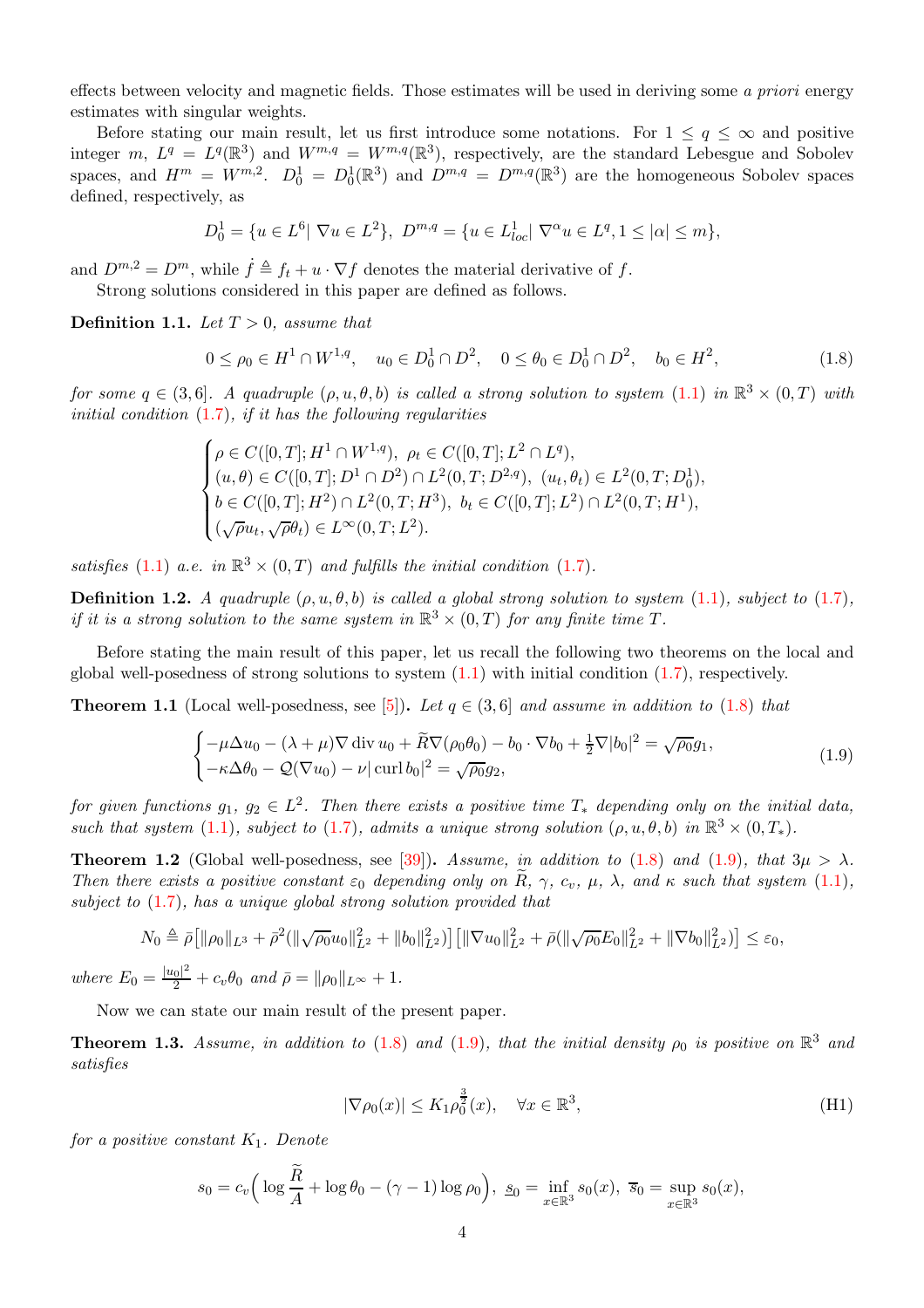$$
\wp_0 = \mu \Delta u_0 + (\mu + \lambda) \nabla \operatorname{div} u_0 - \widetilde{R} \nabla (\rho_0 \theta_0) + b_0 \cdot \nabla b_0 - \frac{1}{2} \nabla |b_0|^2.
$$

Let  $(\rho, u, \theta, b)$  be an arbitrary strong solution to system  $(1.1)$  in  $\mathbb{R}^3 \times (0,T)$ , subject to  $(1.7)$ , and s be the entropy given by [\(1.3\)](#page-1-3). Then the following statements hold true.

(i) If  $u_0 \in L^2$ , then  $u \in L^{\infty}(0, T; L^2)$ . (ii) If  $\left(\frac{u_0}{\sqrt{\rho_0}}, \theta_0\right) \in L^2$ , then  $\left(\frac{u}{\sqrt{\rho}}, \theta\right) \in L^\infty(0, T; L^2)$ . (iii) If there exists some positive constant  $K_2$  such that

$$
|\nabla^2 \rho_0(x)| \le K_2 \rho_0^2(x), \quad \forall x \in \mathbb{R}^3,
$$
\n(H2)

then it holds that

$$
\inf_{\mathbb{R}^3 \times (0,T)} s(x,t) > -\infty, \quad \text{as long as } \underline{s}_0 > -\infty.
$$

(iv) Assume in addition that  $(H2)$  holds true, then one has

<span id="page-4-0"></span>
$$
\sup_{\mathbb{R}^3 \times (0,T)} s(x,t) < +\infty,
$$

as long as  $\overline{s}_0 < +\infty$  and  $(\rho)$  $\frac{1-\gamma}{2}u_0, \ \rho_0^{-\frac{\gamma}{2}}\nabla u_0, \ \rho_0^{-\frac{\gamma}{2}}b_0, \ \rho_0^{-\frac{\gamma+2}{2}}\nabla b_0, \ \rho_0^{1-\frac{\gamma}{2}}\theta_0, \ \rho_0^{-1-\frac{\gamma}{2}}\nabla \theta_0, \ \rho_0^{-\frac{\gamma}{2}}\varphi_0\Big) \in L^2.$ 

**Remark 1.1.** It is worth mentioning that there is no need to require the assumptions [\(H1\)](#page-3-2) and [\(H2\)](#page-4-0) in the local and global well-posedness theory of strong solutions of  $(1.1)$  (see Theorems [1.1](#page-3-3) and [1.2\)](#page-3-4). If, in addition to  $(1.8)$  and  $(1.9)$ , assume that the conditions in Theorem [1.2](#page-3-4) hold true, then the entropy given in Theorem [1.3](#page-3-5) is uniformly bounded for any finite time.

**Remark 1.2.** When  $b = 0$ , i.e., there is no electromagnetic field effect, the compressible heat-conducting MHD equations [\(1.1\)](#page-0-0) becomes the full compressible Navier-Stokes equations, and Theorem [1.3](#page-3-5) is similar as the result of Li and Xin  $[29]$ . Thus, we successfully extend the theory of entropy-bounded solutions given in [\[29\]](#page-31-10) for compressible heat-conducting Navier-Stokes system to the full compressible MHD system.

The proof of Theorem [1.3](#page-3-5) is based on singularly weighted energy estimates and the De Giorgi type iterations developed by Li and Xin [\[27](#page-31-17)[–29\]](#page-31-10). However, because of the interaction between magnetic field and the hydrodynamic motion, the problem of MHD equations considered here is much more complicated than that of Navier-Stokes equations [\[29\]](#page-31-10). For example, some additional difficulties will arise when we deal with the magnetic force and the convection term. In particular, the usual singularly weighted  $L^2(0,T;L^2(\mathbb{R}^3))$ norm estimates of  $b_t$  cannot be directly estimated because of the strong coupled term  $u \cdot \nabla b$ . To this end, we attempt to borrow some ideas used in [\[40\]](#page-31-3), where the authors investigated global strong solutions to the 2D Cauchy problem of compressible isentropic MHD equations [\(1.5\)](#page-1-0). Even so, new difficulties arise in our case since the crucial analysis in [\[40\]](#page-31-3) heavily relies on the basic fact that the initial density and the initial magnetic field need fast vanishing at far field.

To overcome these difficulties stated above, we need to make use of important relations among the velocity, magnetic field, and the effective viscous flux  $F \triangleq (2\mu + \lambda) \text{div } u - p - \frac{1}{2}$  $\frac{1}{2}|b|^2$ . The following key observations help us to deal with the interaction of the velocity field and the magnetic field very well. First of all, we try to obtain the estimates on the  $L^{\infty}(0,T;L^2(\mathbb{R}^3))$ -norm of the gradients of velocity and magnetic field with singular weights. On the one hand, multiplying  $(1.1)_2$  by  $\rho_0^{-\gamma}u_t$ , we find that the key point is to control the terms  $\|\rho_0^{-\frac{\gamma+1}{2}}\nabla F\|_{L^2}$  and  $\|\rho_0^{-\frac{\gamma+2}{2}}|b||\nabla b|\|_{L^2}$  (see [\(2.21\)](#page-11-0)). Using some facts on the effective viscous flux, we succeed in bounding the term  $\|\rho_0^{-\frac{\gamma+1}{2}}\nabla F\|_{L^2}$  by  $\|\rho_0^{-\frac{\gamma+1}{2}}|b|^2\|_{L^2}$  (see [\(2.28\)](#page-13-0)). On the other hand, the usual  $L^2(0,T;L^2(\mathbb{R}^3))$ -norm of  $b_t$  with singular weight cannot be directly estimated due to the strong coupled term  $u \cdot \nabla b$ . Motivated by [\[40\]](#page-31-3), multiplying  $(1.1)_4$  by  $\rho_0^{-(\gamma+2)}\Delta b$  instead of  $\rho_0^{-\gamma}b_t$  (see [\(2.22\)](#page-12-0)), the coupled term  $u \cdot \nabla b$  can be controlled after integration by parts (see [\(2.23\)](#page-12-1)). Next, using the structure of the magnetic equation, we multiply  $(1.1)_4$  by  $\rho_0^{-(\gamma+2)}|b|^2b$  and thus obtain some the desired estimates on  $\|\rho_0^{-\frac{\gamma+1}{2}}|b|^2\|_{L^2}$  and  $\|\rho_0^{-\frac{\gamma+2}{2}}|b||\nabla b|\|_{L^2}$  (see [\(2.33\)](#page-14-0)). Secondly, motivated by [\[40\]](#page-31-3), we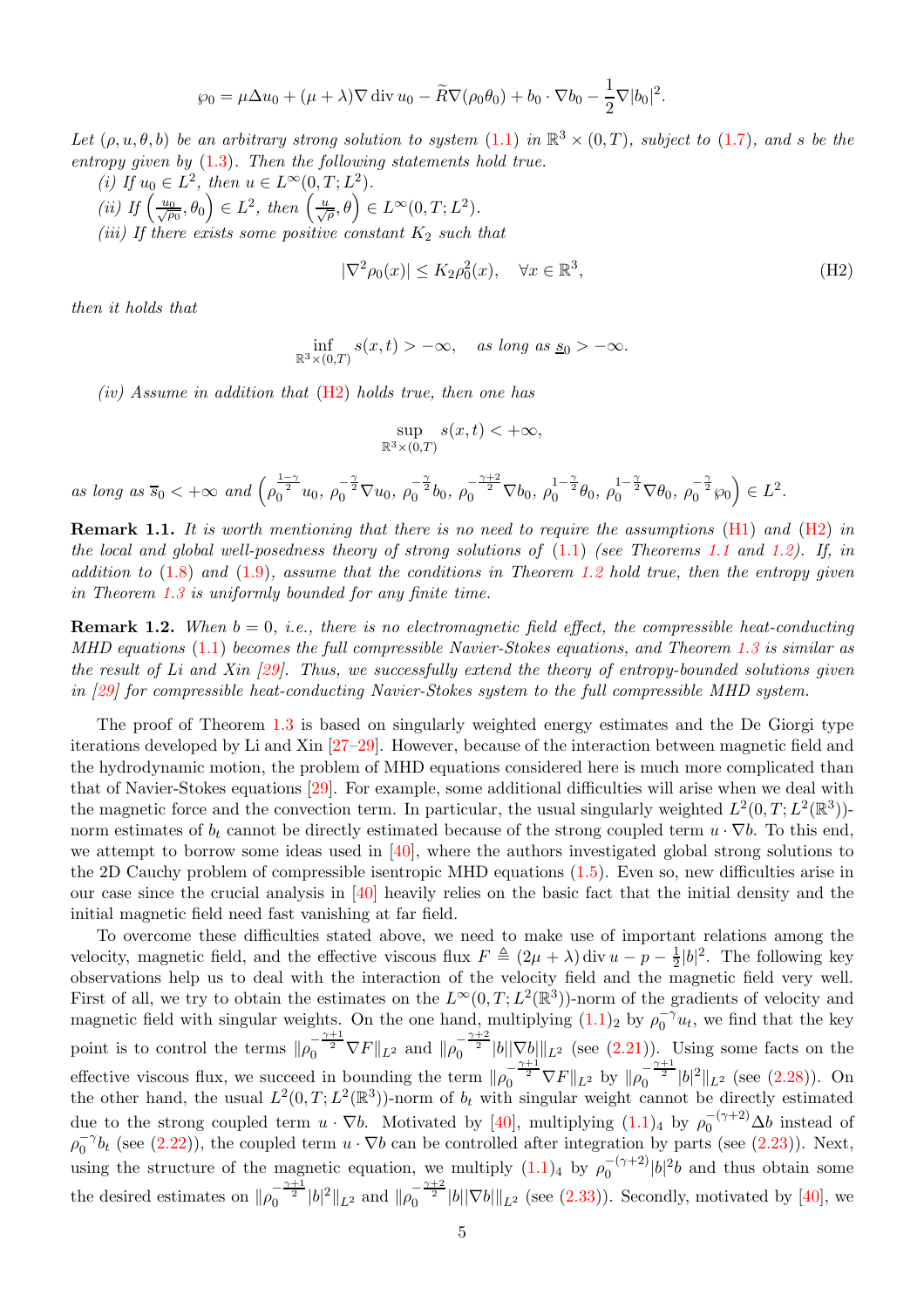multiply the magnetic equation by  $\rho_0^{-\frac{\gamma+2}{2}}b\Delta|b|^2$  and succeed in controlling the coupled term  $u \cdot \nabla b$  by the gradients of both the velocity and the magnetic field after integration by parts. This yields some new a priori estimate of the  $L^2(0,T;L^2)$ -norm of  $\rho_0^{-\frac{\gamma+2}{2}}|b||\Delta b|$  (see [\(2.42\)](#page-17-0)), which plays a crucial role in deriving the estimates on the material derivative  $\dot{u} \triangleq u_t + u \cdot \nabla u$  in both the  $L^{\infty}(0,T; L^2(\mathbb{R}^3))$ -norm of  $\rho_0^{1-\frac{\gamma}{2}}\dot{u}$  and the  $L^2(\mathbb{R}^3 \times (0,T))$ -norm of  $\rho_0^{\frac{1-\gamma}{2}} \nabla \dot{u}$  (see [\(2.49\)](#page-19-0)). Thirdly, the estimates on the  $L^{\infty}(0,T;L^6(\mathbb{R}^3))$ -norm of  $\rho_0^{-\frac{\gamma}{2}}\nabla u$  and  $\rho_0^{-\frac{\gamma}{2}}\nabla b$  are the key point to deal with the upper bound of iterations. However, it seems difficult to obtain  $L^{\infty}(0,T; L^{6}(\mathbb{R}^{3}))$ -norm of  $\rho_0^{-\frac{\gamma}{2}}\nabla b$  in terms of  $\rho_0^{1-\frac{\gamma}{2}}\dot{u}$ . Noticing that

$$
\begin{split} \|\nabla (\rho_0^{-\frac{\gamma}{2}}b)\|_{L^6}\leq C\|\rho_0^{-\frac{\gamma}{2}}b_t\|_{L^2}+C\|b\|_{L^4}\|\rho_0^{-\frac{\gamma}{2}}\nabla u\|_{L^4}+C\|\rho_0^{-\frac{\gamma}{2}}u\|_{L^6}\|u\|_{L^6}\|\rho_0^{-\frac{\gamma}{2}}\nabla b\|_{L^2}\|\nabla b\|_{L^6}\\ +C\|\rho_0^{\frac{1-\gamma}{2}}\nabla b\|_{L^2}+C\|\nabla \rho_0^{\frac{1-\gamma}{2}}b\|_{L^2}. \end{split}
$$

Thus, it suffices to estimate the  $L^{\infty}(0,T; L^2(\mathbb{R}^3))$ -norm of  $\rho_0^{-\frac{\gamma}{2}}b_t$ . To this end, we take advantage of the ideas used in [\[40\]](#page-31-3). Roughly speaking, we may use the estimates of  $\rho u_t$  and  $\nabla u_t$  to control  $b_t$ . In fact, by virtue of the condition [\(H2\)](#page-4-0) and integration by parts, we successfully deduce the estimates on  $L^{\infty}(0,T)$ -norm of  $\|(\rho_0^{-\frac{\gamma}{2}}b_t, \rho_0^{1-\frac{\gamma}{2}}u_t)\|_{L^2}$  and  $L^2(0,T)$ -norm of  $\|(\rho_0^{-\frac{\gamma}{2}}\nabla b_t, \rho_0^{1-\frac{\gamma}{2}}\nabla u_t)\|_{L^2}$  (see Lemma [2.6\)](#page-19-1), which is absent in [\[29\]](#page-31-10). This new singularly weighted estimate is very important to obtain the upper bound of iterations. Finally, motivated by [\[29\]](#page-31-10), with the help of all the *a priori* estimates stated above and modified De Giorgi type iteration (see Appendix), we obtain the desired the estimates on the lower and upper bounds of the entropy.

The rest of this paper is arranged as follow. In Section [2,](#page-5-0) we derive important singularly weighted  $\alpha$ priori energy estimates. Section [3](#page-25-0) is devoted to carrying out the De Giorgi type iterations with singular weights, which are used to prove Theorem [1.3](#page-3-5) in Section [4.](#page-29-2)

#### <span id="page-5-0"></span>2 Singularly weighted a priori estimates

This section is devoted to deriving some a priori energy estimates with singular weights which will be used in next section to carrying out suitable De Giorgi iterations. Throughout this section, as well as the next one, we always assume that  $(\rho, u, \theta, b)$  is a strong solution to system  $(1.1)$  in  $\mathbb{R}^3 \times (0, T)$ , subject to  $(1.7)$ , for a given positive time T. The initial density is assumed to satisfy  $(H_1)$ . For simplicity, we denote

<span id="page-5-4"></span><span id="page-5-2"></span>
$$
\int \cdot dx = \int_{\mathbb{R}^3} \cdot dx.
$$

Moreover, we write

$$
\phi(t) \triangleq 1 + \|\sqrt{\rho_0}u\|_{L^{\infty}}^2 + \|\nabla u\|_{L^{\infty}}^2 + \|\nabla b\|_{L^{\infty}}^2 + \|b\|_{L^{\infty}}^2, \ \Phi_T \triangleq \int_0^T \phi(t)dt. \tag{2.1}
$$

The following lemma gives the lower and upper bounds of the density, whose proof can be found in [\[28\]](#page-31-18).

<span id="page-5-1"></span>**Lemma 2.1.** There exists a positive constant  $C_*$  depending only on  $K_1$  such that

$$
e^{-C_*\Phi_T}\rho_0(x) \le \rho(x,t) \le e^{C_*\Phi_T}\rho_0(x), \quad \forall (x,t) \in \mathbb{R}^3 \times (0,T).
$$

<span id="page-5-3"></span>**Lemma 2.2.** For any  $\alpha > 0$ , there exists a positive constant C depending only on  $\alpha$ ,  $\mu$ ,  $\lambda$ ,  $\widetilde{R}$ ,  $c_v$ ,  $\kappa$ ,  $\nu$ ,  $K_1$ , and  $\Phi_T$  such that

$$
\sup_{0 \le t \le T} \left\| \left( \rho_0^{\frac{1-\alpha}{2}} u, \rho_0^{1-\frac{\alpha}{2}} \theta, \rho_0^{-\frac{\alpha}{2}} b \right) \right\|_{L^2}^2 + \int_0^T \left\| \left( \rho_0^{-\frac{\alpha}{2}} \nabla u, \sqrt{\rho_0} \rho_0^{-\frac{\alpha}{2}} \nabla \theta, \rho_0^{-\frac{\alpha}{2}} \nabla b \right) \right\|_{L^2}^2 dt
$$
\n
$$
\le C \left\| \left( \rho_0^{\frac{1-\alpha}{2}} u_0, \rho_0^{-1-\frac{\alpha}{2}} \theta_0, \rho_0^{-\frac{\alpha}{2}} b_0 \right) \right\|_{L^2}^2. \tag{2.2}
$$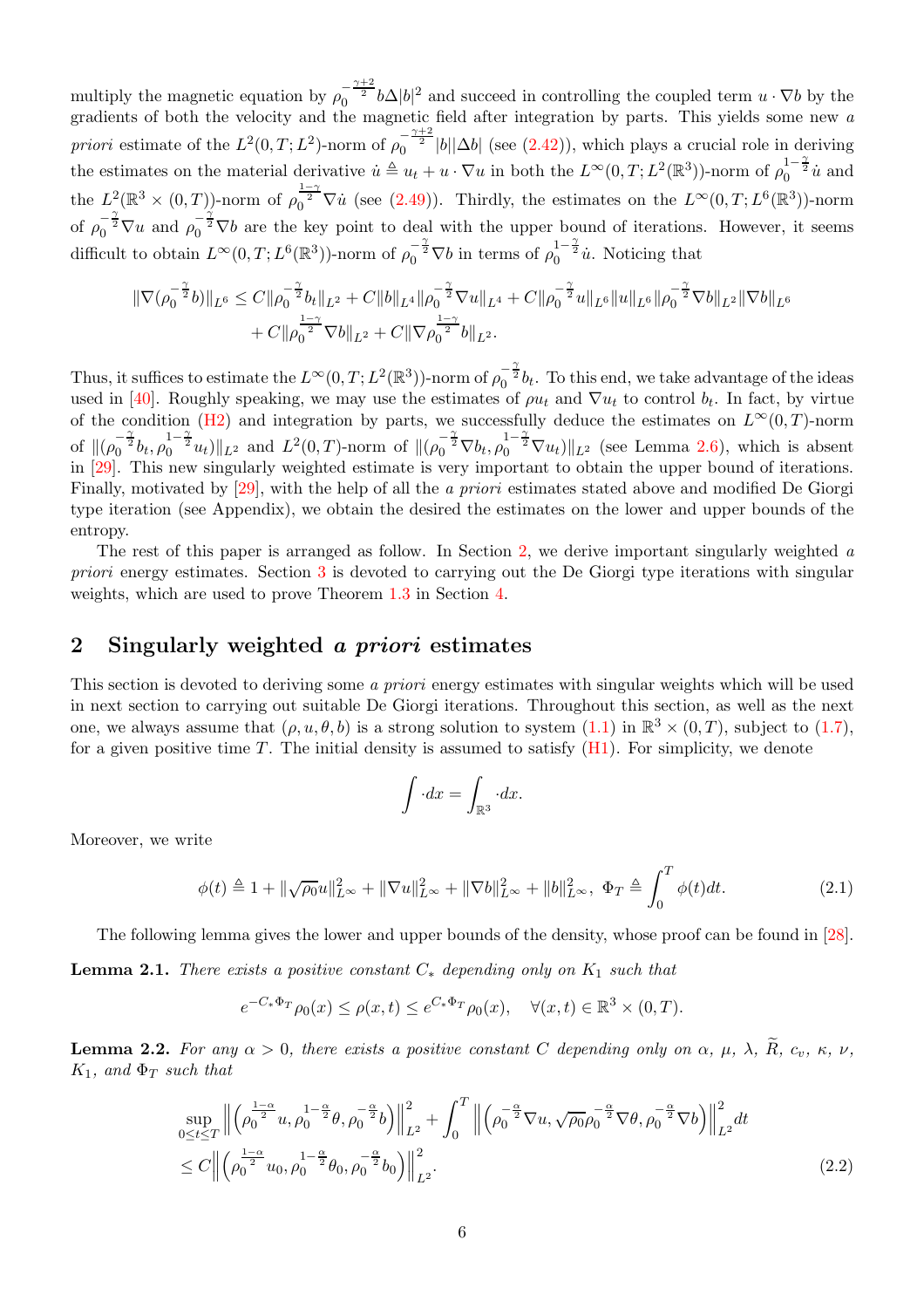*Proof.* 1. For any fixed  $0 < \delta < 1$ , set  $\rho_{0\delta} = \rho_0 + \delta$ . Choose a nonnegative cut off function  $\chi \in C_0^{\infty}(B_2)$ satisfying  $\chi \equiv 1$  on  $B_1$  and set  $\chi_R(x) = \chi(\frac{x}{R})$  $(\frac{x}{R})$  for  $R > 0$ . For  $\alpha > 0$ , multiplying  $(1.1)_2$  by  $\rho_{0\delta}^{-\alpha} u \chi_R^2$  and integrating the resulting equation over  $\mathbb{R}^3$  yield that

$$
\frac{1}{2}\frac{d}{dt}\int \rho |u|^2 \rho_{0\delta}^{-\alpha}\chi_R^2 dx + \mu \int |\nabla u|^2 \rho_{0\delta}^{-\alpha}\chi_R^2 dx + (\mu + \lambda) \int (\text{div } u)^2 \rho_{0\delta}^{-\alpha}\chi_R^2 dx \n= \frac{1}{2}\int \rho u \cdot \nabla (\rho_{0\delta}^{-\alpha}\chi_R^2)|u|^2 dx - \mu \int \partial_i u \cdot u \partial_i (\rho_{0\delta}^{-\alpha}\chi_R^2) dx \n- (\mu + \lambda) \int \text{div } uu \cdot \nabla (\rho_{0\delta}^{-\alpha}\chi_R^2) dx - \int \nabla p \cdot \rho_{0\delta}^{-\alpha}u \chi_R^2 dx \n+ \int (b \cdot \nabla) b \cdot \rho_{0\delta}^{-\alpha}u \chi_R^2 dx - \frac{1}{2} \int \nabla |b|^2 \cdot \rho_{0\delta}^{-\alpha}u \chi_R^2 dx \triangleq \sum_{i=1}^6 I_i.
$$
\n(2.3)

Owing to

<span id="page-6-2"></span><span id="page-6-1"></span><span id="page-6-0"></span>
$$
|\nabla(\rho_{0\delta}^{-\alpha}\chi_R^2)| = \left| -\alpha\rho_{0\delta}^{-(\alpha+1)}\nabla\rho_{0\delta}\chi_R^2 + 2\rho_{0\delta}^{-\alpha}\chi_R\nabla\chi_R \right|
$$
  
\n
$$
\leq C\left(\rho_{0\delta}^{-(\alpha+1)}\rho_0^{\frac{3}{2}}\chi_R^2 + (R\delta^{\alpha})^{-1}\chi_R 1_{\mathcal{C}_R}\right)
$$
  
\n
$$
\leq C\left(\rho_{0\delta}^{-\alpha}\sqrt{\rho_0}\chi_R^2 + (R\delta^{\alpha})^{-1}\chi_R 1_{\mathcal{C}_R}\right),
$$
\n(2.4)

where  $1_{\mathcal{C}_R}$  is the characteristic function of the set  $\mathcal{C}_R \triangleq B_{2R} \backslash B_R$ , we derive from [\(H1\)](#page-3-2) that

$$
I_1 \leq C \int \rho |u|^3 \left( \rho_0^{-\alpha} \sqrt{\rho_0} \chi_R^2 + (R \delta^{\alpha})^{-1} \chi_R 1_{\mathcal{C}_R} \right) dx
$$
  
 
$$
\leq C \|\sqrt{\rho_0} u\|_{L^{\infty}} \|\sqrt{\rho} \rho_0^{-\frac{\alpha}{2}} u \chi_R\|_{L^2}^2 + C (R \delta^{\alpha})^{-1} \|u\|_{L^{\infty}} \|\sqrt{\rho} u\|_{L^2}.
$$
 (2.5)

It follows from  $(2.4)$ ,  $(H1)$ , Hölder's inequality, and Cauchy-Schwarz inequality that

$$
I_2 \leq C \int |u||\nabla u| \left(\rho_{0\delta}^{-\alpha} \sqrt{\rho_0} \chi_R^2 + (R\delta^{\alpha})^{-1} \chi_R 1_{\mathcal{C}_R}\right) dx
$$
  
\n
$$
\leq C \|\rho_{0\delta}^{-\frac{\alpha}{2}} \nabla u \chi_R\|_{L^2} \|\sqrt{\rho_0} \rho_{0\delta}^{-\frac{\alpha}{2}} u \chi_R\|_{L^2} + C(R\delta^{\alpha})^{-1} \|u\|_{L^6} \|\nabla u\|_{L^2(\mathcal{C}_R)} \|\chi_R\|_{L^3}
$$
  
\n
$$
\leq \frac{\mu}{8} \|\rho_{0\delta}^{-\frac{\alpha}{2}} \nabla u \chi_R\|_{L^2}^2 + C \|\sqrt{\rho_0} \rho_{0\delta}^{-\frac{\alpha}{2}} u \chi_R\|_{L^2}^2 + C\delta^{-\alpha} \|\nabla u\|_{L^2} \|\nabla u\|_{L^2(\mathcal{C}_R)},
$$
\n(2.6)

due to  $\|\chi_R\|_{L^3} \leq CR$ . Similarly, one deduces that

$$
I_3 \le \frac{\mu + \lambda}{6} \|\rho_{0\delta}^{-\frac{\alpha}{2}} \operatorname{div} u \chi_R\|_{L^2}^2 + C \|\sqrt{\rho_0} \rho_{0\delta}^{-\frac{\alpha}{2}} u \chi_R\|_{L^2}^2 + C\delta^{-\alpha} \|\nabla u\|_{L^2} \|\nabla u\|_{L^2(\mathcal{C}_R)}.
$$
 (2.7)

By virtue of  $(2.4)$  and div  $b = 0$ , we infer from integration by parts and Cauchy-Schwarz inequality that

$$
I_{4} = \int p(\text{div }u\rho_{0\delta}^{-\alpha}\chi_{R}^{2} + u \cdot \nabla(\rho_{0\delta}^{-\alpha}\chi_{R}^{2}))dx
$$
  
\n
$$
\leq C \int \rho\theta [|\text{div }u|\rho_{0\delta}^{-\alpha}\chi_{R}^{2} + |u|(\rho_{0\delta}^{-\alpha}\sqrt{\rho_{0}}\chi_{R}^{2} + (R\delta^{\alpha})^{-1}\chi_{R})]dx
$$
  
\n
$$
\leq \frac{\mu + \lambda}{6} ||\text{div }u\rho_{0\delta}^{-\frac{\alpha}{2}}\chi_{R}||_{L^{2}}^{2} + C (||\rho\rho_{0\delta}^{-\frac{\alpha}{2}}\theta\chi_{R}||_{L^{2}}^{2} + ||\sqrt{\rho}\rho_{0\delta}^{-\frac{\alpha}{2}}u\chi_{R}||_{L^{2}}^{2})
$$
  
\n
$$
+ C(R\delta^{\alpha})^{-1}(||\sqrt{\rho}u||_{L^{2}}^{2} + ||\sqrt{\rho}\theta||_{L^{2}}^{2}),
$$
  
\n
$$
I_{5} = \int b^{i}\partial_{i}b^{j}u^{j}\rho_{0\delta}^{-\alpha}\chi_{R}^{2}dx
$$
  
\n
$$
= -\int \partial_{i}b^{i}u^{j}\rho_{0\delta}^{-\alpha}\chi_{R}^{2}dx - \int b^{i}\partial_{i}u^{j}b^{j}\rho_{0\delta}^{-\alpha}\chi_{R}^{2}dx - \int b^{i}b^{j}u^{j}\partial_{i}(\rho_{0\delta}^{-\alpha}\chi_{R}^{2})dx
$$
  
\n
$$
= -\int b^{i}\partial_{i}u^{j}b^{j}\rho_{0\delta}^{-\alpha}\chi_{R}^{2}dx - \int b^{i}b^{j}u^{j}\partial_{i}(\rho_{0\delta}^{-\alpha}\chi_{R}^{2})dx
$$
  
\n(2.8)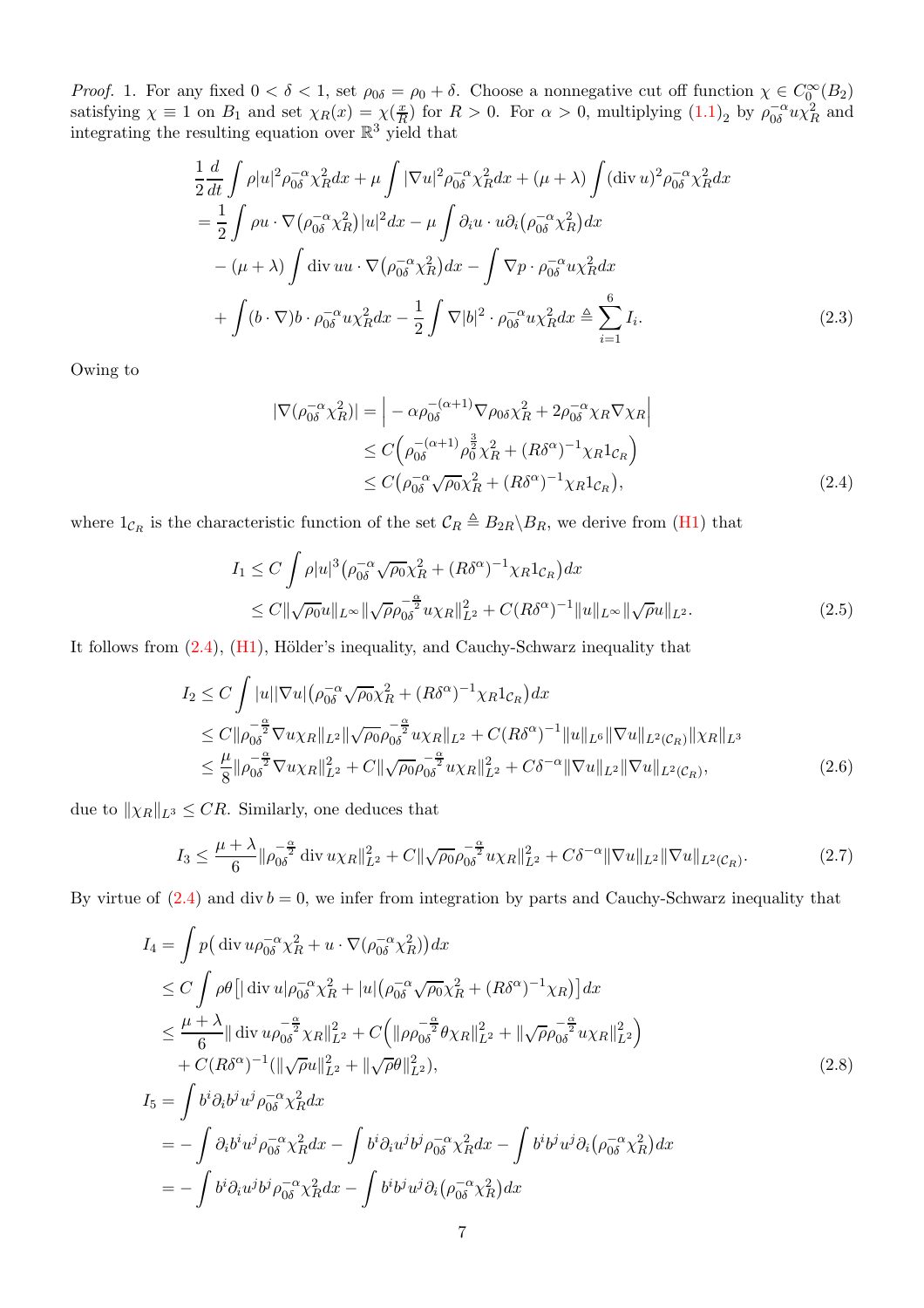$$
\leq C \|\rho_{0\delta}^{-\frac{\alpha}{2}} \nabla u \chi_R\|_{L^2} \|\rho_{0\delta}^{-\frac{\alpha}{2}} b \chi_R\|_{L^2} + C \int |b|^2 |u| \left(\rho_{0\delta}^{-\alpha} \sqrt{\rho_0} \chi_R^2 + (R\delta^{\alpha})^{-1} \chi_R\right) dx
$$
  
\n
$$
\leq \frac{\mu}{8} \|\rho_{0\delta}^{-\frac{\alpha}{2}} \nabla u \chi_R\|_{L^2}^2 + C \left(1 + \|\sqrt{\rho_0} u\|_{L^\infty}\right) \|\rho_{0\delta}^{-\frac{\alpha}{2}} b \chi_R\|_{L^2}^2 + C (R\delta^{\alpha})^{-1} \|u\|_{L^\infty} \|b\|_{L^2}^2
$$
  
\n
$$
\leq \frac{\mu}{8} \|\rho_{0\delta}^{-\frac{\alpha}{2}} \nabla u \chi_R\|_{L^2}^2 + C \phi(t) \|\rho_{0\delta}^{-\frac{\alpha}{2}} b \chi_R\|_{L^2}^2 + C (R\delta^{\alpha})^{-1} \|u\|_{L^\infty} \|b\|_{L^2}^2,
$$
  
\n
$$
I_6 = \frac{1}{2} \int |b|^2 \operatorname{div} u \rho_{0\delta}^{-\alpha} \chi_R^2 dx + \frac{1}{2} \int |b|^2 u \cdot \nabla (\rho_{0\delta}^{-\alpha} \chi_R^2) dx
$$
  
\n
$$
\leq \frac{1}{2} \int |b|^2 \operatorname{div} u \rho_{0\delta}^{-\alpha} \chi_R^2 dx + C \|\sqrt{\rho_0} u\|_{L^\infty} \|\rho_{0\delta}^{-\frac{\alpha}{2}} b \chi_R\|_{L^2}^2 + C \delta^{-\alpha} \|b\|_{L^\infty} \|\nabla u\|_{L^2} \|b\|_{L^2(C_R)}
$$
  
\n
$$
\leq \frac{\mu + \lambda}{6} \|\operatorname{div} u \rho_{0\delta}^{-\frac{\alpha}{2}} \chi_R\|_{L^2}^2 + C \phi(t) \|\rho_{0\delta}^{-\frac{\alpha}{2}} b \chi_R\|_{L^2}^2 + C (R\delta^{\alpha})^{-1} \|u\|_{L^\infty} \|b\|_{L^2}^2.
$$
  
\n(2.10)

Putting  $(2.5)$ – $(2.10)$  into  $(2.3)$  and applying Lemma [2.1,](#page-5-1) we arrive at

<span id="page-7-0"></span>
$$
\frac{1}{2}\frac{d}{dt}\int \rho|u|^2\rho_{0\delta}^{-\alpha}\chi_R^2 dx + \frac{3\mu}{4}\int |\nabla u|^2\rho_{0\delta}^{-\alpha}\chi_R^2 dx + \frac{\mu+\lambda}{2}\int (\text{div}\,u)^2\rho_{0\delta}^{-\alpha}\chi_R^2 dx \n\leq C\phi(t)\Big(\|\rho\rho_{0\delta}^{-\frac{\alpha}{2}}\theta\chi_R\|_{L^2}^2 + \|\sqrt{\rho}\rho_{0\delta}^{-\frac{\alpha}{2}}u\chi_R\|_{L^2}^2 + \|\rho_{0\delta}^{-\frac{\alpha}{2}}b\chi_R\|_{L^2}^2) \n+ C(R\delta^{\alpha})^{-1}\big(\|\sqrt{\rho}u\|_{L^2}^2 + \|\sqrt{\rho}\theta\|_{L^2}^2 + \|u\|_{L^{\infty}}\|\sqrt{\rho}u\|_{L^2}^2 + \|u\|_{L^{\infty}}\|b\|_{L^2}^2) \n+ C\delta^{-\alpha}\|\nabla u\|_{L^2}\|\nabla u\|_{L^2(\mathcal{C}_R)}.
$$
\n(2.11)

2. Multiplying  $(1.1)<sub>4</sub>$  by  $\rho_{0\delta}^{-\alpha}b\chi_R^2$  and integrating the resultant over  $\mathbb{R}^3$ , we have

<span id="page-7-4"></span><span id="page-7-3"></span><span id="page-7-1"></span>
$$
\frac{1}{2}\frac{d}{dt}\int |b|^2 \rho_{0\delta}^{-\alpha}\chi_R^2 dx + \nu \int |\nabla b|^2 \rho_{0\delta}^{-\alpha}\chi_R^2 dx
$$
  
\n
$$
= -\nu \int \partial_i b \cdot b \partial_i (\rho_{0\delta}^{-\alpha}\chi_R^2) dx + \int (b \cdot \nabla) u \cdot \rho_{0\delta}^{-\alpha} b \chi_R^2 dx
$$
  
\n
$$
- \int (u \cdot \nabla) b \cdot \rho_{0\delta}^{-\alpha} b \chi_R^2 dx - \int \text{div } u b \cdot \rho_{0\delta}^{-\alpha} b \chi_R^2 dx
$$
  
\n
$$
\stackrel{\Delta}{=} J_1 + \int (b \cdot \nabla) u \cdot \rho_{0\delta}^{-\alpha} b \chi_R^2 dx + J_2 - \int \text{div } u |b|^2 \rho_{0\delta}^{-\alpha} \chi_R^2 dx. \tag{2.12}
$$

By  $(2.4)$  and Hölder's inequality, one gets that

$$
J_{1} \leq C \int |b||\nabla b| \left( \rho_{0\delta}^{-\alpha} \sqrt{\rho_{0}} \chi_{R}^{2} + (R\delta^{\alpha})^{-1} \chi_{R} 1_{\mathcal{C}_{R}} \right) dx
$$
  
\n
$$
\leq C \|\sqrt{\rho_{0}}\|_{L^{\infty}} \|\rho_{0\delta}^{-\frac{\alpha}{2}} b \chi_{R}\|_{L^{2}} \|\rho_{0\delta}^{-\frac{\alpha}{2}} \nabla b \chi_{R}\|_{L^{2}} + C (R\delta^{\alpha})^{-1} \|\nabla b\|_{L^{2}(\mathcal{C}_{R})} \|b\|_{L^{6}} \|\chi_{R}\|_{L^{3}}
$$
  
\n
$$
\leq \frac{\nu}{2} \|\rho_{0\delta}^{-\frac{\alpha}{2}} \nabla b \chi_{R}\|_{L^{2}}^{2} + C \|\rho_{0\delta}^{-\frac{\alpha}{2}} b \chi_{R}\|_{L^{2}}^{2} + C \delta^{-\alpha} \|\nabla b\|_{L^{2}} \|\nabla b\|_{L^{2}(\mathcal{C}_{R})}. \tag{2.13}
$$

Due to div  $b = 0$ , we obtain from integration by parts that

$$
-\int (u\cdot\nabla)b\cdot b\rho_{0\delta}^{-\alpha}\chi_R^2dx = \int \operatorname{div}u|b|^2\rho_{0\delta}^{-\alpha}\chi_R^2dx + \int (u\cdot\nabla)b\cdot b\rho_{0\delta}^{-\alpha}\chi_R^2dx + \int |b|^2u\cdot\nabla(\rho_{0\delta}^{-\alpha}\chi_R^2)dx,
$$

which combined with [\(2.4\)](#page-6-0) yields that

$$
J_2 = \frac{1}{2} \int \operatorname{div} u |b|^2 \rho_{0\delta}^{-\alpha} \chi_R^2 dx + \frac{1}{2} \int |b|^2 u \cdot \nabla (\rho_{0\delta}^{-\alpha} \chi_R^2) dx
$$
  
\n
$$
\leq \frac{1}{2} \int \operatorname{div} u |b|^2 \rho_{0\delta}^{-\alpha} \chi_R^2 dx + C \int |u| |b|^2 (\rho_{0\delta}^{-\alpha} \sqrt{\rho_0} \chi_R^2 + (R\delta^{\alpha})^{-1} \chi_R 1_{C_R}) dx
$$
  
\n
$$
\leq \frac{1}{2} \int \operatorname{div} u |b|^2 \rho_{0\delta}^{-\alpha} \chi_R^2 dx + C \| \sqrt{\rho_0} u \|_{L^{\infty}} \| \rho_{0\delta}^{-\alpha} b \chi_R \|_{L^2}^2 + C (R\delta^{\alpha})^{-1} \| u \|_{L^{\infty}} \| b \|_{L^2}^2. \tag{2.14}
$$

Inserting  $(2.13)$  and  $(2.14)$  into  $(2.12)$ , we arrive at

<span id="page-7-2"></span>
$$
\frac{1}{2}\frac{d}{dt}\int |b|^2 \rho_{0\delta}^{-\alpha}\chi_R^2 dx + \frac{\nu}{2}\int |\nabla b|^2 \rho_{0\delta}^{-\alpha}\chi_R^2 dx
$$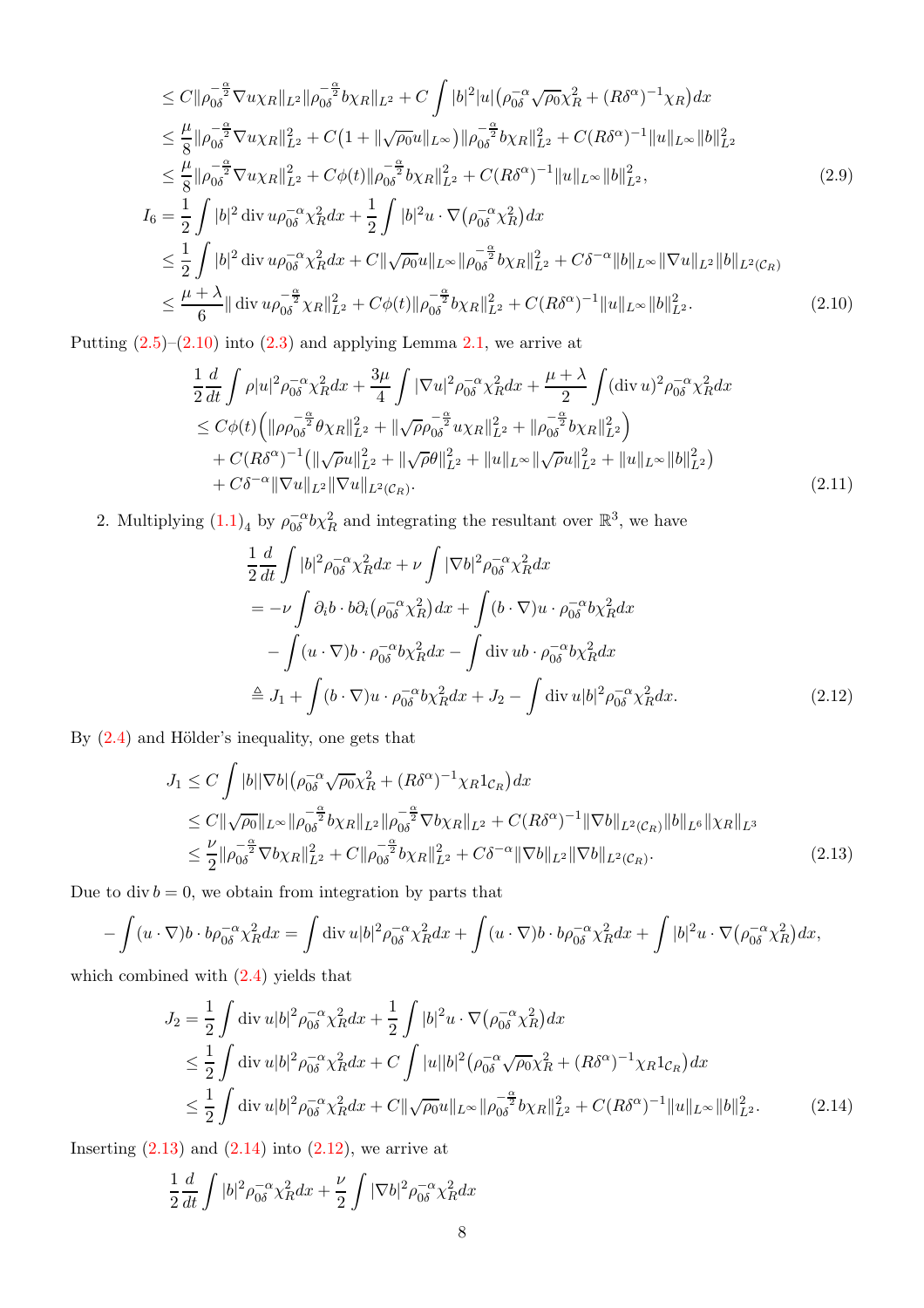$$
\leq -\frac{1}{2} \int |b|^2 \operatorname{div} u \rho_{0\delta}^{-\alpha} \chi_R^2 dx + C \|\nabla u\|_{L^\infty} \|\rho_{0\delta}^{-\alpha} b \chi_R\|_{L^2}^2 + C\delta^{-\alpha} \|\nabla b\|_{L^2} \|\nabla b\|_{L^2(C_R)} + C(1 + \|\sqrt{\rho_0}u\|_{L^\infty}) \|\rho_{0\delta}^{-\frac{\alpha}{2}} b \chi_R\|_{L^2}^2 + C(R\delta^{\alpha})^{-1} \|u\|_{L^\infty} \|b\|_{L^2}^2 \leq C\phi(t) \|\rho_{0\delta}^{-\frac{\alpha}{2}} b \chi_R\|_{L^2}^2 + C\delta^{-\alpha} \|\nabla b\|_{L^2} \|\nabla b\|_{L^2(C_R)} + C(R\delta^{\alpha})^{-1} \|u\|_{L^\infty} \|b\|_{L^2}^2.
$$

This together with [\(2.11\)](#page-7-4) leads to

<span id="page-8-1"></span>
$$
\frac{1}{2} \frac{d}{dt} \int (\rho |u|^2 \rho_{0\delta}^{-\alpha} \chi_R^2 + |b|^2 \rho_{0\delta}^{-\alpha} \chi_R^2) dx + \mu \int |\nabla u|^2 \rho_{0\delta}^{-\alpha} \chi_R^2 dx \n+ (\mu + \lambda) \int (\text{div } u)^2 \rho_{0\delta}^{-\alpha} \chi_R^2 dx + \frac{3\nu}{4} \int |\nabla b|^2 \rho_{0\delta}^{-\alpha} \chi_R^2 dx \n\leq C\phi(t) \Big( \| \rho \rho_{0\delta}^{-\alpha} \theta \chi_R \|_{L^2}^2 + \| \sqrt{\rho} \rho_{0\delta}^{-\alpha} u \chi_R \|_{L^2}^2 + \| \rho_{0\delta}^{-\alpha} v \chi_R \|_{L^2}^2 \Big) \n+ C(R\delta^{\alpha})^{-1} \Big( \| \sqrt{\rho} u \|_{L^2}^2 + \| \sqrt{\rho} \theta \|_{L^2}^2 + \| u \|_{L^{\infty}} \| \sqrt{\rho} u \|_{L^2}^2 + \| u \|_{L^{\infty}} \| b \|_{L^2}^2 \Big) \n+ C\delta^{-\alpha} \Big( \| \nabla u \|_{L^2} \| \nabla u \|_{L^2(C_R)} + \| \nabla b \|_{L^2} \| \nabla b \|_{L^2(C_R)} \Big). \tag{2.15}
$$

3. Multiplying  $(1.1)_3$  by  $\rho_0 \rho_{0\delta}^{-\alpha} \theta \chi^2_R$  and integrating the resultant over  $\mathbb{R}^3$  lead to

$$
\frac{c_v}{2} \frac{d}{dt} \int \rho \rho_0 \rho_{0\delta}^{-\alpha} \theta^2 \chi_R^2 dx + \kappa \int \rho_0 \rho_{0\delta}^{-\alpha} |\nabla \theta|^2 \chi_R^2 dx \n= \frac{c_v}{2} \int \rho u \theta^2 \nabla \left( \rho_0 \rho_{0\delta}^{-\alpha} \chi_R^2 \right) dx - \int \theta \nabla \theta \cdot \nabla \left( \rho_0 \rho_{0\delta}^{-\alpha} \chi_R^2 \right) dx - \int p \operatorname{div} u \rho_0 \rho_{0\delta}^{-\alpha} \theta^2 \chi_R^2 dx \n+ \int \mathcal{Q}(\nabla u) \rho_0 \rho_{0\delta}^{-\alpha} \theta^2 \chi_R^2 dx + \nu \int |\operatorname{curl} b|^2 \rho_0 \rho_{0\delta}^{-\alpha} \theta^2 \chi_R^2 dx \triangleq \sum_{i=1}^5 K_i.
$$
\n(2.16)

Due to

<span id="page-8-0"></span>
$$
|\nabla(\rho_0 \rho_{0\delta}^{-\alpha} \chi_R^2)| = |\nabla \rho_0 \rho_{0\delta}^{-\alpha} \chi_R^2 - \alpha \rho_0 \rho_{0\delta}^{-(\alpha+1)} \nabla \rho_0 \chi_R^2 + 2\rho_0 \rho_{0\delta}^{-\alpha} \chi_R \nabla \chi_R|
$$
  

$$
\leq C \rho_0^{\frac{3}{2}} \rho_{0\delta}^{-\alpha} \chi_R^2 + C R^{-1} \rho_0 \rho_{0\delta}^{-\alpha} \chi_R 1_{\mathcal{C}_R},
$$

it follows from [\(H1\)](#page-3-2) and Cauchy-Schwarz inequality that

$$
K_{1} \leq C \int \rho |u|\theta^{2} \Big( \rho_{0}^{\frac{3}{2}} \rho_{0\delta}^{-\alpha} \chi_{R}^{2} + \rho_{0} (R\delta^{\alpha})^{-1} \chi_{R} 1_{\mathcal{C}_{R}} \Big) dx
$$
  
\n
$$
\leq C \|\sqrt{\rho_{0}} u\|_{L^{\infty}} \|\sqrt{\rho \rho_{0}} \rho_{0\delta}^{-\frac{\alpha}{2}} \theta \chi_{R} \|^2_{L^2} + C (R\delta^{\alpha})^{-1} \|\rho_{0} u\|_{L^{\infty}} \|\sqrt{\rho \theta} \|_{L^2}
$$
  
\n
$$
\leq C\phi(t) \|\sqrt{\rho \rho_{0}} \rho_{0\delta}^{-\frac{\alpha}{2}} \theta \chi_{R} \|^2_{L^2} + C (R\delta^{\alpha})^{-1} \phi(t) \|\sqrt{\rho \theta} \|_{L^2}^{2},
$$
  
\n
$$
K_{2} \leq C \int \theta |\nabla \theta| \Big( \rho_{0}^{\frac{3}{2}} \rho_{0\delta}^{-\alpha} \chi_{R}^{2} + \rho_{0} R^{-1} \rho_{0} \rho_{0\delta}^{-\alpha} \chi_{R} 1_{\mathcal{C}_{R}} \Big) dx
$$
  
\n
$$
\leq \frac{\kappa}{2} \|\sqrt{\rho_{0}} \rho_{0\delta}^{-\frac{\alpha}{2}} \nabla \theta \chi_{R} \|^2_{L^2} + C \|\rho_{0} \rho_{0\delta}^{-\alpha} \theta \chi_{R} \|^2_{L^2} + C (R^{2} \delta^{\alpha})^{-1} \|\sqrt{\rho_{0}} \theta \|_{L^2}^{2},
$$
  
\n
$$
K_{3} \leq \widetilde{R} \int \rho \theta |\text{ div } u | \rho_{0} \rho_{0\delta}^{-\alpha} \theta \chi_{R}^{2} dx
$$
  
\n
$$
\leq C \|\nabla u \|_{L^{\infty}} \|\sqrt{\rho \rho_{0}} \rho_{0\delta}^{-\alpha} \theta \chi_{R} \|^2_{L^2},
$$
  
\n
$$
K_{4} \leq C \int |\nabla u|^{2} \rho_{0} \rho_{0\delta}^{-\alpha} \theta \chi_{R}^{2} dx
$$
  
\n
$$
\leq C \|\nabla u \|_{L^{\
$$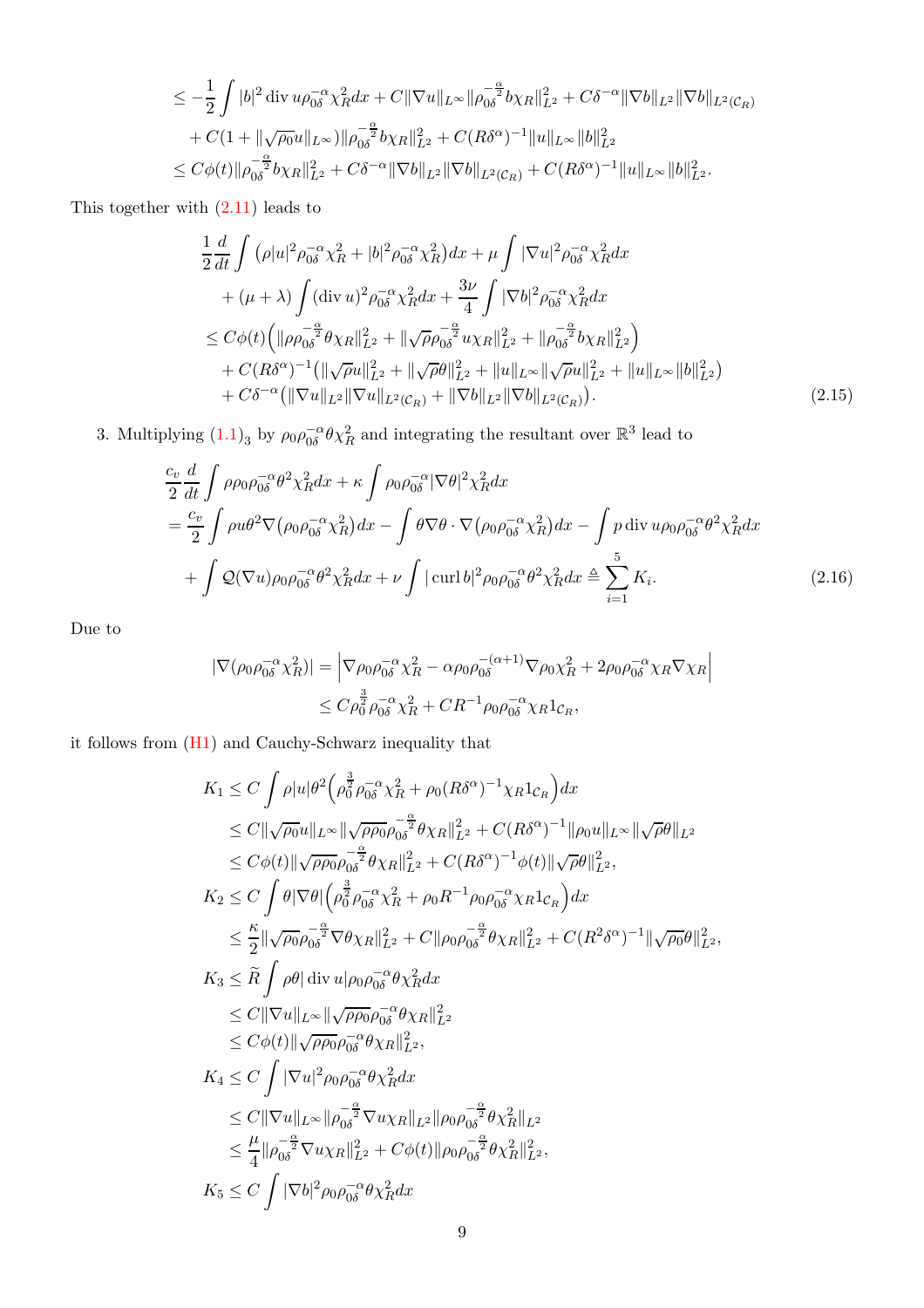$$
\leq C \|\nabla u\|_{L^{\infty}} \|\rho_{0\delta}^{-\frac{\alpha}{2}} \nabla u \chi_R\|_{L^2} \|\rho_0 \rho_{0\delta}^{-\frac{\alpha}{2}} \theta \chi_R^2\|_{L^2} \leq \frac{\mu}{4} \|\rho_{0\delta}^{-\frac{\alpha}{2}} \nabla b \chi_R\|_{L^2}^2 + C\phi(t) \|\rho_0 \rho_{0\delta}^{-\frac{\alpha}{2}} \theta \chi_R^2\|_{L^2}^2.
$$

Substituting the above estimates on  $K_i$   $(i = 1, 2, ..., 5)$  into  $(2.16)$  $(2.16)$  $(2.16)$ , we derive from Lemma 2.1 that

$$
\frac{c_v}{2} \frac{d}{dt} \int \rho \rho_0 \rho_0 \frac{1}{\delta} \rho^2 \chi_R^2 dx + \frac{\kappa}{2} \int \rho_0 \rho_0 \frac{1}{\delta} |\nabla \theta|^2 \chi_R^2 dx \n\leq \frac{\mu}{4} ||\rho_0 \frac{1}{2} |\nabla \phi_0 \rangle^2 \nabla u \chi_R||_{L^2}^2 + \frac{\mu}{4} ||\rho_0 \frac{1}{2} |\nabla \phi_0 \rangle^2 \nabla u \chi_R||_{L^2}^2 + C\phi(t) ||\sqrt{\rho \rho_0} \rho_0 \frac{1}{2} |\nabla \phi_0 \rangle^2 \phi \chi_R||_{L^2}^2 \n+ C\big( (R\delta^{\alpha})^{-1} (\phi(t) + (R^2 \delta^{\alpha})^{-1} \big) ||\sqrt{\rho} \theta ||_{L^2}^2,
$$

which along with  $(2.15)$  $(2.15)$  $(2.15)$  and Lemma 2.1 gives that

<span id="page-9-0"></span>
$$
\frac{d}{dt} \left( \|\sqrt{\rho} \rho_{0\delta}^{-\frac{\alpha}{2}} u \chi_R \|_{L^2}^2 + c_v \| \sqrt{\rho \rho_0} \rho_{0\delta}^{-\frac{\alpha}{2}} \theta \chi_R \|_{L^2}^2 + \| \rho_{0\delta}^{-\frac{\alpha}{2}} b \chi_R \|_{L^2}^2 \right) \n+ \| \rho_{0\delta}^{-\frac{\alpha}{2}} \nabla u \chi_R \|_{L^2}^2 + \| \rho_{0\delta}^{-\frac{\alpha}{2}} \nabla b \chi_R \|_{L^2}^2 + \| \sqrt{\rho_0} \rho_{0\delta}^{-\frac{\alpha}{2}} \nabla \theta \chi_R \|_{L^2}^2 \n\leq C\phi(t) \Big( c_v \| \rho \rho_{0\delta}^{-\frac{\alpha}{2}} \theta \chi_R \|_{L^2}^2 + \| \sqrt{\rho} \rho_{0\delta}^{-\frac{\alpha}{2}} u \chi_R \|_{L^2}^2 + \| \rho_{0\delta}^{-\frac{\alpha}{2}} b \chi_R \|_{L^2}^2 \Big) \n+ C(R\delta^{\alpha})^{-1} \Big( \| \sqrt{\rho} u \|_{L^2}^2 + \| u \|_{L^{\infty}} \| \sqrt{\rho} u \|_{L^2}^2 + \| u \|_{L^{\infty}} \| b \|_{L^2}^2 \Big) \n+ C\delta^{-\alpha} \Big( \| \nabla u \|_{L^2} \| \nabla u \|_{L^2(C_R)} + \| \nabla b \|_{L^2} \| \nabla b \|_{L^2(C_R)} \Big) \n+ C \Big( (R\delta^{\alpha})^{-1} (\phi(t) + (R^2 \delta^{\alpha})^{-1}) \| \sqrt{\rho} \theta \|_{L^2}^2.
$$
\n(2.17)

Applying Gronwall's inequality to [\(2.17\)](#page-9-0) and noticing that

$$
\int_0^T \left( \|\nabla u\|_{L^2} \|\nabla u\|_{L^2(\mathcal{C}_R)} + \|\nabla b\|_{L^2} \|\nabla b\|_{L^2(\mathcal{C}_R)} \right) dt \to 0, \text{ as } R \to \infty,
$$
  

$$
(1 + \|u\|_{L^\infty}) \|\sqrt{\rho}u\|_{L^2}^2 + \|u\|_{L^\infty} \|b\|_{L^2}^2 + \phi(t) \|\sqrt{\rho}\theta\|_{L^2}^2 \in L^1(0, T),
$$

guaranteed by the regularities of  $(\rho, u, \theta, b)$ , one obtains after taking  $R \to \infty$  and applying Lemma [2.1](#page-5-1) that

$$
\sup_{0 \le t \le T} \left( \|\sqrt{\rho_0} \rho_{0\delta}^{-\frac{\alpha}{2}} u\|_{L^2}^2 + c_v \|\rho_0 \rho_{0\delta}^{-\frac{\alpha}{2}} \theta\|_{L^2}^2 + \|\rho_{0\delta}^{-\frac{\alpha}{2}} b\|_{L^2}^2 \right) \n+ \int_0^T \left( \|\rho_{0\delta}^{-\frac{\alpha}{2}} \nabla u\|_{L^2}^2 + \|\rho_{0\delta}^{-\frac{\alpha}{2}} \nabla b\|_{L^2}^2 + \|\sqrt{\rho_0} \rho_{0\delta}^{-\frac{\alpha}{2}} \nabla \theta\|_{L^2}^2 \right) dt \n\le C \left\| \left( \rho_0^{\frac{1-\alpha}{2}} u_0, \rho_0^{-\frac{\alpha}{2}} \theta_0, \rho_0^{-\frac{\alpha}{2}} b_0 \right) \right\|_{L^2}^2.
$$

Thus, taking  $\delta \to 0$  and using Lebesgue's dominated convergence theorem, one derives [\(2.2\)](#page-5-2).  $\Box$ 

<span id="page-9-2"></span>**Lemma 2.3.** There exists a positive constant C depending only on  $\mu$ ,  $\lambda$ ,  $\widetilde{R}$ ,  $c_v$ ,  $\kappa$ ,  $\nu$ ,  $K_1$ , and  $\Phi_T$  such that

$$
\sup_{0 \le t \le T} \left\| \left( \rho_0^{-\frac{\gamma}{2}} \nabla u, \rho_0^{-\frac{\gamma+2}{2}} \nabla b, \rho_0^{-\frac{\gamma+2}{2}} |b|^2 \right) \right\|_{L^2}^2 + \int_0^T \left\| \left( \rho_0^{\frac{1-\gamma}{2}} u_t, \rho_0^{-\frac{\gamma+2}{2}} \nabla^2 b \right) \right\|_{L^2}^2 dt
$$
\n
$$
\le C \left\| \left( \rho_0^{\frac{1-\gamma}{2}} u_0, \rho_0^{-1-\frac{\gamma}{2}} \theta_0, \rho_0^{-\frac{\gamma}{2}} b_0, \rho_0^{-\frac{\gamma}{2}} \nabla u_0, \rho_0^{-\frac{\gamma+2}{2}} \nabla b_0 \right) \right\|_{L^2}^2. \tag{2.18}
$$

*Proof.* 1. Multiplying  $(1.1)_2$  by  $\rho_0^{-\gamma}u_t$  and integrating the resulting equation over  $\mathbb{R}^3$  lead to

<span id="page-9-1"></span>
$$
\frac{1}{2}\frac{d}{dt}\int \rho_0^{-\gamma}[\mu|\nabla u|^2 + (\mu + \lambda)(\text{div } u)^2]dx + \int \rho \rho_0^{-\gamma}|u_t|^2 dx
$$
  
= 
$$
-\int (\nabla \rho_0^{-\gamma} \cdot \nabla)u \cdot u_t dx - \int \text{div } uu_t \cdot \nabla \rho_0^{-\gamma} dx - \int \rho u \cdot \nabla u \cdot \rho_0^{-\gamma} u_t dx
$$
  

$$
-\int \nabla p \rho_0^{-\gamma} u_t dx + \int b \cdot \nabla b \cdot \rho_0^{-\gamma} u_t dx - \frac{1}{2} \int \nabla |b|^2 \cdot \rho_0^{-\gamma} u_t dx \triangleq \sum_{i=1}^{6} L_i.
$$
 (2.19)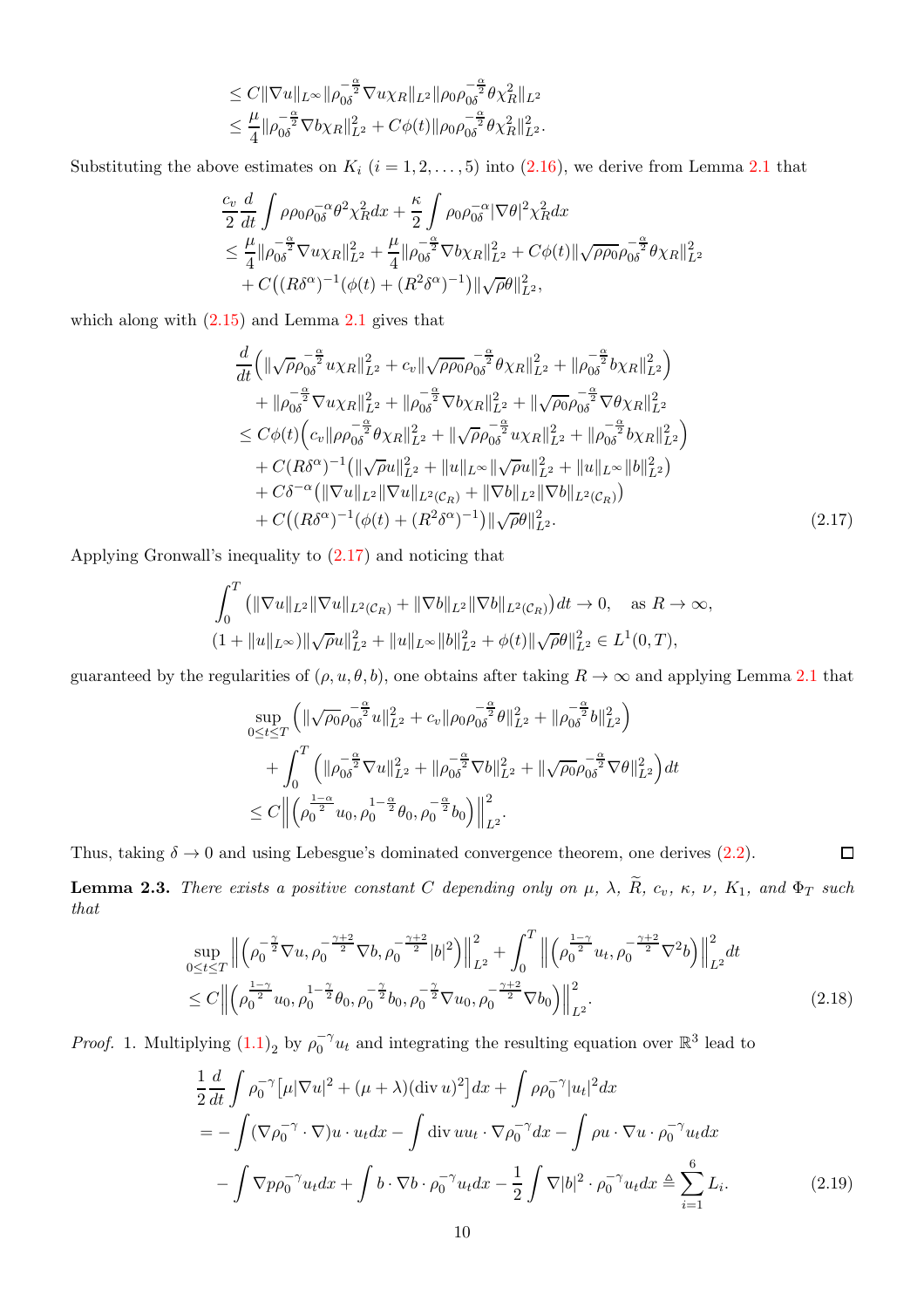It follows from integrating by parts, [\(H1\)](#page-3-2), Lemma [2.1,](#page-5-1) and Cauchy-Schwarz inequality that

$$
L_1 + L_2 \le C \int |\nabla u| |u_t| \rho_0^{-\gamma - 1} |\nabla \rho_0| dx
$$
  
\n
$$
\le C \int \rho_0^{-\frac{\gamma}{2}} |\nabla u| \rho_0^{\frac{1}{2} - \frac{\gamma}{2}} |u_t| dx \le \frac{1}{12} ||\rho_0^{\frac{1 - \gamma}{2}} u_t||_{L^2}^2 + C ||\rho_0^{-\frac{\gamma}{2}} \nabla u||_{L^2}^2.
$$

Using Lemma [2.1](#page-5-1) and Cauchy-Schwarz inequality, we find that

$$
L_3 \leq \frac{1}{24} \|\sqrt{\rho}\rho_0^{-\frac{\gamma}{2}}u_t\|_{L^2}^2 + C\|\sqrt{\rho_0}u\|_{L^\infty}^2 \|\rho_0^{-\frac{\gamma}{2}}\nabla u\|_{L^2}^2 \leq \frac{1}{24} \|\sqrt{\rho}\rho_0^{-\frac{\gamma}{2}}u_t\|_{L^2}^2 + C\phi(t)\|\rho_0^{-\frac{\gamma}{2}}\nabla u\|_{L^2}^2.
$$

Due to div  $b = 0$ , we obtain from integration by parts and Cauchy-Schwarz inequality that

$$
L_{5} = \int b^{i} \partial_{i} b^{j} \rho_{0}^{-\gamma} u_{t} dx = \int \partial_{i} (b^{i} b^{j}) \rho_{0}^{-\gamma} u_{t}^{j} dx
$$
  
\n
$$
= -\int b^{i} b^{j} \partial_{i} \rho_{0}^{-\gamma} u_{t}^{j} dx - \int b^{i} b^{j} \rho_{0}^{-\gamma} \partial_{i} u_{t}^{j} dx
$$
  
\n
$$
= -\int b^{i} b^{j} \partial_{i} \rho_{0}^{-\gamma} u_{t}^{j} dx + \int b^{i} b^{j} \rho_{0}^{-\gamma} \partial_{i} u^{j} dx + \int b^{i} b^{j} b^{j} \rho_{0}^{-\gamma} \partial_{i} u^{j} dx
$$
  
\n
$$
= -\int b^{i} b^{j} \partial_{i} \rho_{0}^{-\gamma} u_{t}^{j} dx + \int (b \cdot \nabla u - u \cdot \nabla b + b \operatorname{div} u + \nu \Delta b) \otimes b : \rho_{0}^{-\gamma} \nabla u dx
$$
  
\n
$$
+ \int b \otimes (b \cdot \nabla u - u \cdot \nabla b + b \operatorname{div} u + \nu \Delta b) : \rho_{0}^{-\gamma} \nabla u dx
$$
  
\n
$$
\leq C \int |b|^{2} \rho_{0}^{-\gamma} \sqrt{\rho_{0}} u_{t} dx + C \int |b|^{2} |\nabla u|^{2} \rho_{0}^{-\gamma} dx + C \int \sqrt{\rho_{0}} |u| |\nabla u| |b| |\nabla b| \rho_{0}^{-\gamma - \frac{1}{2}} dx
$$
  
\n
$$
\leq C ||b||_{L^{\infty}} ||\rho_{0}^{-\frac{\gamma}{2}} b||_{L^{2}} ||\sqrt{\rho_{0}} \rho_{0}^{-\frac{\gamma}{2}} u_{t}||_{L^{2}} + C ||b||_{L^{\infty}} ||\rho_{0}^{-\frac{\gamma}{2}} b||_{L^{2}} ||\rho_{0}^{-\frac{\gamma}{2}} \nabla u||_{L^{2}}
$$
  
\n
$$
+ C ||\sqrt{\rho_{0}} u||_{L^{\infty}} ||\rho_{0}^{-\frac{\gamma}{2}} u||_{L^{2}} |||\nabla b|| |b| \rho^{-\frac{\gamma + 1}{2}} |||
$$

Similarly, we have

$$
L_6 \leq \frac{1}{24} \|\sqrt{\rho_0} \rho_0^{-\frac{\gamma}{2}} u_t\|_{L^2}^2 + C\phi(t) \Big( \|\rho_0^{-\frac{\gamma}{2}} b\|_{L^2}^2 + \|\rho_0^{-\frac{\gamma}{2}} \nabla u\|_{L^2}^2 \Big) + C \|\rho^{-\frac{\gamma+1}{2}} |\nabla b| |b| \|_{L^2}^2.
$$

For the estimate on  $L_4$ . Let F be the effective viscous flux, i.e.,

<span id="page-10-0"></span>
$$
F = (2\mu + \lambda) \operatorname{div} u - p - \frac{1}{2} |b|^2.
$$
 (2.20)

It follows from  $(1.1)<sub>1</sub>$ ,  $(1.1)<sub>3</sub>$ , and the equation of state that

$$
-p_t = \operatorname{div}(up - \kappa(\gamma - 1)\nabla\theta) + (\gamma - 1)(\operatorname{div} up - \mathcal{Q}(\nabla u) - |\operatorname{curl} b|^2).
$$

This together with [\(2.20\)](#page-10-0), integration by parts, and Lemma [2.1](#page-5-1) gives that

$$
L_4 = \int p(\nabla \rho_0^{-\gamma} \cdot u_t + \rho_0^{-\gamma} \operatorname{div} u_t) dx
$$
  
=  $\frac{d}{dt} \int \rho_0^{-\gamma} \operatorname{div} u p dx + \int (p \nabla \rho_0^{-\gamma} \cdot u_t - \rho_0^{-\gamma} \operatorname{div} u p_t) dx$   
=  $\frac{d}{dt} \int (\rho_0^{-\gamma} \operatorname{div} u p - \frac{1}{2(2\mu + \lambda)} \rho_0^{-\gamma} p^2) dx + \int p \nabla \rho_0^{-\gamma} \cdot u_t dx$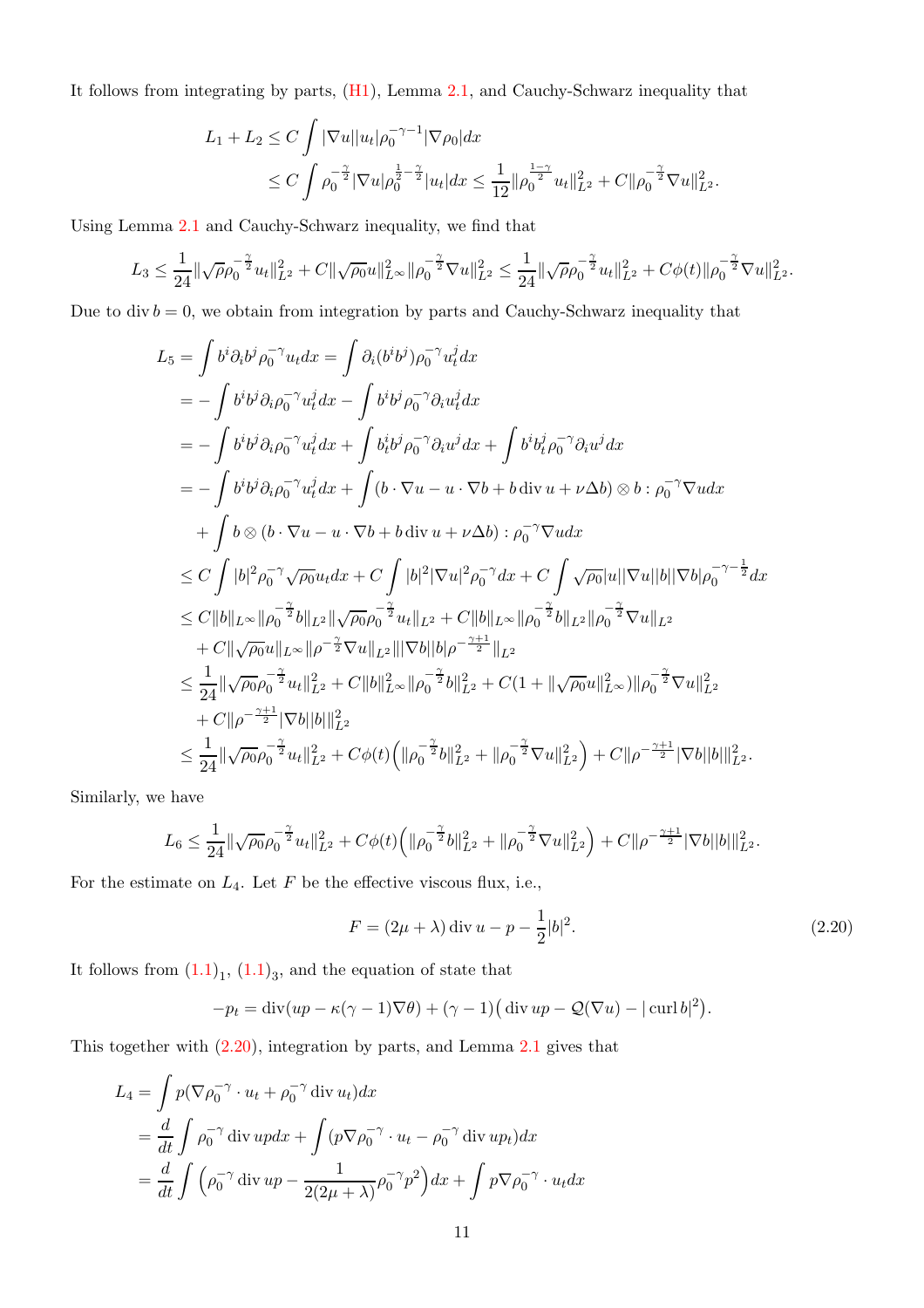$$
-\frac{1}{2\mu+\lambda}\int\rho_{0}^{-\gamma}F_{Pt}dx-\frac{1}{2(2\mu+\lambda)}\int\rho_{0}^{-\gamma}|b|^{2}p_{t}dx\n=\frac{d}{dt}\int(\rho_{0}^{-\gamma}div up-\frac{1}{2(2\mu+\lambda)}\rho_{0}^{-\gamma}p^{2})dx+\int p\nabla\rho_{0}^{-\gamma}\cdot u_{t}dx\n+\frac{1}{2\mu+\lambda}\int\rho_{0}^{-\gamma}\left(F+\frac{1}{2}|b|^{2}\right)div (up-k(\gamma-1)\nabla\theta)dx\n+\frac{\gamma-1}{2\mu+\lambda}\int\rho_{0}^{-\gamma}\left(F+\frac{1}{2}|b|^{2}\right) (div up-Q(\nabla u)-|\text{curl }b|^{2})dx\n=\frac{d}{dt}\int(\rho_{0}^{-\gamma}div up-\frac{1}{2(2\mu+\lambda)}\rho_{0}^{-\gamma}p^{2})dx+\int p\nabla\rho_{0}^{-\gamma}\cdot u_{t}dx\n+\int((\gamma-1)\kappa\nabla\theta-up)\cdot\left(\rho_{0}^{-\gamma}(\nabla F+\frac{1}{2}\nabla|b|^{2})+\nabla\rho_{0}^{-\gamma}\cdot u_{t}dx\n+\int((\gamma-1)\kappa\nabla\theta-up)\cdot\left(\rho_{0}^{-\gamma}(\nabla F+\frac{1}{2}\nabla|b|^{2})+\nabla\rho_{0}^{-\gamma}\cdot\left(F+\frac{1}{2}|b|^{2}\right)\right)dx\n+\frac{\gamma-1}{2\mu+\lambda}\int\rho_{0}^{-\gamma}((2\mu+\lambda)\text{div }u-p)(\text{div }up-Q(\nabla u)-|\text{curl }b|^{2})dx\n+\frac{\gamma}{2\mu+\lambda}\int\rho_{0}^{-\gamma}((2\mu+\lambda)\text{div }u-p)(\text{div }up-Q(\nabla u)-|\text{curl }b|^{2})dx\n+\frac{d}{2\mu}\int(\rho_{0}^{-\gamma}div up-\frac{1}{2(2\mu+\lambda)}\rho_{0}^{-\gamma}p^{2})dx+C\int\rho\theta\rho_{0}^{-\gamma}\sqrt{\rho_{0}}|u_{t}|dx\n+C\int\rho_{0}^{-\gamma}|\nabla t||\nabla\theta|dx+C\int\rho_{0}^{-\gamma}\rho\theta|u||\nabla F|dx+C\int\rho_{0}^{-\gamma}|\nabla u|^{
$$

Putting the above estimates on  $L_i$   $(i = 1, 2, \dots, 6)$  into  $(2.19)$  and using Lemma [2.1,](#page-5-1) one obtains that, for any positive  $\eta$ ,

<span id="page-11-0"></span>
$$
\frac{d}{dt}\left(\mu\|\rho_0^{-\frac{\gamma}{2}}\nabla u\|_{L^2}^2 + (\mu + \lambda)\|\rho_0^{-\frac{\gamma}{2}}\operatorname{div} u\|_{L^2}^2 + \frac{1}{2\mu + \lambda}\|\rho_0^{-\frac{\gamma}{2}}p\|_{L^2}^2\right) \n- 2\frac{d}{dt}\int\rho_0^{-\gamma}\operatorname{div} u p dx + \frac{3}{2}\|\sqrt{\rho}\rho_0^{-\frac{\gamma}{2}}u_t\|_{L^2}^2 \n\leq 2\eta\|\rho_0^{-\frac{\gamma+1}{2}}\nabla F\|_{L^2}^2 + C\phi(t)\left(\|\rho_0^{1-\frac{\gamma}{2}}\theta\|_{L^2}^2 + \|\rho_0^{-\frac{\gamma}{2}}\nabla u\|_{L^2}^2 + \|\rho_0^{-\frac{\gamma}{2}}\nabla b\|_{L^2}^2\right) \n+ C\phi(t)\|\rho_0^{-\frac{\gamma}{2}}b\|_{L^2}^2 + C\|\rho_0^{-\frac{\gamma-1}{2}}\nabla \theta\|_{L^2}^2 + C\|\rho^{-\frac{\gamma+1}{2}}|\nabla b||b|\|_{L^2}^2.
$$
\n(2.21)

2. Multiplying  $(1.1)<sub>4</sub>$  by  $\rho_0^{-(\gamma+2)}\Delta b$  and integrating the resultant over  $\mathbb{R}^3$  lead to

$$
\frac{1}{2}\frac{d}{dt}\int |\nabla b|^2 \rho_0^{-(\gamma+2)} dx + \nu \int |\Delta b|^2 \rho_0^{-(\gamma+2)} dx
$$
  
= 
$$
\int (u \cdot \nabla b + b \operatorname{div} u - b \cdot \nabla u) \cdot \Delta b \rho_0^{-(\gamma+2)} dx - \int b_t \partial_i b \partial_i \rho_0^{-(\gamma+2)} dx
$$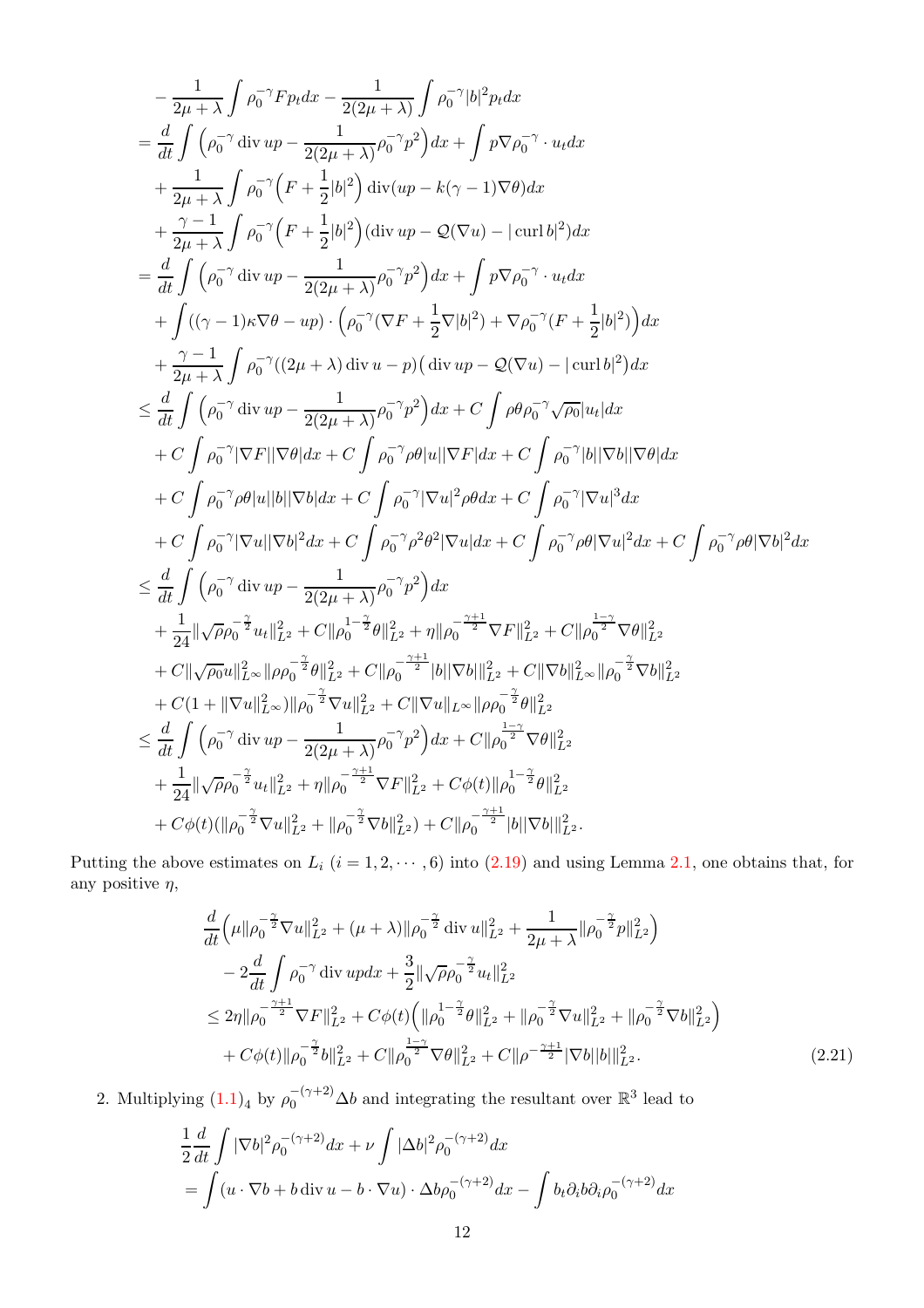<span id="page-12-0"></span>
$$
= \int (u \cdot \nabla b + b \operatorname{div} u - b \cdot \nabla u) \cdot \Delta b \rho_0^{-(\gamma+2)} dx
$$
  
\n
$$
- \int (b \cdot \nabla u - u \cdot \nabla b - b \operatorname{div} u + \nu \Delta b) \partial_i b \partial_i \rho_0^{-(\gamma+2)} dx
$$
  
\n
$$
= \int u^i \partial_i b \partial_{jj} b \rho_0^{-(\gamma+2)} dx + C \int |b| |\nabla u| |\Delta b| \rho_0^{-(\gamma+2)} dx
$$
  
\n
$$
+ C \int (|b| |\nabla u| + |u| |\nabla b| + |\Delta b|) |\nabla b| \rho_0^{-(\gamma+2)} \sqrt{\rho_0} dx
$$
  
\n
$$
\leq \frac{\nu}{2} \int |\Delta b|^2 \rho_0^{-(\gamma+2)} dx + \int u^i \partial_i b \partial_{jj} b \rho_0^{-(\gamma+2)} dx + C ||\nabla u||_{L^\infty}^2 \int |b|^2 \rho_0^{-(\gamma+2)} dx
$$
  
\n
$$
+ C \left(1 + ||\sqrt{\rho_0} u||_{L^\infty}\right) \int |\nabla b|^2 \rho_0^{-(\gamma+2)} dx
$$
  
\n
$$
\leq \frac{\nu}{2} \int |\Delta b|^2 \rho_0^{-(\gamma+2)} dx + C \phi(t) \int |\nabla b|^2 \rho_0^{-(\gamma+2)} dx + C \phi(t) \int |b|^2 \rho_0^{-(\gamma+2)} dx, \qquad (2.22)
$$

where we have used the following fact

$$
\int u^{i}\partial_{i}b\partial_{j}b\rho_{0}^{-(\gamma+2)}dx = -\int \partial_{j}u^{i}\partial_{i}b\partial_{j}b\rho_{0}^{-(\gamma+2)}dx - \int u\partial_{ji}b\partial_{j}b\rho_{0}^{-(\gamma+2)}dx - \int u^{i}\partial_{i}b\partial_{j}b\partial_{j}\rho_{0}^{-(\gamma+2)}dx \n= -\int \partial_{j}u^{i}\partial_{i}b\partial_{j}b\rho_{0}^{-(\gamma+2)}dx + \frac{1}{2}\int \operatorname{div}u|\nabla b|^{2}\rho_{0}^{-(\gamma+2)}dx \n+ \frac{1}{2}\int u|\nabla b|^{2}\cdot \nabla \rho_{0}^{-(\gamma+2)}dx - \int u^{i}\partial_{i}b\partial_{j}b\partial_{j}\rho_{0}^{-(\gamma+2)}dx \n\leq C\int |\nabla u||\nabla b|^{2}\rho_{0}^{-(\gamma+2)}dx + C\int |u||\nabla b|^{2}\rho_{0}^{-(\gamma+2)}\sqrt{\rho_{0}}dx \n\leq C(\|\nabla u\|_{L^{\infty}} + \|\sqrt{\rho_{0}}u\|_{L^{\infty}})\int |\nabla b|^{2}\rho_{0}^{-(\gamma+2)}dx \n\leq C\phi(t)\int |\nabla b|^{2}\rho_{0}^{-(\gamma+2)}dx.
$$
\n(2.23)

Integration by parts together with [\(H1\)](#page-3-2) yields that

$$
\int |\nabla^2 b|^2 \rho_0^{-(\gamma+2)} dx = \int \partial_{ij} b \cdot \partial_{ij} b \rho_0^{-(\gamma+2)} dx
$$
  
\n
$$
= \int |\Delta b|^2 \rho_0^{-(\gamma+2)} dx - \int \partial_{ij} b \cdot \partial_j b \partial_i \rho_0^{-(\gamma+2)} dx + \int \partial_{ii} b \cdot \partial_j b \partial_j \rho_0^{-(\gamma+2)} dx
$$
  
\n
$$
\leq \int |\Delta b|^2 \rho_0^{-(\gamma+2)} dx + C \int |\nabla^2 b| |\nabla b| \rho_0^{-(\gamma+2)} \sqrt{\rho_0} dx
$$
  
\n
$$
\leq \int |\Delta b|^2 \rho_0^{-(\gamma+2)} dx + \frac{1}{2} \int |\nabla^2 b|^2 \rho_0^{-(\gamma+2)} dx + C \int |\nabla b|^2 \rho_0^{-(\gamma+2)} dx,
$$

that is

<span id="page-12-2"></span><span id="page-12-1"></span>
$$
\|\rho_0^{-\frac{\gamma+2}{2}} \nabla^2 b\|_{L^2}^2 \le 2 \|\rho_0^{-\frac{\gamma+2}{2}} \Delta b\|_{L^2}^2 + C \|\rho_0^{-\frac{\gamma+2}{2}} \nabla b\|_{L^2}^2. \tag{2.24}
$$

Combining  $(2.22)$  and  $(2.24)$ , we derive that

$$
\frac{d}{dt}\|\rho_0^{-\frac{\gamma+2}{2}}\nabla b\|_{L^2}^2+\|\rho_0^{-\frac{\gamma+2}{2}}\nabla^2 b\|_{L^2}^2\leq C\phi(t)\Big(\|\rho_0^{-\frac{\gamma+2}{2}}\nabla b\|_{L^2}^2+\|\rho_0^{-\frac{\gamma+2}{2}}b\|_{L^2}^2\Big).
$$

This together with [\(2.21\)](#page-11-0) leads to

$$
\frac{d}{dt}\left(\mu\|\rho_0^{-\frac{\gamma}{2}}\nabla u\|_{L^2}^2 + (\mu + \lambda)\|\rho_0^{-\frac{\gamma}{2}}\operatorname{div} u\|_{L^2}^2 + \|\rho_0^{-\frac{\gamma+2}{2}}\nabla b\|_{L^2}^2 + \frac{1}{2\mu + \lambda}\|\rho_0^{-\frac{\gamma}{2}}p\|_{L^2}^2\right) \n- 2\frac{d}{dt}\int\rho_0^{-\gamma}\operatorname{div} updx + \frac{3}{2}\|\sqrt{\rho}\rho_0^{-\frac{\gamma}{2}}u_t\|_{L^2}^2 + \|\rho_0^{-\frac{\gamma+2}{2}}\nabla^2 b\|_{L^2}^2
$$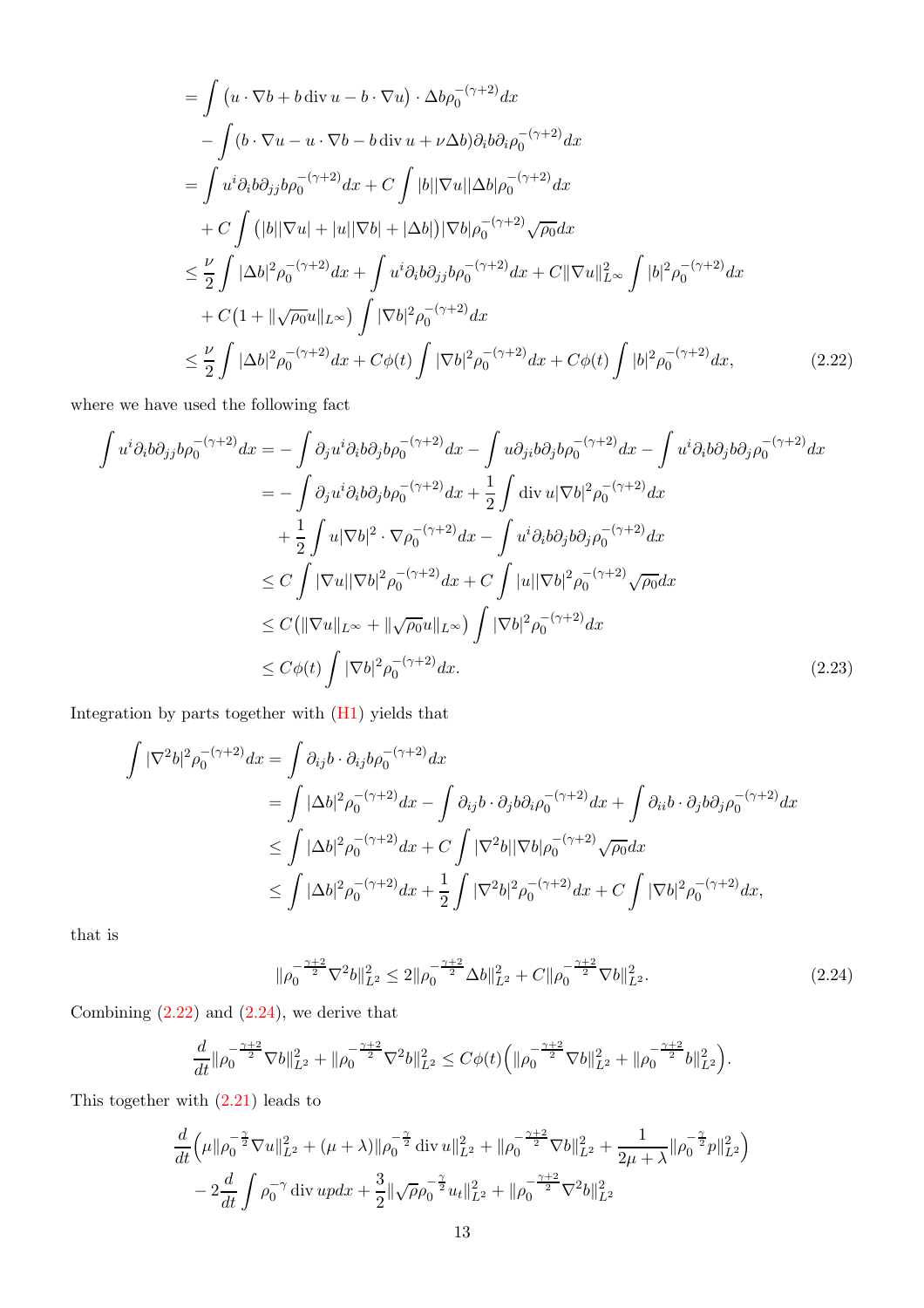$$
\leq 2\eta \|\rho_0^{-\frac{\gamma+1}{2}} \nabla F\|_{L^2}^2 + C\phi(t) \left( \|\rho_0^{1-\frac{\gamma}{2}}\theta\|_{L^2}^2 + \|\rho_0^{-\frac{\gamma}{2}} \nabla u\|_{L^2}^2 + \|\rho_0^{-\frac{\gamma+1}{2}} \nabla b\|_{L^2}^2 \right) + C\phi(t) \|\rho_0^{-\frac{\gamma}{2}} b\|_{L^2}^2 + C\|\rho_0^{-\frac{\gamma}{2}} \nabla \theta\|_{L^2}^2 + C\|\rho^{-\frac{\gamma+1}{2}} |\nabla b| |b| \|_{L^2}^2.
$$
\n(2.25)

3. We need to estimate  $\|\rho_0^{-\frac{\gamma+1}{2}}\nabla F\|_{L^2}^2$ . It follows from  $(1.1)_2$  that F satisfies

<span id="page-13-2"></span><span id="page-13-1"></span>
$$
\Delta F = \text{div}(\rho \dot{u}) + \text{div}(b \otimes b). \tag{2.26}
$$

Multiplying [\(2.26\)](#page-13-1) by  $\rho_0^{-(\gamma+1)}F$  and integrating the resultant over  $\mathbb{R}^3$ , we then infer from [\(H1\)](#page-3-2) and Cauchy-Schwarz inequality that

$$
\|\rho_0^{-\frac{\gamma+1}{2}} \nabla F\|_{L^2}^2 = -\int F \nabla \rho_0^{-(\gamma+1)} \cdot \nabla F dx + \int \text{div}(\rho \dot{u}) \rho_0^{-(\gamma+1)} F dx + \int \text{div}(b \otimes b) \rho_0^{-(\gamma+1)} F dx \n= -\int F \rho_0^{-(\gamma+2)} \nabla \rho_0 \cdot \nabla F dx - \int \rho \dot{u} \cdot (\rho_0^{-(\gamma+1)} \nabla F + \nabla \rho_0^{-(\gamma+1)} F) dx \n- \int b \otimes b : (\rho_0^{-(\gamma+1)} \nabla F + \nabla \rho_0^{-(\gamma+1)} F) dx \n\leq C \int \rho_0^{-\frac{2\gamma+1}{2}} |F||\nabla F| dx + C \int \rho \rho_0^{-(\gamma+1)} |u_t||\nabla F| dx \n+ C \int \rho \rho_0^{-(\gamma+1)} |u||\nabla u||\nabla F| dx + C \int \rho \rho_0^{-\frac{2\gamma+1}{2}} |u_t||F| dx \n+ C \int \rho |u||\nabla u| \rho_0^{-\frac{2\gamma+1}{2}} |F| dx + C \int |b|^2 \rho_0^{-(\gamma+1)} |\nabla F| dx + C \int |b|^2 \rho_0^{-\frac{2\gamma+1}{2}} |F| dx \n\leq \frac{1}{2} ||\rho_0^{-\frac{\gamma+1}{2}} \nabla F||_{L^2}^2 + C ||\rho_0^{-\frac{\gamma}{2}} F||_{L^2}^2 + C ||\sqrt{\rho} \rho_0^{-\frac{\gamma}{2}} u_t||_{L^2}^2 \n+ C ||\sqrt{\rho_0} u||_{L^{\infty}} ||\rho_0^{-\frac{\gamma}{2}} \nabla u||_{L^2}^2 + C ||\rho_0^{-\frac{\gamma+1}{2}} |b|^2 ||_{L^2}^2 \n\leq \frac{1}{2} ||\rho_0^{-\frac{\gamma+1}{2}} \nabla F||_{L^2}^2 + C \phi(t) (||\rho_0^{-\frac{\gamma}{2}} \nabla u||_{L^2}^2 + ||\rho_0^{-\frac{\gamma}{2}} \theta||_{L^2}^2 + ||\rho_0^{-\frac{\gamma}{2}} b||_{L^2}
$$

due to

$$
\begin{aligned} \|\rho_0^{-\frac{\gamma}{2}} F\|_{L^2}^2 &\leq C \|\rho_0^{-\frac{\gamma}{2}}\nabla u\|_{L^2}^2 + C \|\rho\rho_0^{-\frac{\gamma}{2}}\theta\|_{L^2}^2 + C \|\rho_0^{-\frac{\gamma}{2}}|b|^2\|_{L^2}^2\\ &\leq C \|\rho_0^{-\frac{\gamma}{2}}\nabla u\|_{L^2}^2 + C \|\rho_0^{1-\frac{\gamma}{2}}\theta\|_{L^2}^2 + C \|b\|_{L^\infty}^2 \|\rho_0^{-\frac{\gamma}{2}}b\|_{L^2}^2. \end{aligned}
$$

Thus, it is not hard to see that

<span id="page-13-0"></span>
$$
\|\rho_0^{-\frac{\gamma+1}{2}} \nabla F\|_{L^2}^2 \le C\phi(t) \left( \|\rho_0^{-\frac{\gamma}{2}} \nabla u\|_{L^2}^2 + \|\rho_0^{-\frac{\gamma}{2}} \theta\|_{L^2}^2 + \|\rho_0^{-\frac{\gamma}{2}} b\|_{L^2}^2 \right) + C\|\sqrt{\rho} \rho_0^{-\frac{\gamma}{2}} u_t\|_{L^2}^2 + C\|\rho_0^{-\frac{\gamma+1}{2}} |b|^2\|_{L^2}^2.
$$
 (2.28)

Then, by  $(2.25)$  and  $(2.28)$  and choosing  $\eta$  suitably small, we have

$$
\frac{d}{dt}\left(\mu\|\rho_0^{-\frac{\gamma}{2}}\nabla u\|_{L^2}^2 + (\mu + \lambda)\|\rho_0^{-\frac{\gamma}{2}}\operatorname{div} u\|_{L^2}^2 + \|\rho_0^{-\frac{\gamma+2}{2}}\nabla b\|_{L^2}^2 + \frac{1}{2\mu + \lambda}\|\rho_0^{-\frac{\gamma}{2}}p\|_{L^2}^2\right) \n+ \|\sqrt{\rho}\rho_0^{-\frac{\gamma}{2}}u_t\|_{L^2}^2 + \|\rho_0^{-\frac{\gamma+2}{2}}\nabla^2 b\|_{L^2}^2 \n\leq 2\frac{d}{dt}\int \rho_0^{-\gamma} \operatorname{div} u p dx + C\phi(t)\left(\|\rho_0^{1-\frac{\gamma}{2}}\theta\|_{L^2}^2 + \|\rho_0^{-\frac{\gamma}{2}}\nabla u\|_{L^2}^2 + \|\rho_0^{-\frac{\gamma+2}{2}}\nabla b\|_{L^2}^2\right) \n+ C\phi(t)\|\rho_0^{-\frac{\gamma}{2}}b\|_{L^2}^2 + C\|\rho_0^{-\frac{\gamma+\gamma}{2}}\nabla \theta\|_{L^2}^2 + C\|\rho^{-\frac{\gamma+2}{2}}|\nabla b||b|\|_{L^2}^2.
$$
\n(2.29)

We infer from Lemma [2.2,](#page-5-3) Lemma [2.1,](#page-5-1) and [\(H1\)](#page-3-2) that

$$
\sup_{0 \le t \le T} \|\rho_0^{-\frac{\gamma}{2}} p\|_{L^2}^2 \le C \sup_{0 \le t \le T} \|\rho \rho_0^{-\frac{\gamma}{2}} \theta\|_{L^2}^2 \le C \left\| \left(\rho_0^{\frac{1-\gamma}{2}} u_0, \rho_0^{-\frac{\gamma}{2}} \theta_0, \rho_0^{-\frac{\gamma}{2}} b_0 \right) \right\|_{L^2}^2, \tag{2.30}
$$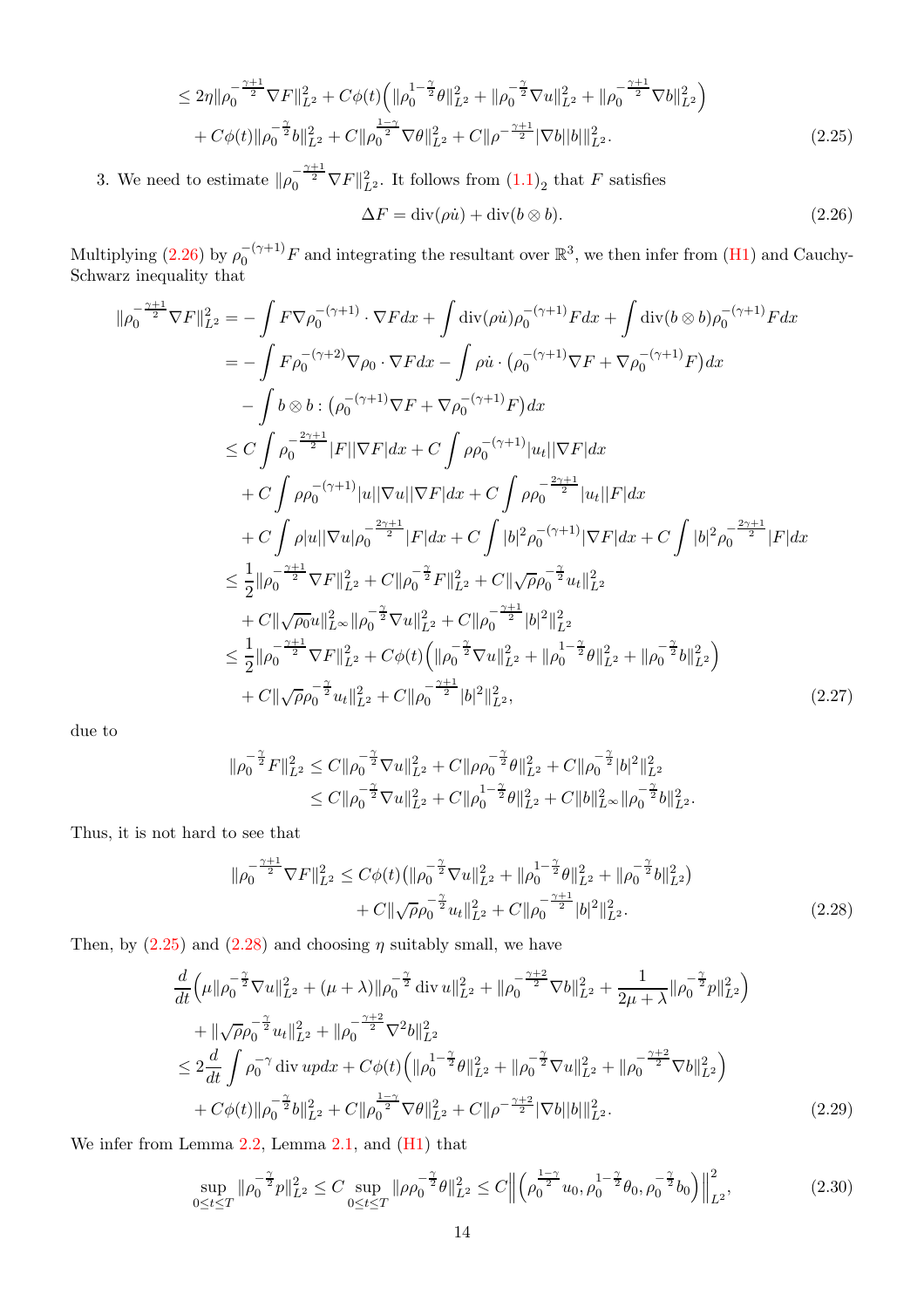and

$$
\left| \int \rho_0^{-\gamma} \operatorname{div} u p \, dx \right| \le \frac{\mu + \lambda}{2} \|\rho_0^{-\frac{\gamma}{2}} \operatorname{div} u\|_{L^2}^2 + C \|\rho_0^{-\frac{\gamma}{2}} p\|_{L^2}^2. \tag{2.31}
$$

4. Multiplying  $(1.1)_4$  by  $4|b|^2b\rho_0^{-(\gamma+2)}$  and integration the resultant over  $\mathbb{R}^3$ , we get from  $(H1)$  and Sobolev's inequality that

$$
\frac{d}{dt} \int |b|^4 \rho_0^{-(\gamma+2)} dx + 4 \int (|\nabla b|^2 |b|^2 + 2|\nabla |b||^2 |b|^2) \rho_0^{-(\gamma+2)} dx \n= 4 \int (b \cdot \nabla u - u \cdot \nabla b - b \operatorname{div} u) \cdot |b|^2 b \rho_0^{-(\gamma+2)} dx \n= 4 \int (b \cdot \nabla) u \cdot b |b|^2 \rho_0^{-(\gamma+2)} dx - 3 \int |b|^4 \operatorname{div} u \rho_0^{-(\gamma+2)} dx \n- \int \partial_i b \cdot |b|^2 b \partial_i \rho_0^{-(\gamma+2)} dx + \int |b|^4 u \cdot \nabla \rho_0^{-(\gamma+2)} dx \n\leq C ||\nabla u||_{L^{\infty}} \int |b|^4 \rho_0^{-(\gamma+2)} dx + C \int |u||b|^4 \rho_0^{-(\gamma+2)} \sqrt{\rho_0} dx + C \int |b|^3 |\nabla b| \rho_0^{-(\gamma+2)} \sqrt{\rho_0} dx \n\leq C (1 + ||\nabla u||_{L^{\infty}} + ||\sqrt{\rho_0} u||_{L^{\infty}}) \int |b|^4 \rho_0^{-(\gamma+2)} dx + 2 \int |\nabla b|^2 |b|^2 \rho_0^{-(\gamma+2)} dx \n\leq 2 \int |\nabla b|^2 |b|^2 \rho_0^{-(\gamma+2)} dx + C \phi(t) \int |b|^4 \rho_0^{-(\gamma+2)} dx,
$$
\n(2.32)

due to

<span id="page-14-1"></span>
$$
\int \Delta b \cdot |b|^2 b \rho_0^{-(\gamma+2)} dx \n= \int \partial_{ii} b \cdot |b|^2 b \rho_0^{-(\gamma+2)} dx \n= - \int \partial_i b \cdot \partial_i |b|^2 b \rho_0^{-(\gamma+2)} dx - \int \partial_i b \cdot |b|^2 \partial_i b \rho_0^{-(\gamma+2)} dx - \int \partial_i b \cdot |b|^2 b \partial_i \rho_0^{-(\gamma+2)} dx \n= - 2 \int |\nabla |b||^2 |b|^2 \rho_0^{-(\gamma+2)} dx - \int |\nabla b|^2 |b|^2 \rho_0^{-(\gamma+2)} dx - \int \partial_i b \cdot |b|^2 b \partial_i \rho_0^{-(\gamma+2)} dx,
$$

and

$$
-\int (u \cdot \nabla) b \cdot |b|^2 b \rho_0^{-(\gamma+2)} dx = -\int u^i \partial_i b \cdot |b|^2 b \rho_0^{-(\gamma+2)} dx
$$
  

$$
= \int \text{div } u |b|^4 \rho_0^{-(\gamma+2)} dx + \int (u \cdot \nabla) b \cdot |b|^2 b \rho_0^{-(\gamma+2)} dx
$$
  

$$
+ 2 \int (u \cdot \nabla) b \cdot |b|^2 b \rho_0^{-(\gamma+2)} dx + \int |b|^4 u \cdot \nabla \rho_0^{-(\gamma+2)} dx.
$$

Thus, we infer from [\(2.32\)](#page-14-1) and Gronwall's inequality that

$$
\sup_{0 \le t \le T} \left\| \rho_0^{-\frac{\gamma+2}{2}} |b|^2 \right\|_{L^2}^2 + \int_0^T \left\| \left( \rho_0^{-\frac{\gamma+2}{2}} |\nabla b| |b|, \rho_0^{-\frac{\gamma+2}{2}} |\nabla |b| |b| \right) \right\|_{L^2}^2 dt \le C \left\| \rho_0^{-\frac{\gamma+2}{2}} |b_0|^2 \right\|_{L^2}^2. \tag{2.33}
$$

Thanks to the above inequalities, and applying Gronwall's inequality, the conclusion follows from Lemmas [2.1](#page-5-1)[–2.2.](#page-5-3)  $\Box$ 

<span id="page-14-3"></span>**Lemma 2.4.** There exists a positive constant C depending only on  $\mu$ ,  $\lambda$ ,  $\widetilde{R}$ ,  $c_v$ ,  $\kappa$ ,  $\nu$ ,  $K_1$ , and  $\Phi_T$  such that

<span id="page-14-2"></span><span id="page-14-0"></span>
$$
\sup_{0 \le t \le T} \|\rho_0^{1-\frac{\gamma}{2}} \nabla \theta\|_{L^2}^2 + \int_0^T \|\rho_0^{\frac{3-\gamma}{2}} \theta_t\|_{L^2}^2 dt
$$
\n
$$
\le C \left\| \left( \rho_0^{\frac{1-\gamma}{2}} u_0, \rho_0^{-\frac{\gamma}{2}} \theta_0, \rho_0^{-\frac{\gamma}{2}} b_0, \rho_0^{-\frac{\gamma+2}{2}} |b_0|^2, \rho_0^{-\frac{\gamma}{2}} \nabla u_0, \rho_0^{-\frac{\gamma+2}{2}} \nabla b_0, \rho_0^{-\frac{\gamma}{2}} \nabla \theta_0 \right) \right\|_{L^2}^2.
$$
\n(2.34)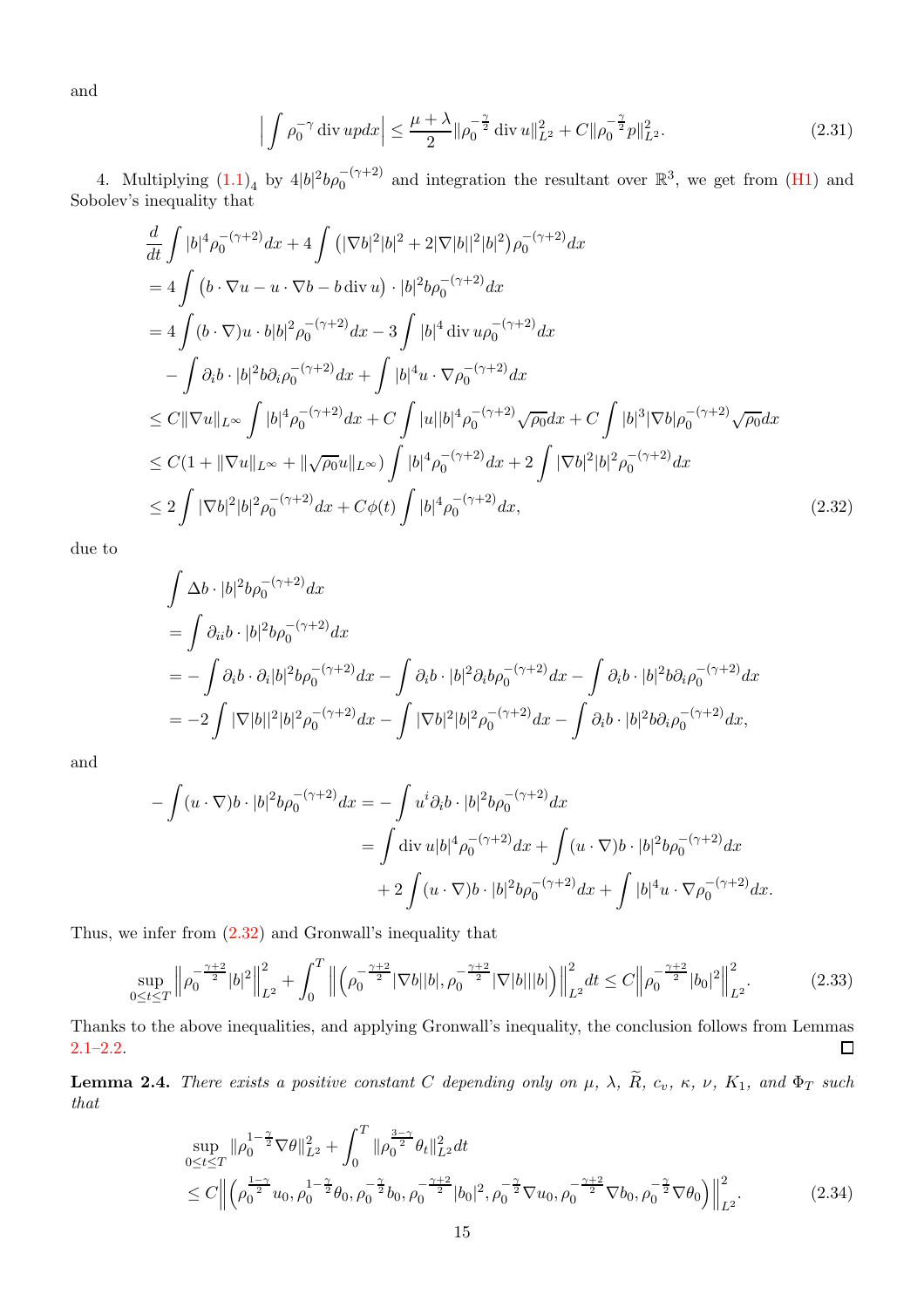*Proof.* Multiplying  $(1.1)_3$  by  $\rho_0^{2-\gamma} \theta_t$  and integrating the resultant over  $\mathbb{R}^3$ , we have

$$
\begin{split} &\frac{\kappa}{2}\frac{d}{dt}\|\rho_0^{1-\frac{\gamma}{2}}\nabla\theta\|_{L^2}^2+c_v\|\sqrt{\rho}\rho_0^{1-\frac{\gamma}{2}}\theta_t\|_{L^2}^2\\ &=\kappa\int \nabla\theta\cdot \nabla\rho_0^{2-\gamma}\theta_t dx+\int (\mathcal{Q}(\nabla u)+|\operatorname{curl} b|^2-p\operatorname{div} u)\rho_0^{2-\gamma}\theta_t dx-c_v\int\rho u\cdot \nabla\theta\rho_0^{2-\gamma}\theta_t dx\\ &\leq \frac{c_v}{2}\|\sqrt{\rho}\rho_0^{1-\frac{\gamma}{2}}\theta_t\|_{L^2}^2+C\|\rho_0^{1-\frac{\gamma}{2}}\nabla\theta\|_{L^2}^2+C\|\nabla u\|_{L^\infty}^2\|\rho_0^{\frac{1-\gamma}{2}}\nabla u\|_{L^2}^2+C\|\nabla b\|_{L^\infty}^2\|\rho_0^{\frac{1-\gamma}{2}}\nabla b\|_{L^2}^2\\ &+C\|\nabla u\|_{L^\infty}^2\|\rho_0^{\frac{3-\gamma}{2}}\theta\|_{L^2}^2+C\|\sqrt{\rho_0}u\|_{L^\infty}^2\|\rho_0^{1-\frac{\gamma}{2}}\nabla\theta\|_{L^2}^2\\ &\leq \frac{c_v}{2}\|\sqrt{\rho}\rho_0^{1-\frac{\gamma}{2}}\theta_t\|_{L^2}^2+C\phi(t)\left\|\left(\rho_0^{\frac{1-\gamma}{2}}\nabla u,\rho_0^{-\frac{\gamma+2}{2}}\nabla b,\rho_0^{\frac{3-\gamma}{2}}\theta,\rho_0^{1-\frac{\gamma}{2}}\nabla\theta\right)\right\|_{L^2}^2.\end{split}
$$

Thus, we get that

$$
\kappa \frac{d}{dt} \| \rho_0^{1-\frac{\gamma}{2}} \nabla \theta \|_{L^2}^2 + c_v \| \sqrt{\rho} \rho_0^{1-\frac{\gamma}{2}} \theta_t \|_{L^2}^2 \leq C \phi(t) \Big\| \Big( \rho_0^{\frac{1-\gamma}{2}} \nabla u, \rho_0^{-\frac{\gamma+2}{2}} \nabla b, \rho_0^{\frac{3-\gamma}{2}} \theta, \rho_0^{1-\frac{\gamma}{2}} \nabla \theta \Big) \Big\|_{L^2}^2,
$$

which combined with Gronwall's inequality and Lemmas  $2.1-2.3$  $2.1-2.3$  yields  $(2.34)$ .

<span id="page-15-4"></span>**Lemma 2.5.** There exists a positive constant C depending only on  $\mu$ ,  $\lambda$ ,  $\widetilde{R}$ ,  $c_v$ ,  $\kappa$ ,  $\nu$ ,  $K_1$ , and  $\Phi_T$  such that

$$
\sup_{0 \le t \le T} \left( \|\rho_0^{1-\frac{\gamma}{2}} \dot{u}\|_{L^2}^2 + \|\rho_0^{-\frac{\gamma+2}{2}} |\nabla b| |b| \|_{L^2}^2 \right) + \int_0^T \left( \|\rho_0^{\frac{1-\gamma}{2}} \nabla \dot{u}\|_{L^2}^2 + \|\rho_0^{-\frac{\gamma+2}{2}} |\Delta b| |b| \|_{L^2}^2 \right) dt
$$
  
\n
$$
\le C \left\| \left( \rho_0^{\frac{1-\gamma}{2}} u_0, \rho_0^{-1-\frac{\gamma}{2}} \theta_0, \rho_0^{-\frac{\gamma}{2}} b_0, \rho_0^{-\frac{\gamma+2}{2}} |b_0|^2, \rho_0^{-\frac{\gamma}{2}} \nabla u_0, \rho_0^{-\frac{\gamma+2}{2}} \nabla b_0, \rho_0^{-\frac{\gamma}{2}} \nabla \theta_0, \rho_0^{-\frac{\gamma}{2}} s_0 \right) \right\|_{L^2}^2, \tag{2.35}
$$

where

$$
\wp_0 \triangleq \mu \Delta u_0 + (\mu + \lambda) \nabla \operatorname{div} u_0 - \widetilde{R} \nabla (\rho_0 \theta_0) + b_0 \cdot \nabla b_0 - \frac{1}{2} \nabla |b_0|^2.
$$

*Proof.* 1. Motivated by [\[40\]](#page-31-3), for  $a_1, a_2, a_3 \in \{-1, 0, 1\}$ , we denote by

$$
\tilde{b}(a_1, a_2, a_3) = a_1b^1 + a_2b^2 + a_3b^3
$$
,  $\tilde{u}(a_1, a_2, a_3) = a_1u^1 + a_2u^2 + a_3u^3$ .

Then it follows from  $(1.1)<sub>4</sub>$  that

<span id="page-15-2"></span><span id="page-15-1"></span>
$$
\tilde{b}_t - \nu \Delta \tilde{b} = b \cdot \nabla \tilde{u} - u \cdot \nabla \tilde{b} - \tilde{b} \operatorname{div} u.
$$
\n(2.36)

<span id="page-15-3"></span><span id="page-15-0"></span> $\Box$ 

Multiplying [\(2.36\)](#page-15-0) by  $\rho_0^{-(\gamma+2)}\tilde{b}\Delta|\tilde{b}|^2$  and integrating the resulting equation over  $\mathbb{R}^3$ , we derive that

$$
-\int \tilde{b}_t \cdot \rho_0^{-(\gamma+2)} \tilde{b} \Delta |\tilde{b}|^2 dx + \nu \int \Delta \tilde{b} \cdot \rho_0^{-(\gamma+2)} \tilde{b} \Delta |\tilde{b}|^2 dx
$$
  
= 
$$
-\int (b \cdot \nabla \tilde{u} - \tilde{b} \operatorname{div} u) \cdot \rho_0^{-(\gamma+2)} \tilde{b} \Delta |\tilde{b}|^2 dx + \int u \cdot \nabla \tilde{b} \cdot \rho^{-(\gamma+2)} \tilde{b} \Delta |\tilde{b}|^2 dx.
$$
 (2.37)

Integration by parts gives that

$$
-\int \tilde{b}_t \cdot \rho_0^{-(\gamma+2)} \tilde{b}\Delta |\tilde{b}|^2 dx
$$
  
=  $-\frac{1}{2} \int \partial_t |\tilde{b}|^2 \partial_{ii} |\tilde{b}|^2 \rho_0^{-(\gamma+2)} dx$   
=  $\frac{1}{2} \int \partial_t (\partial_i |\tilde{b}|^2) \partial_i |\tilde{b}|^2 \rho_0^{-(\gamma+2)} dx + \int \tilde{b}_t \cdot \tilde{b} \partial_i |\tilde{b}|^2 \partial_i \rho_0^{-(\gamma+2)} dx$   
=  $\frac{1}{4} \frac{d}{dt} \int |\nabla |\tilde{b}|^2|^2 \rho_0^{-(\gamma+2)} dx + \int (\nu \Delta \tilde{b} + b \cdot \nabla \tilde{u} - u \cdot \nabla \tilde{b} - \tilde{b} \operatorname{div} u) \cdot \tilde{b} \partial_i |\tilde{b}|^2 \partial_i \rho_0^{-(\gamma+2)} dx.$  (2.38)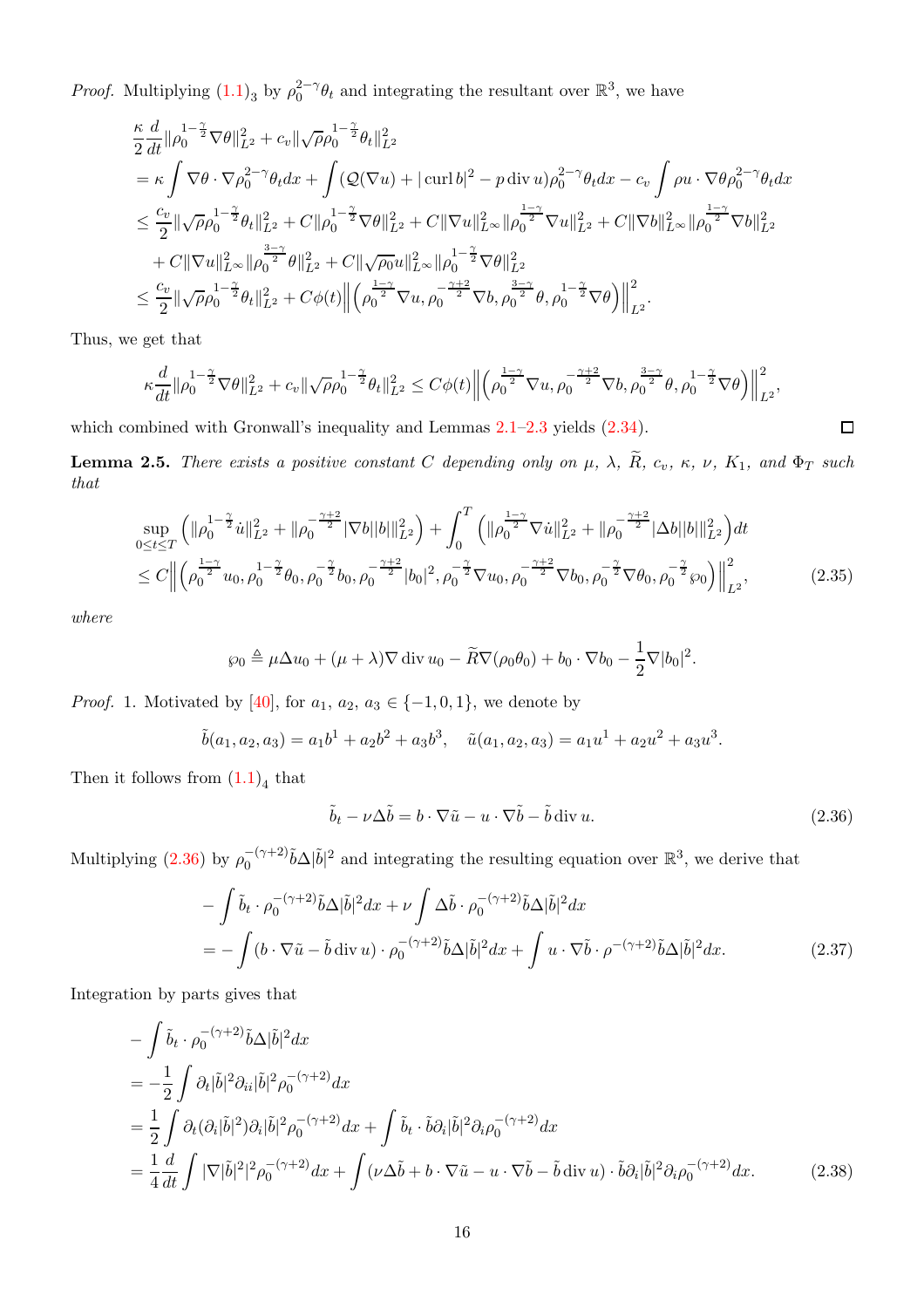Owing to  $\Delta \tilde{b} \cdot \tilde{b} = \frac{1}{2}$  $\frac{1}{2}(\Delta|\tilde{b}|^2 - 2|\nabla\tilde{b}|^2)$ , we have

<span id="page-16-1"></span><span id="page-16-0"></span>
$$
\nu \int \Delta \tilde{b} \cdot \rho_0^{-(\gamma+2)} \tilde{b} \Delta |\tilde{b}|^2 dx = \frac{\nu}{2} \int |\Delta |\tilde{b}|^2|^2 \rho_0^{-(\gamma+2)} dx - \nu \int |\nabla \tilde{b}|^2 \Delta |\tilde{b}|^2 \rho_0^{-(\gamma+2)} dx.
$$
 (2.39)

Inserting  $(2.38)$  and  $(2.39)$  into  $(2.37)$  implies that

$$
\frac{1}{4}\frac{d}{dt}\|\rho_0^{-\frac{\gamma+2}{2}}\nabla|\tilde{b}|^2\|_{L^2}^2 + \frac{\nu}{2}\|\rho_0^{-\frac{\gamma+2}{2}}\Delta|\tilde{b}|^2\|_{L^2}^2 \n= -\int (\nu\Delta\tilde{b} + b\cdot\nabla\tilde{u} - u\cdot\nabla\tilde{b} - \tilde{b}\operatorname{div}u)\cdot\tilde{b}\partial_i|\tilde{b}|^2\partial_i\rho_0^{-(\gamma+2)}dx + \nu\int |\nabla\tilde{b}|^2\Delta|\tilde{b}|^2\rho_0^{-(\gamma+2)}dx \n- \int (b\cdot\nabla\tilde{u} - \tilde{b}\operatorname{div}u)\cdot\rho_0^{-(\gamma+2)}\tilde{b}\Delta|\tilde{b}|^2dx + \int u\cdot\nabla\tilde{b}\cdot\rho^{-(\gamma+2)}\tilde{b}\Delta|\tilde{b}|^2dx \triangleq \bar{J}_1 + \bar{J}_2 + \bar{J}_3 + \bar{J}_4. \tag{2.40}
$$

It follows from integration by parts and Cauchy-Schwarz inequality that

$$
\begin{split} \bar{J}_1 &= -\frac{\nu}{2}\int \partial_i^2 |\bar{b}|^2 \partial_i |\bar{b}|^2 \partial_i \rho_0^{-(\gamma+2)} dx + \nu \int |\partial_i |\bar{b}||^2 \partial_i |\bar{b}|^2 \partial_i \rho_0^{-(\gamma+2)} dx \\ &+ \int b_i \partial_i \bar{u} \bar{b} \partial_i |\bar{b}|^2 \partial_i \rho_0^{-(\gamma+2)} dx - \int |\bar{b}|^2 \partial_i u^i \partial_i |\bar{b}|^2 \partial_i \rho_0^{-(\gamma+2)} dx - \frac{1}{2}\int u^i \partial_i |\bar{b}|^2 \partial_i \rho_0^{-(\gamma+2)} dx \\ &\leq \frac{\nu}{16} ||\rho_0^{-\frac{\gamma+2}{2}} \Delta |\bar{b}|^2 ||_{L^2}^2 + C ||\rho_0^{-\frac{\gamma+2}{2}} \nabla |\bar{b}|^2 ||_{L^2}^2 \\ &+ C ||\nabla \bar{b}||_{L^{\infty}} ||\rho_0^{-\frac{\gamma+2}{2}} |\bar{b}|^2 ||_{L^2} ||\rho_0^{-\frac{\gamma+2}{2}} \nabla |\bar{b}|^2 ||_{L^2}, \\ &+ C ||\nabla \bar{b}||_{L^{\infty}} ||\rho_0^{-\frac{\gamma+2}{2}} |\bar{b}|^2 ||_{L^2} ||\rho_0^{-\frac{\gamma+2}{2}} \nabla \bar{b}||_{L^2}, \\ \bar{J}_2 &\leq C ||\nabla \bar{b}||_{L^{\infty}} ||\rho_0^{-\frac{\gamma+2}{2}} \nabla \bar{b}||_{L^2} ||\rho_0^{-\frac{\gamma+2}{2}} \Delta |\bar{b}|^2 ||_{L^2}, \\ &\leq \frac{\nu}{12} ||\rho_0^{-\frac{\gamma+2}{2}} \Delta |\bar{b}|^2 ||_{L^2}^2 + C ||\nabla \bar{b}||_{L^{\infty}}^2 ||\rho_0^{-\frac{\gamma+2}{2}} \Delta |\bar{b}|^2 ||_{L^2}, \\ \bar{J}_3 &\leq C ||\nabla u||_{L^{\infty}} \int |b|^2 \rho_0^{-\frac{\gamma+2}{2}} |\Delta |\bar{b}|^2 |\rho_0^{-\frac{\gamma+2}{2}} dx \\ &\leq \frac{\nu}{12} ||\Delta |\bar{b}|^2 \rho_0^{-\frac{\gamma+2}{2}} ||_{
$$

Substituting the above estimates into  $(2.40)$ , one gets from  $(H1)$  and Lemma [2.1](#page-5-1) that

<span id="page-16-2"></span>
$$
\frac{d}{dt} \|\rho_0^{-\frac{\gamma+2}{2}} \nabla |\tilde{b}|^2 \|_{L^2}^2 + \nu \|\rho_0^{-\frac{\gamma+2}{2}} \Delta |\tilde{b}|^2 \|_{L^2}^2 \n\leq C \|\rho_0^{-\frac{\gamma+2}{2}} \nabla |\tilde{b}|^2 \|_{L^2}^2 + C \|\nabla \tilde{b}\|_{L^\infty} \|\rho_0^{-\frac{\gamma+2}{2}} \nabla \tilde{b}\|_{L^2} \|\rho_0^{-\frac{\gamma+2}{2}} \nabla |\tilde{b}|^2 \|_{L^2} \n+ \|\rho_0^{-\frac{\gamma+2}{2}} \nabla \tilde{b}\|_{L^2}^2 + C \|\nabla \tilde{b}\|_{L^\infty}^2 \|\rho_0^{-\frac{\gamma+2}{2}} \nabla \tilde{b}\|_{L^2}^2 + C \|\nabla u\|_{L^\infty}^2 \|b\|^2 \rho_0^{-\frac{\gamma+2}{2}} \|_{L^2}^2 \n+ C (\|\nabla u\|_{L^\infty} + \|\sqrt{\rho_0} u\|_{L^\infty}) \|\rho_0^{-\frac{\gamma+2}{2}} \nabla |\tilde{b}|^2 \|_{L^2}^2 \n\leq C \phi(t) \left\| \left(\rho_0^{-\frac{\gamma+2}{2}} \nabla \tilde{b}, \rho_0^{-\frac{\gamma+2}{2}} \nabla |\tilde{b}|^2, |b|^2 \rho_0^{-\frac{\gamma+2}{2}} \right) \right\|_{L^2}^2 + C \|\rho_0^{-\frac{\gamma+2}{2}} \nabla |\tilde{b}|^2 \|_{L^2}^2.
$$
\n(2.41)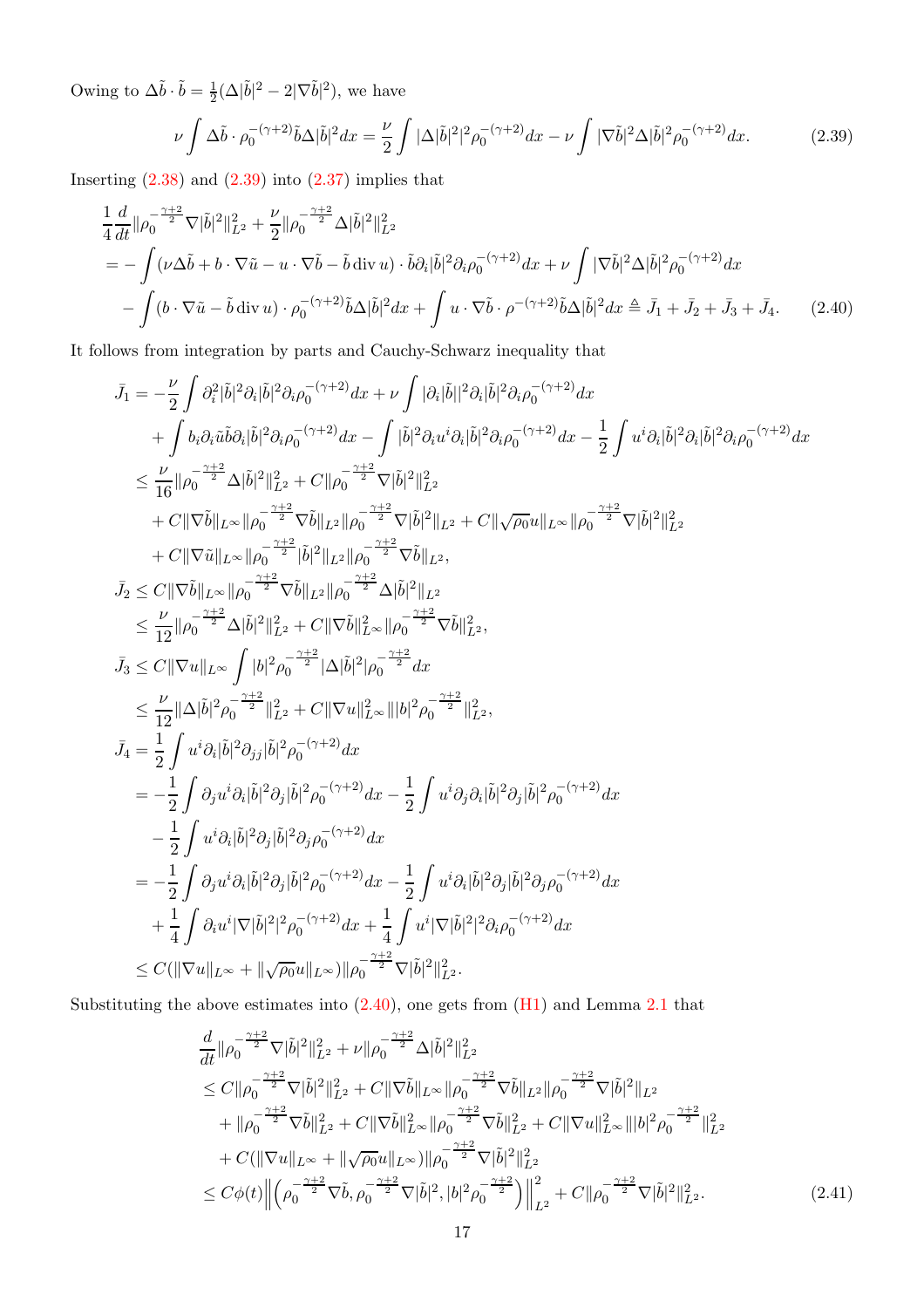Noticing that

$$
\begin{aligned}\n\|\rho_0^{-\frac{\gamma+2}{2}}|\nabla b||b||_{L^2}^2 &\leq C\|\rho_0^{-\frac{\gamma+2}{2}}\nabla|\tilde{b}(1,0,1)|^2\|_{L^2}^2 + C\|\rho_0^{-\frac{\gamma+2}{2}}\nabla|\tilde{b}(1,0,-1)|^2\|_{L^2}^2 + \|\rho_0^{-\frac{\gamma+2}{2}}\nabla|\tilde{b}(1,1,0)|^2\|_{L^2}^2 \\
&\quad + C\|\rho_0^{-\frac{\gamma+2}{2}}\nabla|\tilde{b}(0,1,1)|^2\|_{L^2}^2 + C\|\rho_0^{-\frac{\gamma+2}{2}}\nabla|\tilde{b}(1,1,1)|^2\|_{L^2}^2 + C\|\rho_0^{-\frac{\gamma+2}{2}}\nabla|\tilde{b}(1,-1,0)|^2\|_{L^2}^2 \\
&\quad + C\|\rho_0^{-\frac{\gamma+2}{2}}\nabla|\tilde{b}(0,1,-1)|^2\|_{L^2}^2,\n\end{aligned}
$$

and

$$
\begin{aligned}\n\|\rho_0^{-\frac{\gamma+2}{2}}|\Delta b||b|||_{L^2}^2 &\leq C\|\rho_0^{-\frac{\gamma+2}{2}}|\nabla b|^2\|_{L^2}^2 + C\|\rho_0^{-\frac{\gamma+2}{2}}\Delta|\tilde{b}(1,0,1)|^2\|_{L^2}^2 + C\|\rho_0^{-\frac{\gamma+2}{2}}\Delta|\tilde{b}(1,0,-1)|^2\|_{L^2}^2 \\
&\quad + C\|\rho_0^{-\frac{\gamma+2}{2}}\Delta|\tilde{b}(0,1,1)|^2\|_{L^2}^2 + C\|\rho_0^{-\frac{\gamma+2}{2}}\Delta|\tilde{b}(1,1,1)|^2\|_{L^2}^2 + C\|\rho_0^{-\frac{\gamma+2}{2}}\Delta|\tilde{b}(1,-1,0)|^2\|_{L^2}^2 \\
&\quad + C\|\rho_0^{-\frac{\gamma+2}{2}}\Delta|\tilde{b}(0,1,-1)|^2\|_{L^2}^2 + \|\rho_0^{-\frac{\gamma+2}{2}}\Delta|\tilde{b}(1,1,0)|^2\|_{L^2}^2 \\
&\leq C\|\nabla b\|_{L^\infty}^2\|\rho_0^{-\frac{\gamma+2}{2}}\nabla b\|_{L^2}^2 + C\|\rho_0^{-\frac{\gamma+2}{2}}\Delta|\tilde{b}(1,0,1)|^2\|_{L^2}^2 + C\|\rho_0^{-\frac{\gamma+2}{2}}\Delta|\tilde{b}(1,0,-1)|^2\|_{L^2}^2 \\
&\quad + C\|\rho_0^{-\frac{\gamma+2}{2}}\Delta|\tilde{b}(0,1,1)|^2\|_{L^2}^2 + C\|\rho_0^{-\frac{\gamma+2}{2}}\Delta|\tilde{b}(1,1,1)|^2\|_{L^2}^2 + C\|\rho_0^{-\frac{\gamma+2}{2}}\Delta|\tilde{b}(1,-1,0)|^2\|_{L^2}^2 \\
&\quad + C\|\rho_0^{-\frac{\gamma+2}{2}}\Delta|\tilde{b}(0,1,-1)|^2\|_{L^2}^2 + \|\rho_0^{-\frac{\gamma+2}{2}}\Delta|\tilde{b}(1,1,0)|^2\|_{L^2}^2.\n\end{aligned}
$$

Thanks to the above two estimates, and applying Gronwall's inequality to [\(2.41\)](#page-16-2), we deduce that

<span id="page-17-0"></span>
$$
\sup_{0 \le t \le T} \|\rho_0^{-\frac{\gamma+2}{2}} |\nabla b| |b| \|_{L^2}^2 + \int_0^T \|\rho_0^{-\frac{\gamma+2}{2}} (|\Delta b| |b|, \Delta |b|^2) \|_{L^2}^2 dt
$$
\n
$$
\le C \left\| \left( \rho_0^{\frac{1-\gamma}{2}} u_0, \rho_0^{-\frac{\gamma}{2}} \theta_0, \rho_0^{-\frac{\gamma}{2}} b_0, \rho_0^{-\frac{\gamma+2}{2}} |b_0|^2, \rho_0^{-\frac{\gamma}{2}} \nabla u_0, \rho_0^{-\frac{\gamma+2}{2}} \nabla b_0, \rho_0^{-\frac{\gamma}{2}} \omega_0 \right) \right\|_{L^2}^2. \tag{2.42}
$$

2. Operating  $\partial_t + \text{div}(u)$  to the jth-component of  $(1.1)_2$  and multiplying the resulting equation by  $\rho_0^{1-\gamma} \dot{u}^j$ , one gets by some calculations that

<span id="page-17-1"></span>
$$
\frac{1}{2}\frac{d}{dt}\int \rho \rho_0^{1-\gamma}|\dot{u}^j|^2 dx = \frac{1}{2}\int \rho u \nabla \rho_0^{1-\gamma}|\dot{u}|^2 dx - \int \rho_0^{1-\gamma} \dot{u}^j (\partial_j p_t + \text{div}(u \partial_j p)) dx \n+ \mu \int \rho_0^{1-\gamma} \dot{u}^j (\Delta u_t + \text{div}(u \Delta u^j)) dx \n+ (\mu + \lambda) \int \rho_0^{1-\gamma} \dot{u}^j (\partial_j \text{ div } u_t + \text{div}(u \partial_j \text{ div } u)) dx \n- \frac{1}{2}\int \rho_0^{1-\gamma} \dot{u}^j (\partial_t \partial_j |b|^2 + \text{div}(u \partial_j |b|^2)) dx \n+ \int \rho_0^{1-\gamma} \dot{u}^j (\partial_t \partial_i (b^i b^j) + \text{div}(u \partial_i (b^i b^j))) dx \n\leq C\phi(t) \|\sqrt{\rho} \rho_0^{\frac{1-\gamma}{2}} \dot{u}\|_{L^2}^2 + \sum_{i=1}^5 U_i.
$$
\n(2.43)

It follows from integration by parts and Young's inequality that

$$
U_{1} = -\int (\partial_{j}(p_{t} + \operatorname{div}(up)) - \operatorname{div}(\partial_{j}up)) \rho_{0}^{1-\gamma} \dot{u}^{j} dx
$$
  
\n
$$
= \widetilde{R} \int [(\rho \theta)_{t} + \operatorname{div}(\rho u \theta)] (\partial_{j} \rho_{0}^{1-\gamma} \dot{u}^{j} + \rho_{0}^{1-\gamma} \partial_{j} \dot{u}^{j}) dx - \widetilde{R} \int \rho \theta \partial_{j} u \cdot (\nabla \rho_{0}^{1-\gamma} \dot{u}^{j} + \rho_{0}^{1-\gamma} \nabla \dot{u}^{j}) dx
$$
  
\n
$$
\leq C \int \rho |\dot{\theta}| \rho_{0}^{-\gamma} \rho_{0}^{\frac{3}{2}} |u| dx + C \int \rho \rho_{0}^{1-\gamma} |\dot{\theta}| |\nabla \dot{u}| dx
$$
  
\n
$$
+ C \int \rho \rho_{0}^{-\gamma} \rho_{0}^{\frac{3}{2}} \theta |\nabla u| |\dot{u}| dx + C \int \rho \rho_{0}^{1-\gamma} \theta |\nabla u| |\nabla \dot{u}| dx
$$
  
\n
$$
\leq C ||\rho_{0}^{1-\frac{\gamma}{2}} \dot{u}||_{L^{2}}^{2} + C ||\rho_{0}^{\frac{3-\gamma}{2}} \dot{\theta}||_{L^{2}}^{2} + C ||\nabla u||_{L^{\infty}}^{2} ||\rho_{0}^{\frac{3-\gamma}{2}} \theta||_{L^{2}}^{2} + C ||\rho_{0}^{\frac{1-\gamma}{2}} \nabla \dot{u}||_{L^{2}}^{2}
$$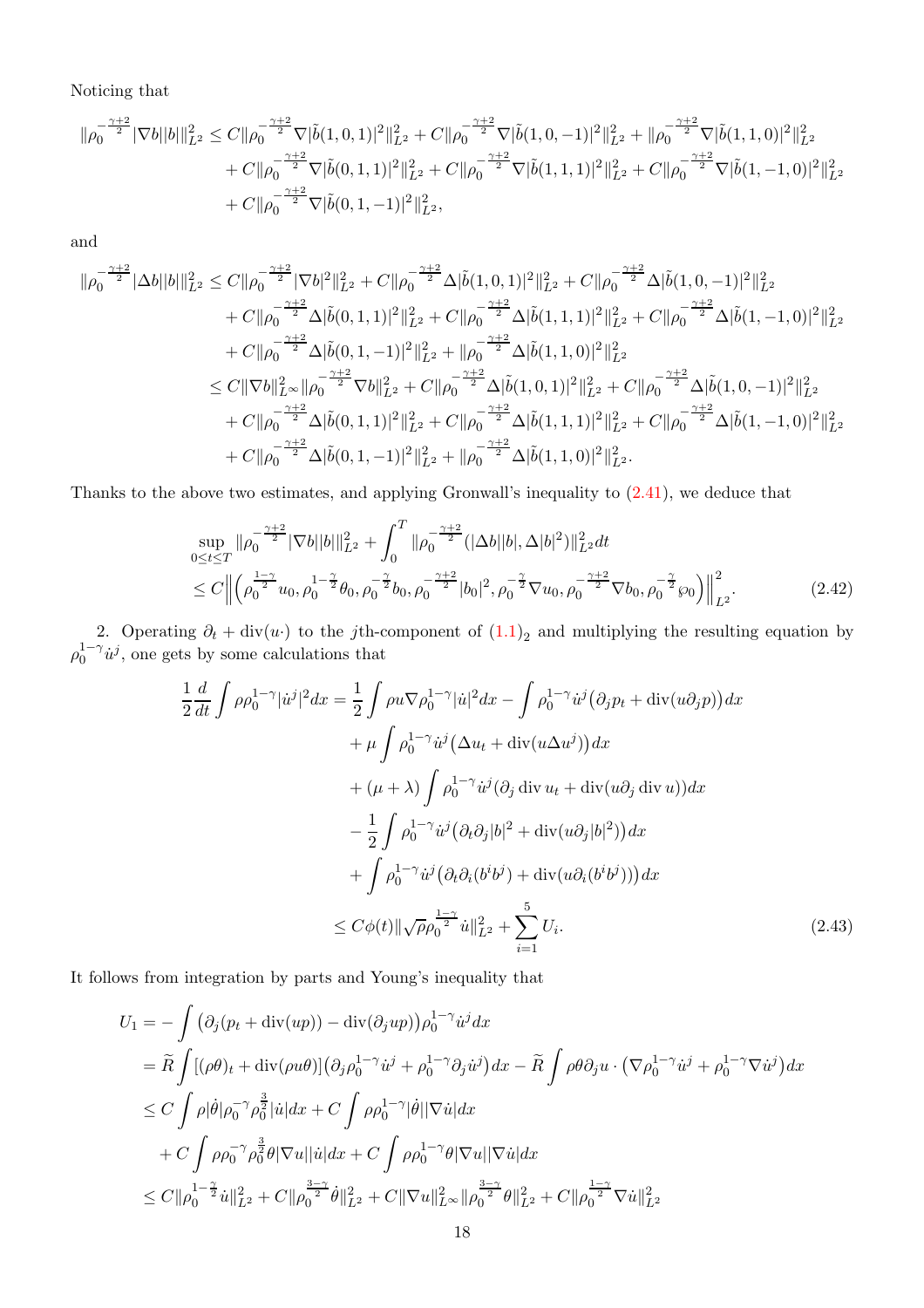<span id="page-18-0"></span>
$$
\leq C \|\rho_0^{1-\frac{\gamma}{2}} u\|_{L^2}^2 + C \|\rho_0^{\frac{3-\gamma}{2}} \theta_t\|_{L^2}^2 + C \|\nabla u\|_{L^\infty}^2 \|\rho_0^{\frac{3-\gamma}{2}} \theta\|_{L^2}^2 \n+ \frac{\mu}{16} \|\rho_0^{\frac{1-\gamma}{2}} \nabla u\|_{L^2}^2 + C \|\sqrt{\rho_0} u\|_{L^\infty}^2 \|\rho_0^{1-\frac{\gamma}{2}} \nabla \theta\|_{L^2}^2.
$$
\n(2.44)

Integration by parts together with [\(H1\)](#page-3-2) and Young's inequality yields that

$$
U_2 = \mu \int (\Delta \dot{u}^j + \text{div}(u\Delta u^j) - \Delta (u \cdot \nabla u^j)) \rho_0^{1-\gamma} \dot{u}^j dx
$$
  
\n
$$
= \mu \int (\partial_{kk} \dot{u}^j + \partial_i (u^i \partial_k^2 u^j) - \partial_k^2 (u^i \partial_i u^j)) \rho_0^{1-\gamma} \dot{u}^j dx
$$
  
\n
$$
= \mu \int [\partial_{kk} \dot{u}^j + \partial_i \partial_k (u^i \partial_k u^j) - \partial_i (\partial_k u^i \partial_k u^j) - \partial_k (u^i \partial_k \partial_i u^j) - \partial_k (\partial_k u^i \partial_i u^j)] \rho_0^{1-\gamma} \dot{u}^j dx
$$
  
\n
$$
= \mu \int [\partial_{kk} \dot{u}^j + \partial_k (\partial_i u^i \partial_k u^j) - \partial_i (\partial_k u^i \partial_k u^j) - \partial_k (\partial_k u^i \partial_i u^j)] \rho_0^{1-\gamma} \dot{u}^j dx
$$
  
\n
$$
\leq -\mu \int \rho_0^{1-\gamma} |\nabla \dot{u}| dx - \int \partial_k \dot{u}^j \partial_k \rho_0^{\gamma-1} \dot{u}^j dx + C \int |\nabla \rho_0^{1-\gamma}| |\dot{u}| |\nabla u|^2 dx + \int \rho_0^{1-\gamma} |\nabla \dot{u}| |\nabla u|^2 dx
$$
  
\n
$$
\leq -\frac{3\mu}{4} ||\rho_0^{\frac{\gamma-1}{2}} \nabla \dot{u}||_{L^2}^2 + C ||\rho_0^{1-\frac{\gamma}{2}} \dot{u}||_{L^2}^2 + C ||\nabla u||_{L^{\infty}}^2 ||\rho_0^{\frac{1-\gamma}{2}} \nabla u||_{L^2}^2.
$$
\n(2.45)

Similarly, one finds that

$$
U_3 = (\mu + \lambda) \int (\partial_j \operatorname{div} \dot{u} - \partial_j \operatorname{div} (u \cdot \nabla u) + \operatorname{div} (u \partial_j \operatorname{div} u)) \rho_0^{1-\gamma} \dot{u}^j dx
$$
  
\n
$$
= (\mu + \lambda) \int (\partial_j \operatorname{div} \dot{u} + \operatorname{div} \partial_j (u \operatorname{div} u) - \operatorname{div} (\partial_j u \operatorname{div} u)) \rho_0^{1-\gamma} \dot{u}^j dx
$$
  
\n
$$
- (\mu + \lambda) \int (\partial_j (u \cdot \nabla \operatorname{div} u + \nabla u_k \cdot \partial_k u)) \rho_0^{1-\gamma} \dot{u}^j dx
$$
  
\n
$$
= (\mu + \lambda) \int [\partial_j \operatorname{div} \dot{u} - \partial_j (\nabla u_k \cdot \partial_k u) - \operatorname{div} (\partial_j u \operatorname{div} u)] \rho_0^{1-\gamma} \dot{u}^j dx
$$
  
\n
$$
\leq -(\mu + \lambda) ||\rho_0^{\frac{1-\gamma}{2}} \operatorname{div} u||_{L^2}^2 - \int \operatorname{div} \dot{u} \partial_j \rho_0^{1-\gamma} \dot{u}^j dx + C \int |\nabla \rho_0^{1-\gamma}||\dot{u}|| \nabla u|^2 dx
$$
  
\n
$$
+ \int \rho_0^{1-\gamma} |\nabla \dot{u}| |\nabla u|^2 dx
$$
  
\n
$$
\leq -\frac{(\mu + \lambda)}{2} ||\rho_0^{\frac{1-\gamma}{2}} \operatorname{div} u||_{L^2}^2 + \frac{\mu}{16} ||\rho_0^{\frac{\gamma-1}{2}} \nabla \dot{u}||_{L^2}^2 + C ||\rho_0^{1-\frac{\gamma}{2}} \dot{u}||_{L^2}^2 + C ||\nabla u||_{L^{\infty}}^2 ||\rho_0^{\frac{1-\gamma}{2}} \nabla u||_{L^2}^2. \qquad (2.46)
$$

Furthermore, integration by parts together with [\(H1\)](#page-3-2) gives that

$$
U_4 = \int \rho_0^{1-\gamma} \partial_j \dot{u}^j b \cdot b_t dx + \int \partial_j \rho_0^{1-\gamma} \dot{u}^j b \cdot b_t dx + \frac{1}{2} \int \rho_0^{1-\gamma} \dot{u}^j \partial_i (u^i \partial_j |b|^2) dx
$$
  
\n
$$
= -\frac{1}{2} \int u^i \partial_j |b|^2 (\partial_i \rho_0^{1-\gamma} \dot{u}^j + \rho_0^{1-\gamma} \partial_i \dot{u}^j) dx
$$
  
\n
$$
+ \int \rho_0^{1-\gamma} \partial_j \dot{u}^j b \cdot (b \cdot \nabla u - u \cdot \nabla b + b \operatorname{div} u + \nu \Delta b) dx
$$
  
\n
$$
+ \int \partial_j \rho_0^{1-\gamma} \dot{u}^j b \cdot (b \cdot \nabla u - u \cdot \nabla b + b \operatorname{div} u + \nu \Delta b) dx
$$
  
\n
$$
\leq C \int \rho_0^{-\gamma} \rho_0^{\frac{3}{2}} |u||b||\nabla b||\dot{u}| dx + C \int \rho_0^{1-\gamma} |u||b||\nabla b||\nabla \dot{u}| dx
$$
  
\n
$$
+ C \int \rho_0^{1-\gamma} |\nabla \dot{u}| |b|^2 |\nabla u| dx + C \int \rho_0^{1-\gamma} |\nabla \dot{u}| |b||\Delta b| dx
$$
  
\n
$$
+ C \int \rho_0^{-\gamma} \rho_0^{\frac{3}{2}} |u||b|^2 |\nabla u| dx + C \int \rho_0^{-\gamma} \rho_0^{\frac{3}{2}} |u||u||b||\nabla b| dx
$$
  
\n
$$
+ C \int \rho_0^{-\gamma} \rho_0^{\frac{3}{2}} |u||b||\Delta b| dx
$$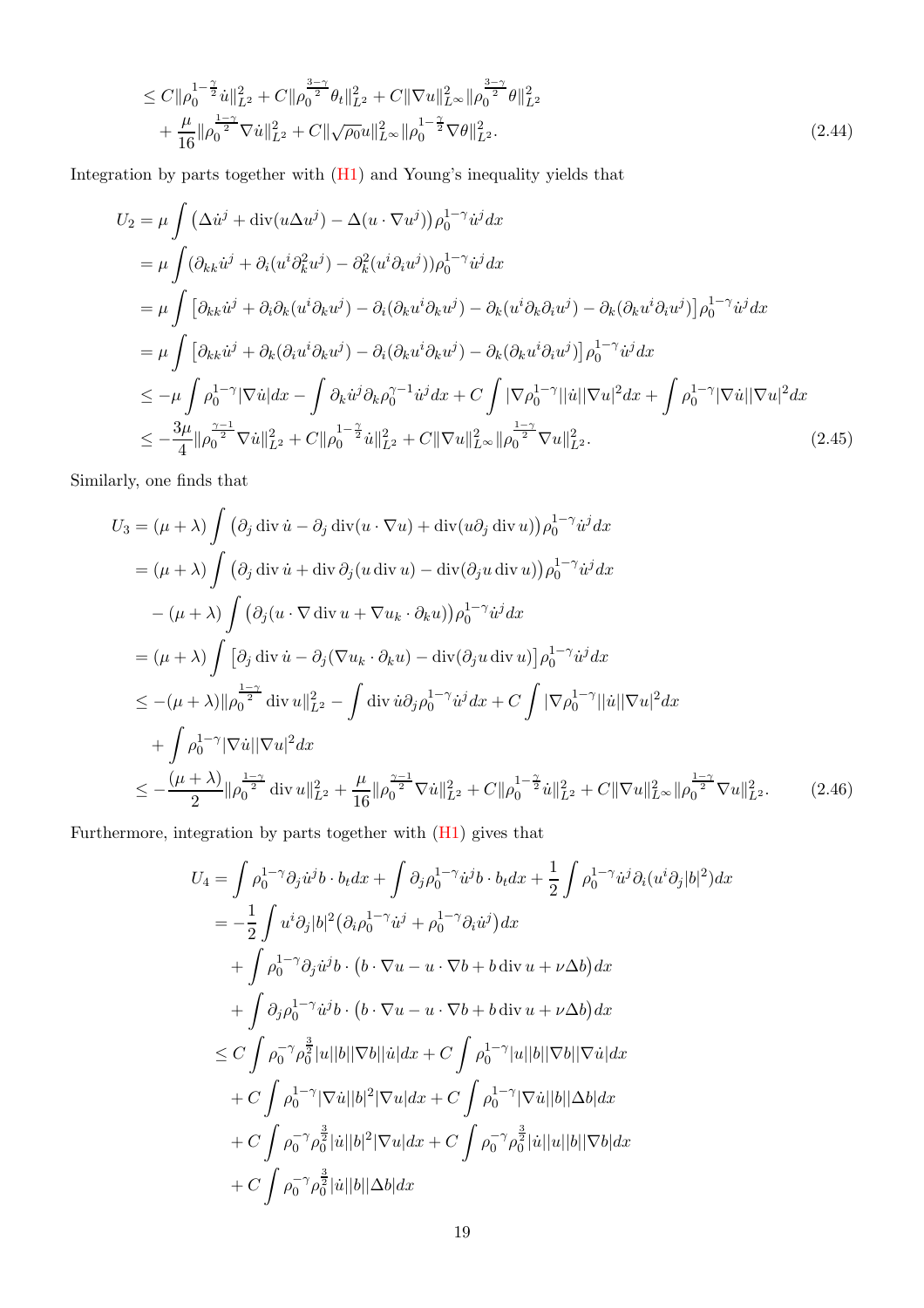$$
\leq \frac{\mu}{16} \|\rho_0^{\frac{1-\gamma}{2}} \nabla \dot{u}\|_{L^2}^2 + C \left( \|\nabla u\|_{L^\infty}^2 + \|\sqrt{\rho_0} u\|_{L^\infty}^2 + 1 \right) \|\rho_0^{1-\frac{\gamma}{2}} \dot{u}\|_{L^2}^2 + C \left( 1 + \|\sqrt{\rho_0} u\|_{L^\infty}^2 \right) \|\rho_0^{-\frac{\gamma}{2}} |b| |\nabla b| \|_{L^2}^2 + \|\rho_0^{\frac{1-\gamma}{2}} |b| |\Delta b| \|_{L^2}^2 + C \left( \|\sqrt{\rho_0} u\|_{L^\infty}^2 + 1 \right) \|\rho_0^{-\frac{\gamma}{2}} |b| |\nabla b| \|_{L^2}^2.
$$
\n(2.47)

Similarly, we obtain that

$$
|U_5| \leq \frac{\mu}{16} \|\rho_0^{\frac{1-\gamma}{2}} \nabla \dot{u}\|_{L^2}^2 + C \left( \|\nabla u\|_{L^\infty}^2 + \|\sqrt{\rho_0} u\|_{L^\infty}^2 + 1 \right) \|\rho_0^{1-\frac{\gamma}{2}} \dot{u}\|_{L^2}^2 + \|\rho_0^{\frac{1-\gamma}{2}} |b| |\Delta b| \|_{L^2}^2 + C \left( \|\sqrt{\rho_0} u\|_{L^\infty}^2 + C \left( \|\sqrt{\rho_0} u\|_{L^\infty}^2 + 1 \right) \|\rho_0^{-\frac{\gamma}{2}} |b| |\nabla b| \|_{L^2}^2 \right) \tag{2.48}
$$

Putting  $(2.44)$ – $(2.48)$  into  $(2.43)$ , one infers from  $(H1)$  and Lemma [2.1](#page-5-1) that

$$
\frac{d}{dt} \|\sqrt{\rho} \rho_0^{\frac{1-\gamma}{2}} \dot{u}\|_{L^2}^2 + \mu \|\rho_0^{\frac{1-\gamma}{2}} \nabla \dot{u}\|_{L^2}^2 + (\mu + \lambda) \|\rho_0^{\frac{1-\gamma}{2}} \operatorname{div} \dot{u}\|_{L^2}^2 \n\leq C \big( \|\nabla u\|_{L^{\infty}}^2 + \|\sqrt{\rho_0} u\|_{L^{\infty}}^2 + 1 \big) \|\rho_0^{\frac{1-\gamma}{2}} \dot{u}\|_{L^2}^2 + C \|\rho_0^{\frac{1-\gamma}{2}} |b| |\Delta b| \|_{L^2}^2 \n+ C \big( 1 + \|\sqrt{\rho_0} u\|_{L^{\infty}}^2 \big) \|\rho_0^{-\frac{\gamma}{2}} |b| |\nabla b| \|_{L^2}^2 + C \|\rho_0^{\frac{3-\gamma}{2}} \theta_t \|_{L^2}^2 + C \|\nabla u\|_{L^{\infty}}^2 \|\rho_0^{\frac{3-\gamma}{2}} \theta\|_{L^2}^2 \n+ C \|\nabla u\|_{L^{\infty}}^2 \|\rho_0^{\frac{1-\gamma}{2}} \nabla u\|_{L^2}^2 + C \|\sqrt{\rho_0} u\|_{L^{\infty}}^2 \|\rho_0^{\frac{1-\gamma}{2}} \nabla \theta\|_{L^2}^2 \n\leq C \|\rho_0^{\frac{3-\gamma}{2}} \theta_t\|_{L^2}^2 + C \|\rho_0^{-\frac{\gamma+2}{2}} |b| |\Delta b| \|_{L^2}^2 + C \phi(t) \Big( \|\rho_0^{1-\frac{\gamma}{2}} \dot{u}\|_{L^2}^2 + \|\rho_0^{\frac{3-\gamma}{2}} \theta\|_{L^2}^2 \Big) \n+ C \phi(t) \Big( \|\rho_0^{-\frac{\gamma}{2}} |b| |\nabla b| \|_{L^2}^2 + \|\rho_0^{\frac{1-\gamma}{2}} \nabla \theta\|_{L^2}^2 + \|\rho_0^{\frac{1-\gamma}{2}} \nabla u\|_{L^2}^2 \Big), \tag{2.49}
$$

which together with Gronwall's inequality,  $(2.42)$  $(2.42)$  $(2.42)$ , and Lemmas  $2.2-2.4$  gives  $(2.35)$ .

<span id="page-19-1"></span>**Lemma 2.6.** There exists a positive constant C depending only on  $\mu$ ,  $\lambda$ ,  $\tilde{R}$ ,  $c_v$ ,  $\kappa$ ,  $\nu$ ,  $K_1$ ,  $K_2$ , and  $\Phi_T$ such that

$$
\sup_{0 \le t \le T} \left\| \left( \rho_0^{1-\frac{\gamma}{2}} u_t, \rho_0^{-\frac{\gamma}{2}} b_t \right) \right\|_{L^2}^2 + \int_0^T \left\| \left( \rho_0^{\frac{1-\gamma}{2}} \nabla u_t, \rho_0^{-\frac{\gamma}{2}} \nabla b_t \right) \right\|_{L^2}^2 dt
$$
\n
$$
\le C \left\| \left( \rho_0^{\frac{1-\gamma}{2}} u_0, \rho_0^{-\frac{\gamma}{2}} \theta_0, \rho_0^{-\frac{\gamma}{2}} b_0, \rho_0^{-\frac{\gamma+2}{2}} |b_0|^2, \rho_0^{-\frac{\gamma}{2}} \nabla u_0, \rho_0^{-\frac{\gamma+2}{2}} \nabla b_0, \rho_0^{-\frac{\gamma}{2}} \nabla \theta_0, \rho_0^{-\frac{\gamma}{2}} \omega_0 \right) \right\|_{L^2}^2, \tag{2.50}
$$

where  $\wp_0$  is defined as in Lemma [2.5.](#page-15-4)

*Proof.* 1. Differentiating  $(1.1)<sub>2</sub>$  with respect to t gives that

$$
\rho u_{tt} + \rho u \cdot \nabla u_t - \mu \Delta u_t - (\mu + \lambda) \nabla \operatorname{div} u_t
$$
  
= 
$$
-\rho_t (u_t + u \cdot \nabla u) - \rho u_t \cdot \nabla u - \nabla p_t + \left( b \cdot \nabla b - \frac{1}{2} \nabla |b|^2 \right)_t.
$$
 (2.51)

<span id="page-19-5"></span><span id="page-19-4"></span><span id="page-19-3"></span><span id="page-19-2"></span><span id="page-19-0"></span> $\Box$ 

Multiplying  $(2.51)$  by  $\rho_0^{1-\gamma}u_t$  and integrating the resulting equation over  $\mathbb{R}^3$ , we obtain from  $(1.1)_1$  that

$$
\frac{1}{2} \frac{d}{dt} \int \rho_0^{1-\gamma} \rho |u_t|^2 dx + \mu \int |\nabla u_t|^2 \rho_0^{1-\gamma} dx + (\mu + \lambda) \int (\text{div } u_t)^2 \rho_0^{1-\gamma} dx \n= -\mu \int (\nabla \rho_0^{1-\gamma} \cdot \nabla) u_t \cdot u_t dx - (\mu + \lambda) \int \text{div } u_t u_t \cdot \nabla \rho_0^{1-\gamma} dx \n- \int \rho_t |u_t|^2 \rho_0^{1-\gamma} dx - \int \rho_t u \cdot \nabla u \cdot u_t \rho_0^{1-\gamma} dx + \int p_t \text{div } u_t \rho_0^{1-\gamma} dx \n+ \int p_t u_t \cdot \nabla \rho_0^{1-\gamma} dx - \int \rho u_t \cdot \nabla u \cdot u_t \rho_0^{1-\gamma} dx + \int \left( b \cdot \nabla b - \frac{1}{2} \nabla |b|^2 \right)_t \cdot u_t \rho_0^{1-\gamma} dx \triangleq \sum_{i=1}^8 \bar{J}_i, \qquad (2.52)
$$

where we have used the following simple facts

$$
\frac{1}{2}\int \rho_0^{1-\gamma}\rho \frac{d}{dt}|u_t|^2 dx + \int \rho_0^{1-\gamma}\rho u \cdot \nabla u_t \cdot u_t dx = \frac{1}{2}\frac{d}{dt}\int \rho_0^{1-\gamma}\rho |u_t|^2 dx,
$$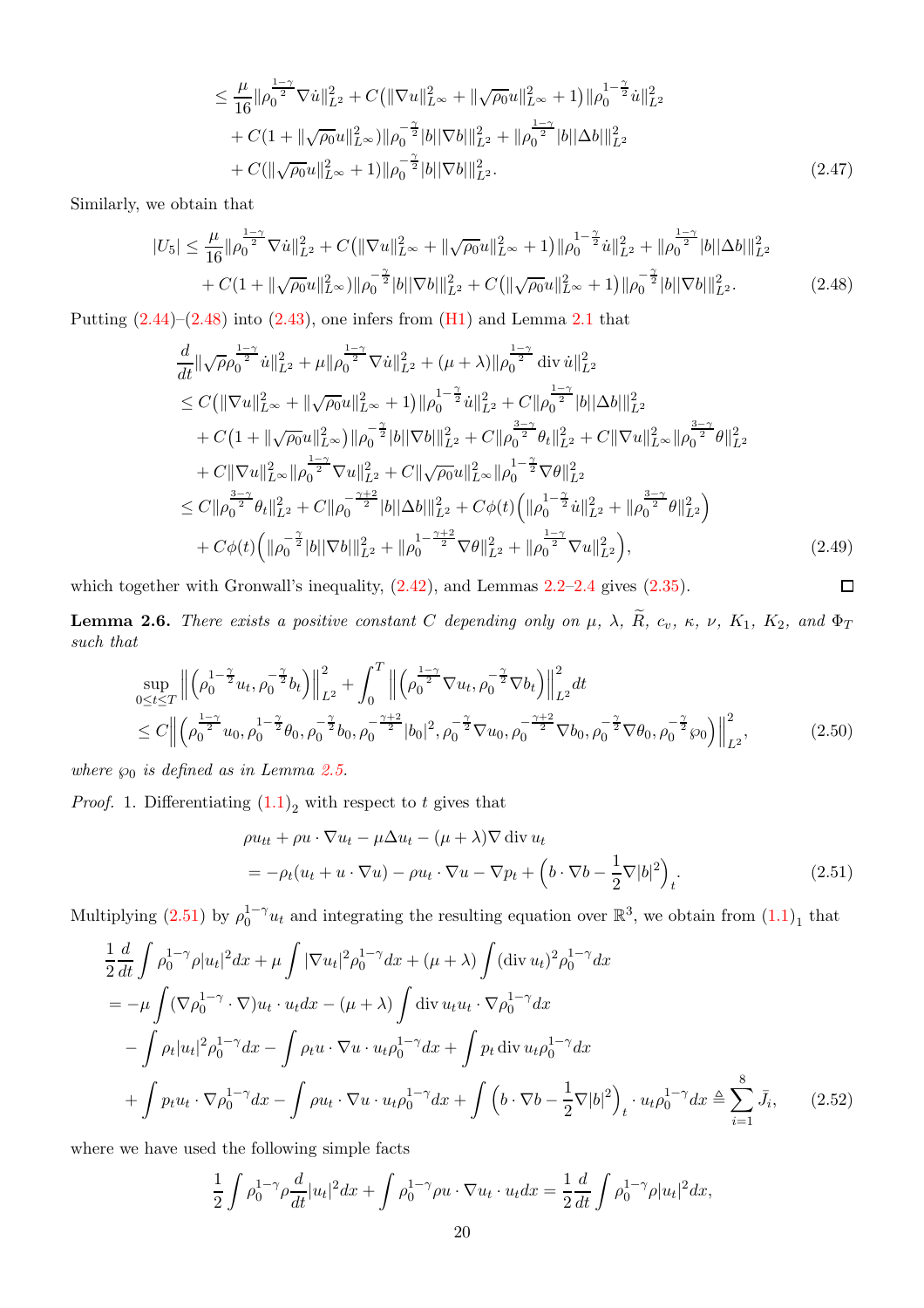$$
-\int \Delta u_t \cdot u_t \rho_0^{1-\gamma} dx = \int |\nabla u_t|^2 \rho_0^{1-\gamma} dx + \int (\nabla \rho_0^{1-\gamma} \cdot \nabla) u_t \cdot u_t dx,
$$
  

$$
-\int \nabla \operatorname{div} u_t \rho_0^{1-\gamma} u_t dx = \int (\operatorname{div} u_t)^2 \rho_0^{1-\gamma} dx + \int \operatorname{div} u_t u_t \cdot \nabla \rho_0^{1-\gamma} dx.
$$

It follows from [\(H1\)](#page-3-2) and Cauchy-Schwarz inequality that

$$
\bar{J}_1 + \bar{J}_2 \le \frac{\mu}{10} \|\rho_0^{\frac{1-\gamma}{2}} \nabla u_t\|_{L^2}^2 + \frac{\mu+\lambda}{4} \|\rho_0^{\frac{1-\gamma}{2}} \operatorname{div} u_t\|_{L^2}^2 + C \|\rho_0^{1-\frac{\gamma}{2}} u_t\|_{L^2}^2.
$$

By [\(H1\)](#page-3-2), [\(H2\)](#page-4-0), and Lemma [2.1,](#page-5-1) we obtain after integration by parts that

$$
\begin{split}\n\bar{J}_{3} & = \int \mathrm{div}(\rho u)|u_{t}|^{2}\rho_{0}^{1-\gamma}dx \\
&= -\int \rho u \cdot \nabla |u_{t}|^{2}\rho_{0}^{1-\gamma}dx - \int \rho u|u_{t}|^{2} \cdot \nabla \rho_{0}^{1-\gamma}dx \\
&\leq \frac{\mu}{10}||\rho_{0}^{\frac{1-\gamma}{2}}\nabla u_{t}||_{L^{2}}^{2} + C||\sqrt{\rho_{0}}u||_{L^{\infty}}^{2}||\rho_{0}^{\frac{1-\gamma}{2}}u_{t}||_{L^{2}}^{2}, \\
\bar{J}_{4} & = \int \mathrm{div}(\rho u)(u \cdot \nabla u) \cdot u_{t}\rho_{0}^{1-\gamma}dx \\
&= -\int \rho u^{j}\partial_{j}u^{k}\partial_{k}u^{i}u_{t}^{i}\rho_{0}^{1-\gamma}dx - \int \rho u^{j}u^{k}\partial_{j}\partial_{k}u^{i}u_{t}^{i}\rho_{0}^{1-\gamma}dx \\
&\leq -\int \rho u^{j}\partial_{j}u^{k}\partial_{k}u^{i}u_{t}^{i}\rho_{0}^{1-\gamma}dx - \int \rho u^{j}u^{k}\partial_{k}u^{i}u_{t}^{i}\rho_{0}^{1-\gamma}dx \\
&= -\int \rho u^{j}\partial_{j}u^{k}\partial_{k}u^{i}u_{t}^{i}\rho_{0}^{1-\gamma}dx - C\int \rho_{0}u^{j}u^{k}\partial_{j}\partial_{k}u^{i}u_{t}^{i}\rho_{0}^{1-\gamma}dx \\
&= -\int \rho u^{j}u^{k}\partial_{k}u^{i}u_{t}^{i}\rho_{0}^{1-\gamma}dx - \int \rho u^{j}u^{k}\partial_{k}u^{i}u_{t}^{i}\partial_{j}\partial_{0}^{1-\gamma}dx \\
&= -\int \rho u^{j}u^{k}\partial_{k}u^{i}u_{t}^{i}\rho_{0}^{1-\gamma}dx - \int \rho u^{j}u^{k}\partial_{k}u^{i}u_{t}^{i}\partial_{j}\partial_{0}^{1-\gamma}dx \\
&= -\int \rho u^{j}u^{k}\partial_{k}u^{i}u_{t}^{i}\rho_{0}^{1-\gamma}dx - \int \rho u^{j}u^{k}\partial_{k}u^{i}u_{t}^{i}\partial_{j}^{1-\gamma}dx \\
&
$$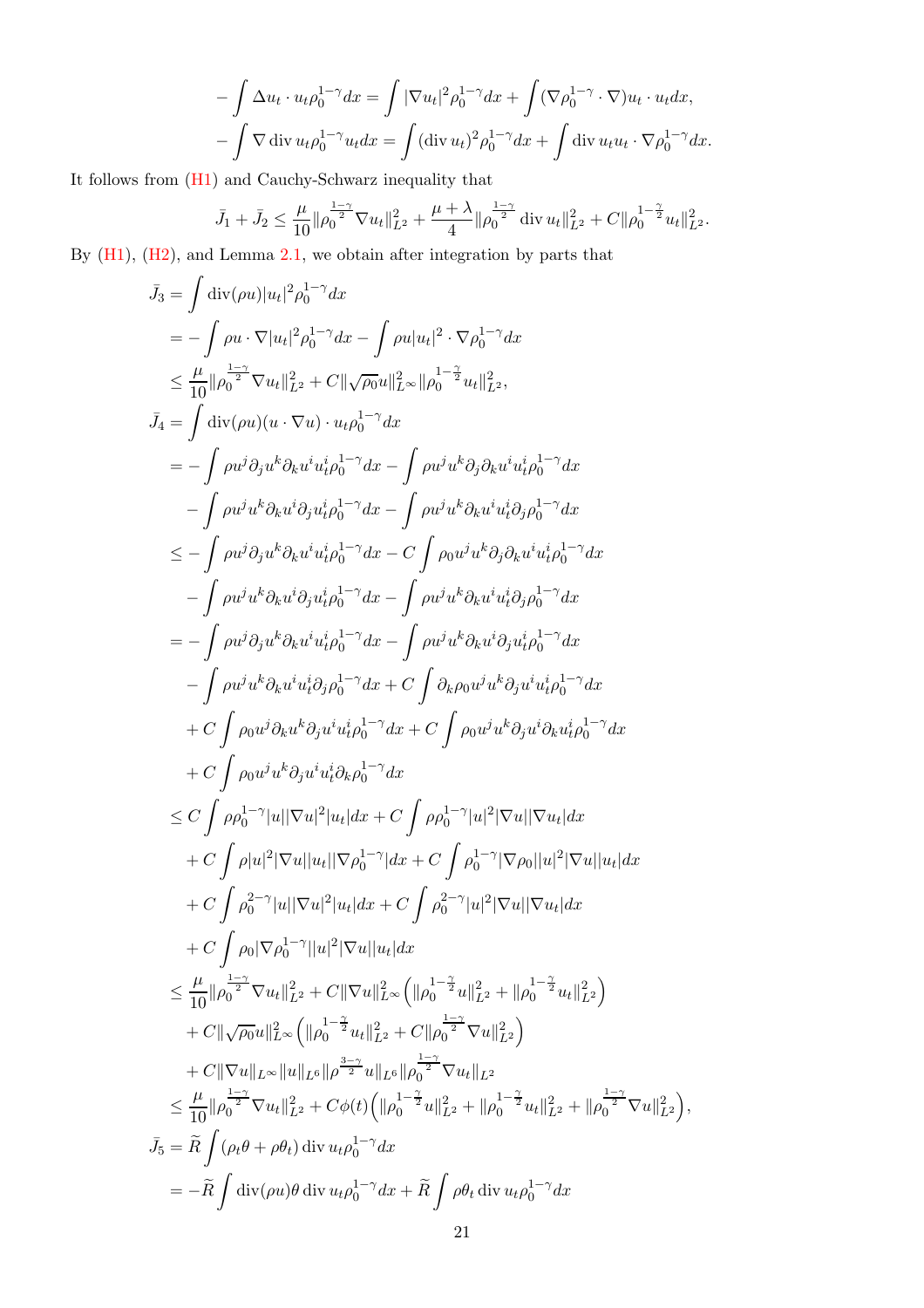$$
= -\tilde{R} \int \beta_{j}(\rho u^{j})\theta\partial_{k}u_{i}^{k}\rho_{0}^{1-\gamma}dx + \tilde{R} \int \rho\theta_{i} \operatorname{div} u_{i}\rho_{0}^{1-\gamma}dx
$$
\n
$$
= \tilde{R} \int \rho u^{j}\partial_{j}\theta\partial_{k}u_{i}^{k}\rho_{0}^{1-\gamma}dx + \tilde{R} \int \rho\theta_{i}^{j}\operatorname{div} u_{i}\rho_{0}^{1-\gamma}dx
$$
\n
$$
+ \tilde{R} \int \rho u^{j}\theta\partial_{k}u_{i}^{k}\partial_{j}\theta_{0}^{1-\gamma}dx + \tilde{R} \int \rho\theta_{i} \operatorname{div} u_{i}\rho_{0}^{1-\gamma}dx
$$
\n
$$
\leq \tilde{R} \int \rho u^{j}\theta\partial_{k}u_{i}^{k}\rho_{0}^{1-\gamma}dx + \tilde{R} \int \rho\theta_{i}^{j}\operatorname{div} u_{i}\rho_{0}^{1-\gamma}dx
$$
\n
$$
+ \tilde{R} \int \rho u^{j}\theta\partial_{k}u_{i}^{k}\rho_{0}^{1-\gamma}dx + \tilde{R} \int \rho\theta_{i}^{j}\operatorname{div} u_{i}\rho_{0}^{1-\gamma}dx
$$
\n
$$
+ \tilde{R} \int \rho u^{j}\theta\partial_{k}u_{i}^{k}\theta_{j}\rho_{0}^{1-\gamma}dx + \tilde{R} \int \rho\theta_{i}^{j}\operatorname{div} u_{i}\rho_{0}^{1-\gamma}dx
$$
\n
$$
+ \tilde{R} \int \rho\theta_{i} \operatorname{div} u_{i}\rho_{0}^{1-\gamma}dx - \tilde{C}\tilde{R} \int \partial_{k}\rho\alpha u^{j}\theta\partial_{j}u_{i}^{k}\rho_{0}^{1-\gamma}dx
$$
\n
$$
- \tilde{C}\tilde{R} \int \rho\theta_{i}^{j}\operatorname{div} u_{i}\rho_{0}^{1-\gamma}dx - \tilde{C}\tilde{R} \int \rho_{i}\alpha u^{j}\partial_{k}\theta\partial_{l}u_{i}^{k}\rho_{0}^{1-\gamma}dx
$$
\n
$$
- \tilde{C}\tilde{R} \int \rho\theta_{k}^{j}\operatorname{div
$$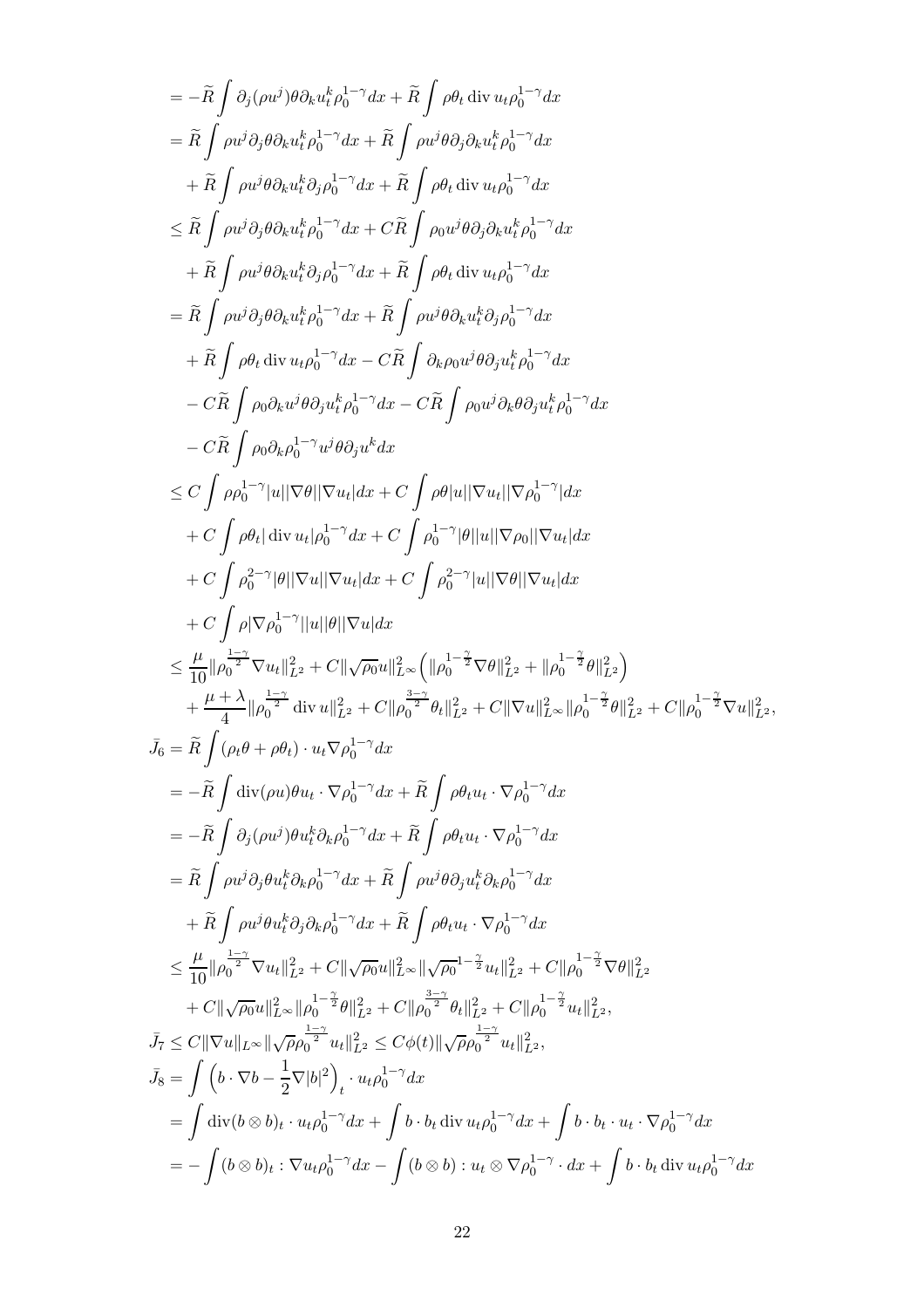$$
+\int b \cdot b_t \cdot u_t \cdot \nabla \rho_0^{1-\gamma} dx
$$
  
\n
$$
\leq -\int b \otimes (\nu \Delta b + b \cdot \nabla u - u \cdot \nabla b - b \operatorname{div} u) : \nabla u_t \rho_0^{1-\gamma} dx
$$
  
\n
$$
-\int (\nu \Delta b + b \cdot \nabla u - u \cdot \nabla b - b \operatorname{div} u) \otimes b : \nabla u_t \rho_0^{1-\gamma} dx
$$
  
\n
$$
+\int b \cdot (\nu \Delta b + b \cdot \nabla u - u \cdot \nabla b - b \operatorname{div} u) \operatorname{div} u_t \rho_0^{1-\gamma} dx
$$
  
\n
$$
+\int b \cdot (\nu \Delta b + b \cdot \nabla u - u \cdot \nabla b - b \operatorname{div} u) \cdot u_t \cdot \nabla \rho_0^{1-\gamma} dx
$$
  
\n
$$
-\int (b \otimes b) : \nabla \rho_0^{1-\gamma} \otimes u_t dx
$$
  
\n
$$
\leq \frac{\mu}{10} ||\rho_0^{\frac{1-\gamma}{2}} \nabla u_t||_{L^2}^2 + C |||b|| \Delta b |\rho_0^{\frac{1-\gamma}{2}}||_{L^2}^2 + C ||b||_{L^{\infty}}^2 ||\rho_0^{\frac{1-\gamma}{2}} \nabla u||_{L^2}^2
$$
  
\n
$$
+ C ||\sqrt{\rho_0} u||_{L^{\infty}}^2 |||b|| |\nabla b|\rho_0^{-\frac{\gamma}{2}}||_{L^2}^2 + C ||b||_{L^{\infty}}^2 ||\rho_0^{1-\frac{\gamma}{2}} u_t||_{L^2}^2.
$$

Inserting the above estimates on  $\bar{J}_i$   $(i = 1, 2, \dots, 8)$  into  $(2.52)$ , we arrive at

$$
\frac{d}{dt} \|\sqrt{\rho} \rho_0^{\frac{1-\gamma}{2}} u_t\|_{L^2}^2 + \mu \|\rho_0^{\frac{1-\gamma}{2}} \nabla u_t\|_{L^2}^2 + (\mu + \lambda) \|\rho_0^{\frac{1-\gamma}{2}} \operatorname{div} u_t\|_{L^2}^2 \n\leq C\phi(t) \left( \|\rho_0^{1-\frac{\gamma}{2}} u\|_{L^2}^2 + \|b\|\nabla b\|\rho_0^{-\frac{\gamma}{2}}\|_{L^2}^2 + \|\rho_0^{\frac{1-\gamma}{2}} \nabla u\|_{L^2}^2 + \|\rho_0^{1-\frac{\gamma}{2}} \nabla \theta\|_{L^2}^2 + \|\rho_0^{1-\frac{\gamma}{2}} \theta\|_{L^2}^2 \right) \n+ C\phi(t) \|\sqrt{\rho} \rho_0^{\frac{1-\gamma}{2}} u_t\|_{L^2}^2 + C \|b\|\Delta b \|\rho_0^{\frac{1-\gamma}{2}}\|_{L^2}^2 + C \|\rho_0^{\frac{3-\gamma}{2}} \theta_t\|_{L^2}^2.
$$
\n(2.53)

2. Differentiating  $(1.1)<sub>4</sub>$  with respect to t shows that

<span id="page-22-2"></span><span id="page-22-0"></span>
$$
b_{tt} - b_t \cdot \nabla u - b \cdot \nabla u_t + u_t \cdot \nabla b + u \cdot \nabla b_t + b_t \operatorname{div} u + b \operatorname{div} u_t = \nu \Delta b_t.
$$
 (2.54)

Multiplying [\(2.54\)](#page-22-0) by  $b_t \rho_0^{-\gamma}$  and integrating the resulting equation over  $\mathbb{R}^3$  yield that

<span id="page-22-1"></span>
$$
\frac{1}{2}\frac{d}{dt}\int |b_t|^2 \rho_0^{-\gamma} dx + \nu \int |\nabla b_t|^2 \rho_0^{-\gamma} dx
$$
\n
$$
= -\nu \int b_t \cdot \nabla b_t \cdot \nabla \rho_0^{-\gamma} dx + \int b \cdot \nabla u_t \cdot b_t \rho_0^{-\gamma} dx - \int u_t \cdot \nabla b \cdot b_t \rho_0^{-\gamma} dx
$$
\n
$$
- \int b \cdot b_t \operatorname{div} u_t \rho_0^{-\gamma} dx + \int b_t \cdot \nabla u \cdot b_t \rho_0^{-\gamma} dx - \int u \cdot \nabla b_t \cdot b_t \rho_0^{-\gamma} dx
$$
\n
$$
- \int |b_t|^2 \operatorname{div} u \rho_0^{-\gamma} dx \triangleq \sum_{i=1}^7 \bar{K}_i.
$$
\n(2.55)

By [\(H1\)](#page-3-2) and Cauchy-Schwarz inequality, we arrive at

$$
\begin{split} \bar{K}_1+\bar{K}_5+\bar{K}_7 &\leq C\|\rho_0\|_{L^\infty}^{\frac{1}{2}}\|\rho_0^{-\frac{\gamma}{2}}\nabla b_t\|_{L^2}\|\rho_0^{-\frac{\gamma}{2}}b_t\|_{L^2}+C\|\nabla u\|_{L^\infty}\|\rho_0^{-\frac{\gamma}{2}}b_t\|_{L^2}^2\\ &\leq \frac{\nu}{4}\|\rho_0^{-\frac{\gamma}{2}}\nabla b_t\|_{L^2}^2+C(\|\nabla u\|_{L^\infty}+1)\|\rho_0^{-\frac{\gamma}{2}}b_t\|_{L^2}^2\\ &\leq \frac{\nu}{6}\|\rho_0^{-\frac{\gamma}{2}}\nabla b_t\|_{L^2}^2+C\phi(t)\|\rho_0^{-\frac{\gamma}{2}}b_t\|_{L^2}^2. \end{split}
$$

Using  $(1.1)<sub>4</sub>$ , Hölder's inequality, and Young's inequality, we deduce that

$$
\bar{K}_2 + \bar{K}_4 = \int b \cdot \nabla u_t \cdot (\nu \Delta b + b \cdot \nabla u - u \cdot \nabla b - b \operatorname{div} u) \rho_0^{-\gamma} dx \n+ \int b \cdot (\nu \Delta b + b \cdot \nabla u - u \cdot \nabla b - b \operatorname{div} u) \operatorname{div} u_t \rho_0^{-\gamma} dx \n\leq C \| \rho_0^{\frac{1-\gamma}{2}} \nabla u_t \|_{L^2} \| |b| |\Delta b| \rho_0^{-\frac{1+\gamma}{2}} \|_{L^2} + C \| \nabla u \|_{L^\infty} \| \rho_0^{\frac{1-\gamma}{2}} \nabla u_t \|_{L^2} \| |b|^2 \rho_0^{-\frac{1+\gamma}{2}} \|_{L^2}
$$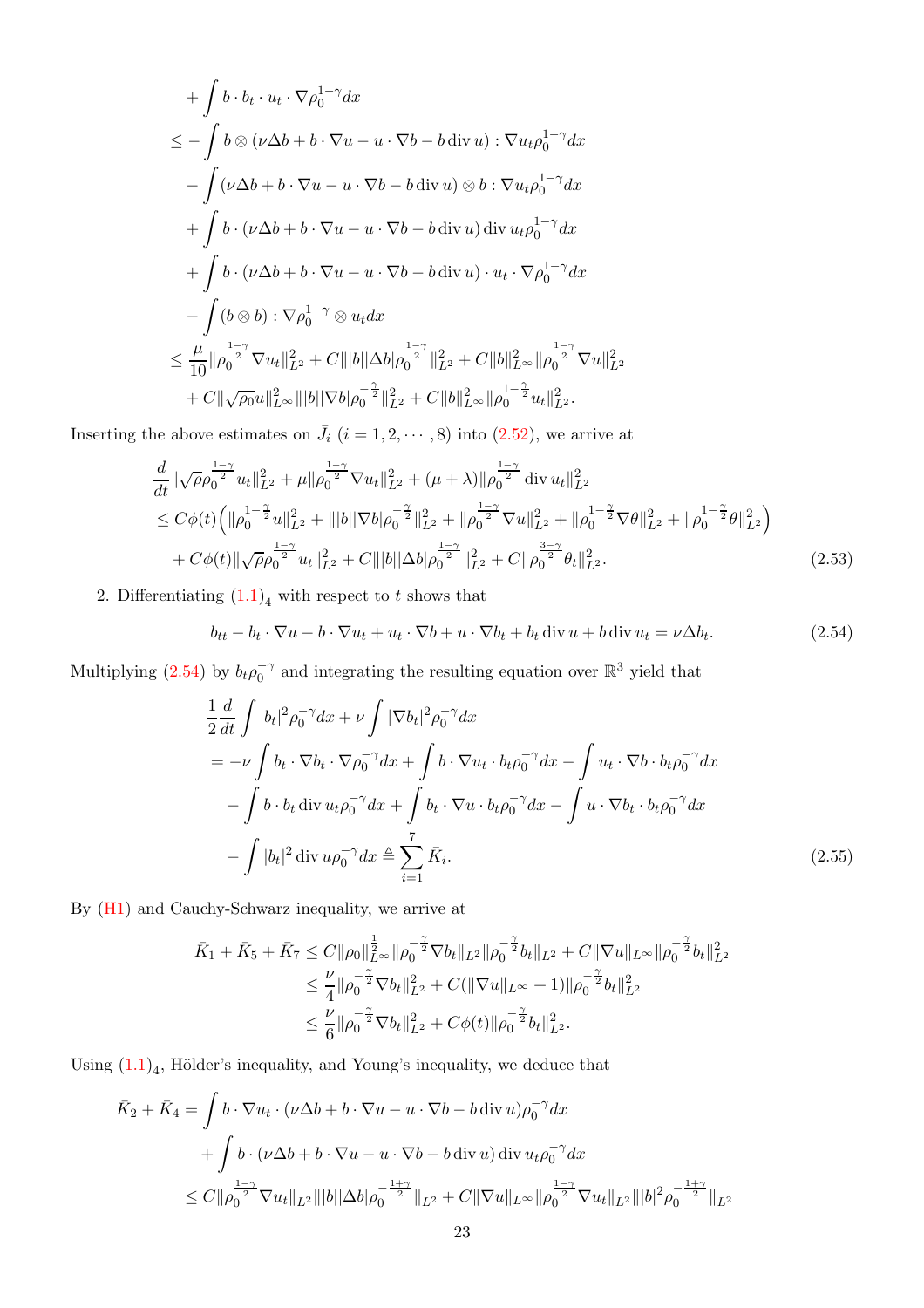$$
+ C \|\sqrt{\rho_0}u\|_{L^\infty} \|\rho_0^{\frac{1-\gamma}{2}} \nabla u_t\|_{L^2} \||b||\nabla b|\rho_0^{-\frac{2+\gamma}{2}}\|_{L^2}
$$
  
\n
$$
\leq \frac{\mu}{6} \|\rho_0^{\frac{1-\gamma}{2}} \nabla u_t\|_{L^2}^2 + C \||b||\Delta b|\rho_0^{-\frac{1+\gamma}{2}}\|_{L^2}^2 + C \|\nabla u\|_{L^\infty}^2 \||b|^2 \rho_0^{-\frac{1+\gamma}{2}}\|_{L^2}^2
$$
  
\n
$$
+ C \|\sqrt{\rho_0}u\|_{L^\infty}^2 \||b||\nabla b|\rho_0^{-\frac{2+\gamma}{2}}\|_{L^2}^2
$$
  
\n
$$
\leq \frac{\mu}{6} \|\rho_0^{\frac{1-\gamma}{2}} \nabla u_t\|_{L^2}^2 + C \phi(t) \Big( \||b|^2 \rho_0^{-\frac{1+\gamma}{2}}\|_{L^2}^2 + \||b||\nabla b|\rho_0^{-\frac{2+\gamma}{2}}\|_{L^2}^2 \Big) + C \||b||\Delta b|\rho_0^{-\frac{1+\gamma}{2}}\|_{L^2}^2.
$$

We obtain from integration by parts that

$$
\int u_t \cdot \nabla b \cdot \Delta b \rho_0^{-\gamma} dx
$$
\n
$$
= \int u_t^i \partial_i b^j \partial_{kk} b^j \rho_0^{-\gamma} dx
$$
\n
$$
= - \int \partial_k u_t^i \partial_i b^j \partial_k b^j \rho_0^{-\gamma} dx - \int u_t^i \partial_{ik} b^j \partial_k b^j \rho_0^{-\gamma} dx - \int u_t^i \partial_i b^j \partial_k b^j \partial_k \rho_0^{-\gamma} dx
$$
\n
$$
= - \int \partial_k u_t^i \partial_i b^j \partial_k b^j \rho_0^{-\gamma} dx + \frac{1}{2} \int \text{div } u_t |\nabla b|^2 \rho_0^{-\gamma} dx - \int u_t^i \partial_i b^j \partial_k b^j \partial_k \rho_0^{-\gamma} dx
$$
\n
$$
- \frac{1}{2} \int u_t |\nabla b|^2 \cdot \nabla \rho_0^{-\gamma} dx
$$
\n
$$
\leq C \int |\nabla u_t| |\nabla b|^2 \rho_0^{-\gamma} dx + C \int |u_t| |\nabla b|^2 |\nabla \rho_0^{-\gamma} dx \qquad (2.56)
$$

due to

$$
-\int u_t^i \partial_{ik} b^j \partial_k b^j \rho_0^{-\gamma} dx = \int \operatorname{div} u_t |\nabla b|^2 \rho_0^{-\gamma} dx + \int u_t^i \partial_{ik} b^j \partial_k b^j \rho_0^{-\gamma} dx - \int u_t |\nabla b|^2 \cdot \nabla \rho_0^{-\gamma} dx,
$$

which combined with  $(1.1)<sub>4</sub>$  and  $(H1)$  leads to

$$
\bar{K}_{3} = \int u_{t} \cdot \nabla b \cdot (b \cdot \nabla u - b \operatorname{div} u - u \cdot \nabla b + \nu \Delta b) \rho_{0}^{-\gamma} dx \n\leq C \int |u_{t}| |\nabla b| |b| |\nabla u| \rho_{0}^{-\gamma} dx + C \int |u_{t}| |u| |\nabla b|^{2} \rho_{0}^{-\gamma} dx \n+ C \int |\nabla u_{t}| |\nabla b|^{2} \rho_{0}^{-\gamma} dx + C \int |u_{t}| |\nabla b|^{2} |\nabla \rho_{0}^{-\gamma} | dx \n\leq C ||\nabla u||_{L^{\infty}} ||\rho_{0}^{1-\frac{\gamma}{2}} u_{t}||_{L^{2}} ||\rho_{0}^{-\frac{\gamma+2}{2}} |b| |\nabla b|||_{L^{2}} + C ||\nabla b||_{L^{\infty}}^{2} ||\rho_{0}^{1-\frac{\gamma}{2}} u_{t}||_{L^{2}} ||\rho_{0}^{-1-\frac{\gamma}{2}} u||_{L^{2}} \n+ C ||\nabla b||_{L^{\infty}} ||\rho_{0}^{-\frac{\gamma}{2}} \nabla u_{t}||_{L^{2}} ||\rho_{0}^{-\frac{\gamma}{2}} \nabla b||_{L^{2}} + C ||\nabla b||_{L^{\infty}} ||\rho_{0}^{-\frac{\gamma}{2}} u_{t}||_{L^{2}} ||\rho_{0}^{-\frac{\gamma+1}{2}} \nabla b||_{L^{2}} \n\leq C \phi(t) \Big( ||\rho_{0}^{1-\frac{\gamma}{2}} u_{t}||_{L^{2}}^{2} + ||\rho_{0}^{-1-\frac{\gamma}{2}} u||_{L^{2}}^{2} + ||\rho_{0}^{-\frac{\gamma}{2}} \nabla b||_{L^{2}}^{2} \Big) + C ||\rho_{0}^{-\frac{\gamma+2}{2}} |b| |\nabla b|||_{L^{2}}^{2} + C ||\rho_{0}^{-\frac{\gamma+1}{2}} \nabla b||_{L^{2}}.
$$

Integration by parts gives that

$$
\bar{K}_6 = \int \operatorname{div} u |b_t|^2 \rho_0^{-\gamma} dx - \bar{K}_6 + \int (u \cdot b_t)(b_t \cdot \nabla \rho_0^{-\gamma}) dx,
$$

which along with [\(H1\)](#page-3-2) implies that

$$
\bar{K}_6\leq C\big(\|\nabla u\|_{L^\infty}+\|\sqrt{\rho_0}u\|_{L^\infty}\big)\|\rho_0^{-\frac{\gamma}{2}}b_t\|_{L^2}^2\leq C\phi(t)\|\rho_0^{-\frac{\gamma}{2}}b_t\|_{L^2}^2.
$$

Substituting the above estimates on  $\bar{K}_i$   $(i = 1, 2, \dots, 6)$  into  $(2.55)$  leads to

$$
\frac{d}{dt} ||\rho_0^{-\frac{\gamma}{2}} b_t||_{L^2}^2 + \nu ||\rho_0^{-\frac{\gamma}{2}} \nabla b_t||_{L^2}^2 \n\leq C\phi(t) \left( ||\rho_0^{1-\frac{\gamma}{2}} u_t||_{L^2}^2 + ||\rho_0^{-\frac{\gamma+1}{2}} \nabla b||_{L^2} + ||\rho_0^{-\frac{\gamma+2}{2}} |b||\nabla b||_{L^2}^2 + |||b|^2 \rho_0^{-\frac{1+\gamma}{2}} ||_{L^2}^2 + ||\rho_0^{-\frac{\gamma}{2}} b_t||_{L^2}^2 \right)
$$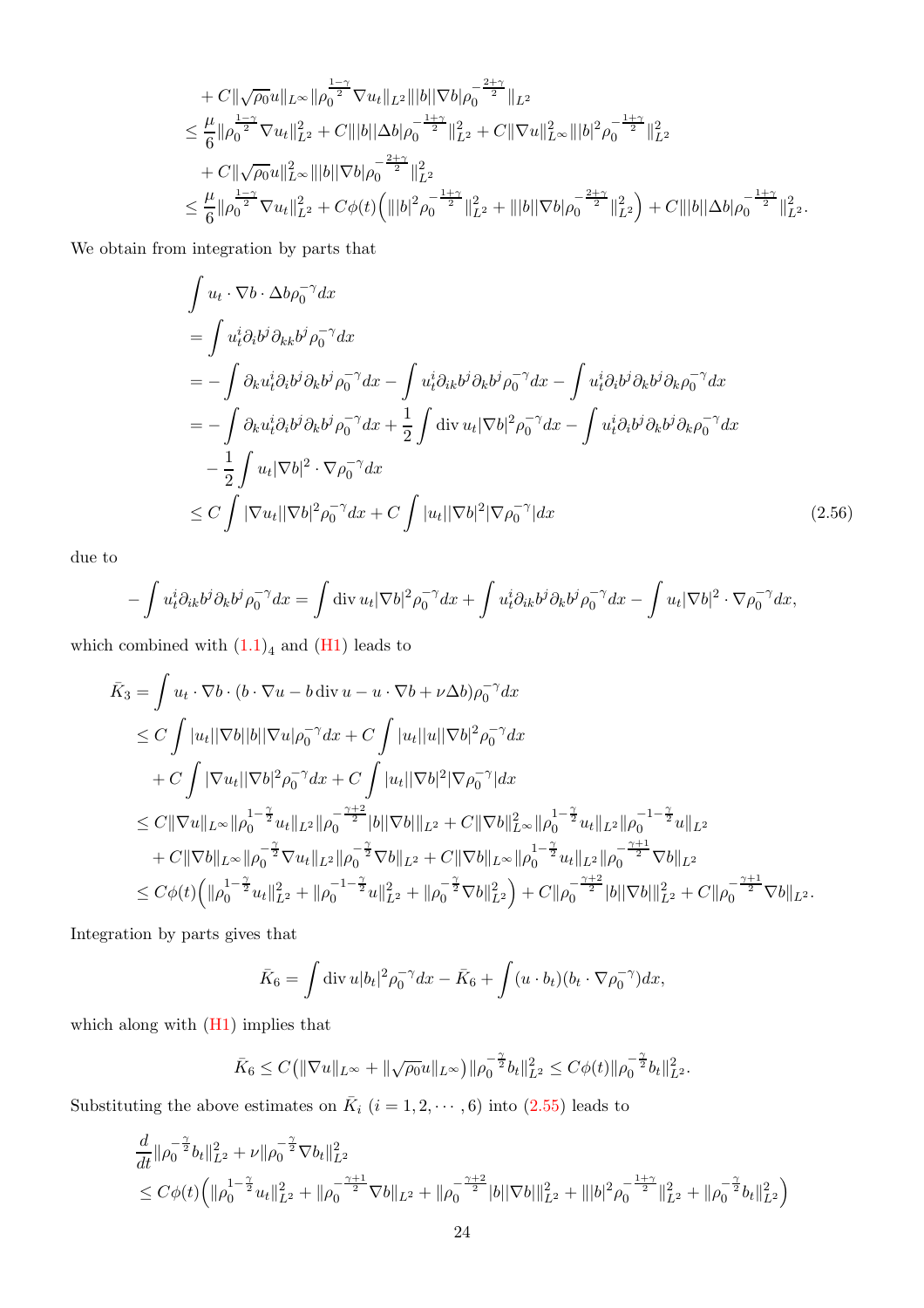$$
+ \frac{\mu}{2} \| \rho_0^{\frac{1-\gamma}{2}} \nabla u_t \|^2_{L^2} + C \| \rho_0^{-\frac{\gamma}{2}} \nabla b \|^2_{L^2} + C \| \rho_0^{-\frac{\gamma}{2}} \nabla^2 b \|^2_{L^2} + C \| |b| |\Delta b| \rho_0^{-\frac{1+\gamma}{2}} \|^2_{L^2}.
$$

This together with [\(2.53\)](#page-22-2) yields that

$$
\begin{split}\n&\frac{d}{dt}\left(\|\sqrt{\rho}\rho_0^{\frac{1-\gamma}{2}}u_t\|_{L^2}^2+\|\rho_0^{-\frac{\gamma}{2}}b_t\|_{L^2}^2\right)+\|\rho_0^{\frac{1-\gamma}{2}}\nabla u_t\|_{L^2}^2+\|\rho_0^{-\frac{\gamma}{2}}\nabla b_t\|_{L^2}^2 \\
&\leq C\phi(t)\left(\|\sqrt{\rho}\rho_0^{\frac{1-\gamma}{2}}u_t\|_{L^2}^2+\|\rho_0^{-\frac{\gamma}{2}}b_t\|_{L^2}^2\right)+C\|\rho_0^{-\frac{\gamma+2}{2}}\nabla^2 b\|_{L^2}^2+C\||b||\Delta b|\rho_0^{-\frac{\gamma+2}{2}}\|_{L^2}^2+C\|\rho_0^{-\frac{\gamma+2}{2}}\theta_t\|_{L^2}^2 \\
&+C\phi(t)\left(\|\rho_0^{1-\frac{\gamma}{2}}u\|_{L^2}^2+\|\rho_0^{\frac{1-\gamma}{2}}\nabla u\|_{L^2}^2+\|\rho_0^{1-\frac{\gamma}{2}}\nabla \theta\|_{L^2}^2+\|\rho_0^{1-\frac{\gamma}{2}}\theta\|_{L^2}^2\right) \\
&+C\phi(t)\left(\|\rho_0^{-\frac{\gamma+2}{2}}\nabla b\|_{L^2}+\|\rho_0^{-\frac{\gamma+2}{2}}|b||\nabla b|\|_{L^2}^2+\||b|^2\rho_0^{-\frac{2+\gamma}{2}}\|_{L^2}^2\right),\n\end{split}
$$

which combined with Gronwall's inequality and Lemmas  $2.1-2.5$  $2.1-2.5$  implies  $(2.50)$ .

<span id="page-24-3"></span>**Lemma 2.7.** There exists a positive constant C depending only on  $\mu$ ,  $\lambda$ ,  $\widetilde{R}$ ,  $c_v$ ,  $\kappa$ ,  $\nu$ ,  $K_1$ ,  $K_2$ , and  $\Phi_T$ such that

$$
\|\nabla(\rho_0^{-\frac{\gamma}{2}}u)\|_{L^6} + \|\rho_0^{-\frac{\gamma}{2}}\nabla u\|_{L^6} + \|\nabla(\rho_0^{-\frac{\gamma}{2}}b)\|_{L^6} + \|\rho_0^{-\frac{\gamma}{2}}\nabla b\|_{L^6} \n\leq C\left\| \left(\rho_0^{\frac{1-\gamma}{2}}u_0, \rho_0^{-1-\frac{\gamma}{2}}\theta_0, \rho_0^{-\frac{\gamma}{2}}b_0, \rho_0^{-\frac{\gamma+2}{2}}|b_0|^2, \rho_0^{-\frac{\gamma}{2}}\nabla u_0, \rho_0^{-\frac{\gamma+2}{2}}\nabla b_0, \rho_0^{-\frac{\gamma}{2}}\nabla \theta_0, \rho_0^{-\frac{\gamma}{2}}\phi_0 \right) \right\|_{L^2}^2, \tag{2.57}
$$

<span id="page-24-1"></span><span id="page-24-0"></span> $\Box$ 

where  $\wp_0$  is defined as in Lemma [2.5.](#page-15-4)

*Proof.* It follows from  $(1.1)<sub>2</sub>$  and  $(1.1)<sub>4</sub>$  that

$$
\mu \Delta \left( \rho_0^{-\frac{\gamma}{2}} u \right) + (\mu + \lambda) \nabla \operatorname{div} \left( \rho_0^{-\frac{\gamma}{2}} u \right)
$$
  
\n
$$
= \mu \rho_0^{-\frac{\gamma}{2}} \Delta u + \mu \operatorname{div} \left( u \otimes \nabla \rho_0^{-\frac{\gamma}{2}} \right) + \mu \nabla u \cdot \nabla \rho_0^{-\frac{\gamma}{2}} + (\mu + \lambda) \rho_0^{-\frac{\gamma}{2}} \nabla \operatorname{div} u
$$
  
\n
$$
+ (\mu + \lambda) \nabla \left( u \cdot \nabla \rho_0^{-\frac{\gamma}{2}} \right) + (\mu + \lambda) \operatorname{div} \nabla \rho_0^{-\frac{\gamma}{2}}
$$
  
\n
$$
= \rho_0^{-\frac{\gamma}{2}} \rho \dot{u} - \rho_0^{-\frac{\gamma}{2}} \operatorname{curl} b \times b + \operatorname{div} \left( \mu u \otimes \nabla \rho_0^{-\frac{\gamma}{2}} + (\mu + \lambda) u \cdot \nabla \rho_0^{-\frac{\gamma}{2}} I + \rho_0^{-\frac{\gamma}{2}} p I \right)
$$
  
\n
$$
+ (\mu \nabla u + (\mu + \lambda) \operatorname{div} u I - p I) \nabla \rho_0^{-\frac{\gamma}{2}}, \qquad (2.58)
$$

and

$$
\nu \Delta \left( \rho_0^{-\frac{\gamma}{2}} b \right) = \nu \rho_0^{-\frac{\gamma}{2}} \Delta b + \nu \operatorname{div} \left( b \otimes \nabla \rho_0^{-\frac{\gamma}{2}} \right) + \nu \nabla b \cdot \nabla \rho_0^{-\frac{\gamma}{2}} \n= \rho_0^{-\frac{\gamma}{2}} (b_t - b \cdot \nabla u + u \cdot \nabla b + b \operatorname{div} u) + \nu \nabla b \cdot \nabla \rho_0^{-\frac{\gamma}{2}} + \nu \operatorname{div} \left( b \otimes \nabla \rho_0^{-\frac{\gamma}{2}} \right).
$$
\n(2.59)

Applying the standard  $L^2$ -estimate to systems  $(2.58)$  and  $(2.59)$ , respectively, then we derive from Lemma [2.1,](#page-5-1) [\(H1\)](#page-3-2), Sobolev's inequality, and Young's inequality that

<span id="page-24-2"></span>
$$
\left\| \nabla \left( \rho_0^{-\frac{\gamma}{2}} u \right) \right\|_{L^6} \leq C \left\| \rho_0^{-\frac{\gamma}{2}} |b| |\nabla b| \right\|_{L^2} + C \left\| (\mu \nabla u + (\mu + \lambda) \operatorname{div} uI - pI) \nabla \rho_0^{-\frac{\gamma}{2}} \right\|_{L^2} + C \left\| \rho_0^{-\frac{\gamma}{2}} \rho \dot{u} \right\|_{L^2} + C \left\| \mu u \otimes \nabla \rho_0^{-\frac{\gamma}{2}} + (\mu + \lambda) u \cdot \nabla \rho_0^{-\frac{\gamma}{2}} I + \rho_0^{-\frac{\gamma}{2}} pI \right\|_{L^6} \n\leq C \left\| \rho_0^{1-\frac{\gamma}{2}} \dot{u} \right\|_{L^2} + C \left\| \rho_0^{-\frac{\gamma}{2}} |b| |\nabla b| \right\|_{L^2} + C \left\| \rho_0^{\frac{1-\gamma}{2}} \nabla u \right\|_{L^2} + C \left\| \rho_0^{\frac{3-\gamma}{2}} \theta \right\|_{L^2} + C \left\| \rho_0^{\frac{1-\gamma}{2}} u \right\|_{L^6} + C \left\| \rho_0^{-\frac{\gamma}{2}} |b| |\nabla b| \right\|_{L^6} \n\leq C \left\| \rho_0^{1-\frac{\gamma}{2}} \dot{u} \right\|_{L^2} + C \left\| \rho_0^{-\frac{\gamma}{2}} |b| |\nabla b| \right\|_{L^2} + C \left\| \rho_0^{\frac{1-\gamma}{2}} \nabla u \right\|_{L^2} + C \left\| \rho_0^{\frac{3-\gamma}{2}} \theta \right\|_{L^2} + C \left\| \rho_0^{1-\frac{\gamma}{2}} u \right\|_{L^2} + C \left\| \rho_0^{1-\frac{\gamma}{2}} \nabla \theta \right\|_{L^2},
$$
\n(2.60)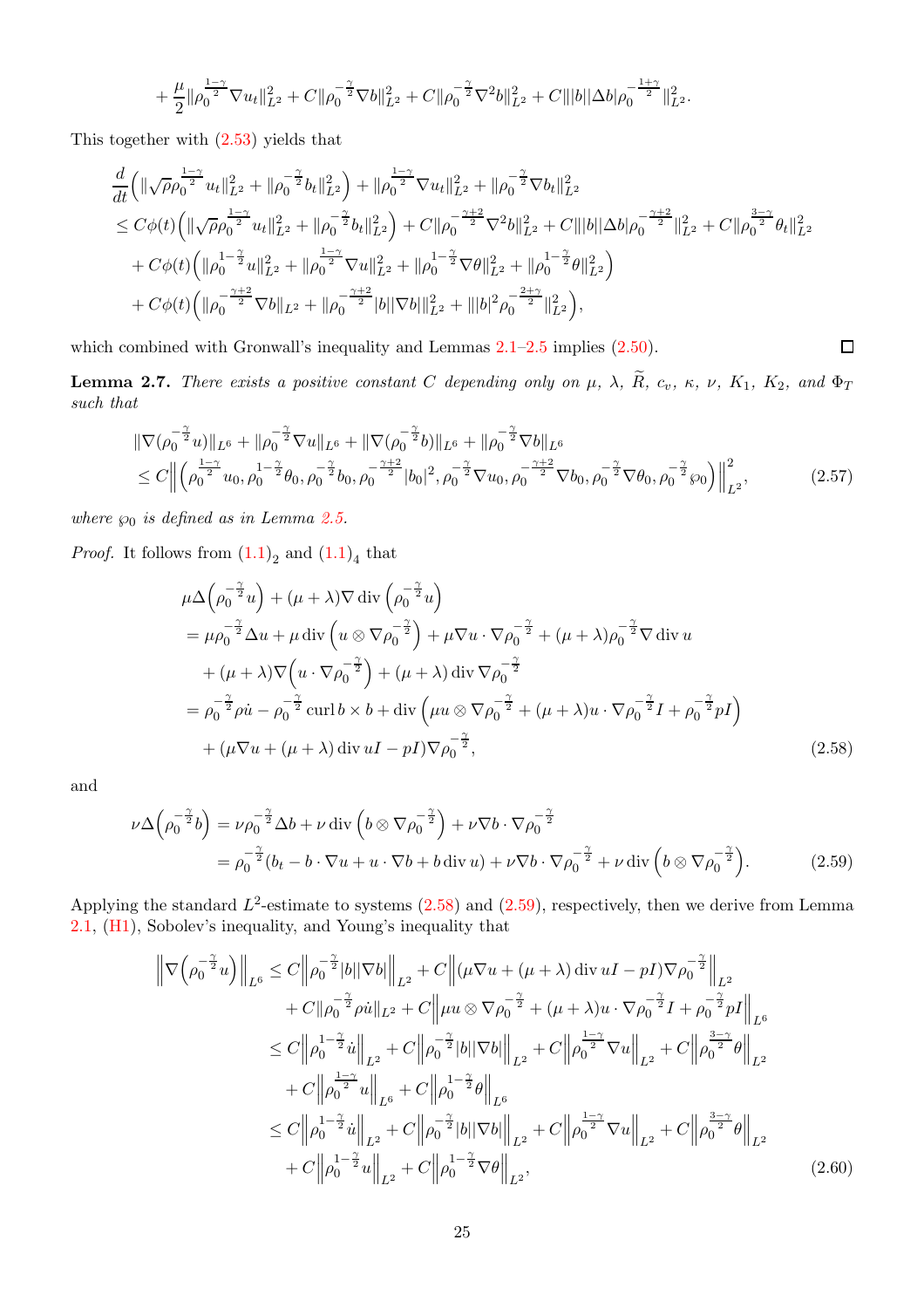which along with Sobolev's inequality yields that

$$
\|\rho_0^{-\frac{\gamma}{2}}\nabla u\|_{L^6} = \|\nabla(\rho_0^{-\frac{\gamma}{2}}u) - \nabla\rho_0^{-\frac{\gamma}{2}}u\|_{L^6} \le C\|\nabla(\rho_0^{-\frac{\gamma}{2}}u)\|_{L^6} + C\|\nabla\rho_0^{-\frac{\gamma}{2}}u\|_{L^6}
$$
  
\n
$$
\le C\|\nabla(\rho_0^{-\frac{\gamma}{2}}u)\|_{L^6} + C\|\rho_0^{1-\frac{\gamma}{2}}u\|_{L^2} + C\|\rho_0^{\frac{1-\gamma}{2}}\nabla u\|_{L^2}
$$
  
\n
$$
\le C\left\|\left(\rho_0^{1-\frac{\gamma}{2}}u, \rho_0^{-\frac{\gamma}{2}}|b|\|\nabla b|, \rho_0^{\frac{1-\gamma}{2}}\nabla u, \rho_0^{\frac{3-\gamma}{2}}\theta, \rho_0^{1-\frac{\gamma}{2}}u, \rho_0^{1-\frac{\gamma}{2}}\nabla\theta\right)\right\|_{L^2}.
$$
\n(2.61)

Similarly, by Gagliardo-Nirenberg inequality,  $(H1)$ , and  $(2.61)$ , it follows from the estimates of elliptic equations that

$$
\begin{split}\n\|\nabla(\rho_{0}^{-\frac{\gamma}{2}}b)\|_{L^{6}} &\leq C\left\|\rho_{0}^{-\frac{\gamma}{2}}(b_{t}-b\cdot\nabla u+u\cdot\nabla b+b\operatorname{div}u)\right\|_{L^{2}}+C\|\rho_{0}^{\frac{1-\gamma}{2}}\nabla b\|_{L^{2}}+C\|\rho_{0}^{\frac{1-\gamma}{2}}b\|_{L^{6}} \\
&\leq C\|\rho_{0}^{-\frac{\gamma}{2}}b_{t}\|_{L^{2}}+C\|b\|_{L^{4}}\|\rho_{0}^{-\frac{\gamma}{2}}\nabla u\|_{L^{4}}+C\|\rho_{0}^{-\frac{\gamma}{2}}u\|_{L^{6}}\|u\|_{L^{6}}\|\rho_{0}^{-\frac{\gamma}{2}}\nabla b\|_{L^{2}}\|\nabla b\|_{L^{6}} \\
&+C\|\rho_{0}^{\frac{1-\gamma}{2}}\nabla b\|_{L^{2}}+C\|\nabla b\|_{L^{2}}^{\frac{1-\gamma}{2}}\|b\|_{L^{2}}^{\frac{3}{4}}\left(\|\rho_{0}^{-\frac{\gamma}{2}}\nabla u\|_{L^{2}}+\|\rho_{0}^{-\frac{\gamma}{2}}\nabla u\|_{L^{6}}\right) \\
&+C\|\rho_{0}^{\frac{1-\gamma}{2}}\nabla b\|_{L^{2}}+C\left(\|\rho_{0}^{\frac{1-\gamma}{2}}u\|_{L^{2}}+\|\rho_{0}^{-\frac{\gamma}{2}}\nabla u\|_{L^{2}}\right)\|\nabla u\|_{L^{2}}\|\nabla^{2}b\|_{L^{2}}\|\rho_{0}^{-\frac{\gamma}{2}}\nabla b\|_{L^{2}} \\
&\leq C\left\|\left(\rho_{0}^{-\frac{\gamma}{2}}b_{t},\rho_{0}^{-\frac{\gamma}{2}}\nabla u,\rho_{0}^{\frac{1-\gamma}{2}}\nabla b\right)\right\|_{L^{2}}+C\left\|\left(\rho_{0}^{\frac{1-\gamma}{2}}u,\rho_{0}^{-\frac{\gamma}{2}}\nabla u,\rho_{0}^{-\frac{\gamma}{2}}\nabla b\right)\right\|_{L^{2}}^{2}+C\|\rho_{0}^{-\frac{\gamma}{2}}\nabla u\|_{L^{6}}\right\|_{L^{2}}\n\leq C\left
$$

and

$$
\|\rho_0^{-\frac{\gamma}{2}}\nabla b\|_{L^6} = \|\nabla(\rho_0^{-\frac{\gamma}{2}}b) - \nabla\rho_0^{-\frac{\gamma}{2}}b\|_{L^6} \le C\|\nabla(\rho_0^{-\frac{\gamma}{2}}b)\|_{L^6} + C\|\rho_0^{\frac{1-\gamma}{2}}b\|_{L^6} \n\le C\left\|\left(\rho_0^{-\frac{\gamma}{2}}b_t, \rho_0^{-\frac{\gamma}{2}}\nabla u, \rho_0^{\frac{1-\gamma}{2}}\nabla b, \rho_0^{1-\frac{\gamma}{2}}\dot{u}, \rho_0^{-\frac{\gamma+2}{2}}|b||\nabla b|, \rho_0^{\frac{3-\gamma}{2}}\theta, \rho_0^{1-\frac{\gamma}{2}}u, \rho_0^{-\frac{\gamma}{2}}\nabla\theta\right)\right\|_{L^2} \n+ C\left\|\left(\rho_0^{\frac{1-\gamma}{2}}u, \rho_0^{-\frac{\gamma}{2}}\nabla u, \rho_0^{-\frac{\gamma+2}{2}}\nabla b\right)\right\|_{L^2}^2.
$$
\n(2.63)

Combining  $(2.60)$ – $(2.63)$  altogether and applying Lemmas  $2.2$ – $2.6$ , the conclusion follows.

### <span id="page-25-0"></span>3 The De Giorgi iterations

This section is devoted to carrying out suitable De Giorgi iterations, which are preparations for proving the lower and upper bounds of the entropy in the next section. Moreover, the iterations are applied to different equations in establishing the lower and upper bounds of the entropy: in dealing with the lower bound, a De Giorgi iteration is applied to the entropy equation itself, while in dealing with the upper bound, it is applied to the temperature equation.

Set

$$
M_T \triangleq \frac{\kappa(\gamma - 1)}{c_v} e^{C_* \Phi_T} \left[ (1 + |\gamma - 2|) K_1^2 + K_2 \right],
$$
\n(3.1)

<span id="page-25-3"></span><span id="page-25-2"></span><span id="page-25-1"></span> $\Box$ 

where  $C_*$  is the positive constant stated in Lemma [2.1](#page-5-1) and  $\Phi_T$  is given by [\(2.1\)](#page-5-4).

The following De Giorgi type iteration will be used to get the uniform lower bound of the entropy.

<span id="page-25-4"></span>**Lemma 3.1.** Let  $M_T$  be given by  $(3.1)$  and define

$$
\tilde{s} = \log \theta - (\gamma - 1) \log \rho_0 + M_T t, \quad \tilde{\underline{s}}_0 = \frac{\underline{s}_0}{c_v} - \log \frac{R}{A}.
$$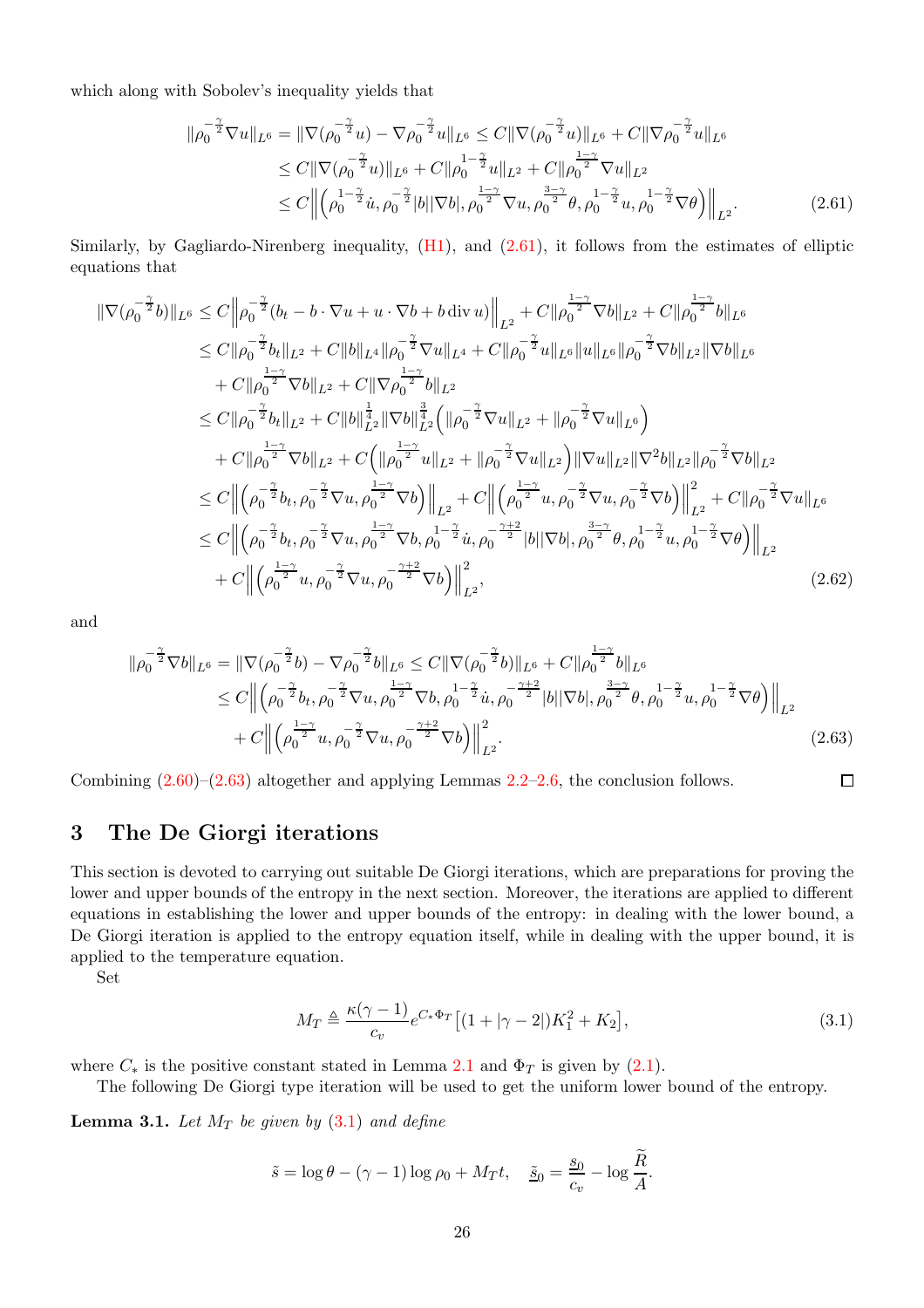Then the following statements hold.

(i) For any  $\ell \leq \underline{\tilde{s}}_0$ , there exists a positive constant C depending only on  $\mu$ ,  $\lambda$ ,  $R$ ,  $c_v$ ,  $\kappa$ ,  $\nu$ ,  $K_1$ ,  $K_2$ ,  $\Phi_T$ , and the initial data such that

$$
\sup_{0 \le t \le T} \| (\tilde{s} - \ell)_- \|_{L^2}^2 + \int_0^T \left\| \frac{\nabla (\tilde{s} - \ell)_-}{\sqrt{\rho_0}} \right\|_{L^2}^2 dt \le C.
$$

(ii) Set

$$
\mathcal{Y}_{\ell} = \mathcal{Y}_{\ell}(T) \triangleq \sup_{0 \le t \le T} \|(\tilde{s} - \ell)_{-}\|_{L^2}^2 + \int_0^T \|\nabla(\tilde{s} - \ell)_{-}\|_{L^2}^2 dt, \quad \forall \ell \le \tilde{s}_0,
$$

where  $f_-\triangleq -\min\{f, 0\}$ . Then there exists a positive constant C depending only on  $c_v$ ,  $\mu$ ,  $\lambda$ ,  $\kappa$ ,  $\nu$ ,  $K_1$ ,  $K_2$ , and  $\Phi_T$  such that

<span id="page-26-0"></span>
$$
\mathcal{Y}_{\ell} \leq \frac{C}{(m-\ell)^3} \mathcal{Y}_{m}^{\frac{3}{2}}, \quad \forall \ell < m \leq \underline{\tilde{s}}_0.
$$

*Proof.* It follows from  $(1.4)$  and the definition of  $\tilde{s}$  that

$$
c_v \rho(\tilde{s}_t + u \cdot \nabla \tilde{s}) - \kappa \Delta \tilde{s} = c_v M_T \rho + \kappa (\gamma - 1) \Delta \log \rho_0 - \widetilde{R} \rho u \cdot \nabla \log \rho_0 - \widetilde{R} \rho \operatorname{div} u + \kappa \left| \frac{\nabla \theta}{\theta} \right|^2 + \frac{\mathcal{Q}(\nabla u)}{\theta} + \nu \frac{|\operatorname{curl} b|^2}{\theta}.
$$
(3.2)

Multiplying [\(3.2\)](#page-26-0) by  $-\frac{(\tilde{s}-\ell)_{-}}{\rho_0}$  and integrating the resultant over  $\mathbb{R}^3$ , we obtain that

$$
\frac{c_v}{2} \frac{d}{dt} \left\| \sqrt{\frac{\rho}{\rho_0}} (\tilde{s} - \ell) - \right\|_{L^2}^2 + \kappa \left\| \frac{\nabla (\tilde{s} - \ell)}{\sqrt{\rho_0}} \right\|_{L^2}^2
$$
\n
$$
= -\frac{c_v}{2} \int \rho u \cdot \nabla \rho_0^{-1} (\tilde{s} - \ell)^2 dx - \kappa \int \nabla (\tilde{s} - \ell) - \nabla \rho_0^{-1} (\tilde{s} - \ell) - dx
$$
\n
$$
- \int [c_v M_T \rho + \kappa (\gamma - 1) \Delta \log \rho_0] \rho_0^{-1} (\tilde{s} - \ell) - dx
$$
\n
$$
+ \widetilde{R} \int \rho u \cdot \nabla \log \rho_0 \rho_0^{-1} (\tilde{s} - \ell) - dx + \widetilde{R} \int \rho \operatorname{div} u \rho_0^{-1} (\tilde{s} - \ell) - dx
$$
\n
$$
- \int \left( \kappa \left| \frac{\nabla \theta}{\theta} \right|^2 + \frac{\mathcal{Q}(\nabla u)}{\theta} + \nu \frac{|\operatorname{curl} b|^2}{\theta} \right) \rho_0^{-1} (\tilde{s} - \ell) - dx
$$
\n
$$
\leq -\frac{c_v}{2} \int \rho u \cdot \nabla \rho_0^{-1} (\tilde{s} - \ell)^2 dx - \kappa \int \nabla (\tilde{s} - \ell) - \nabla \rho_0^{-1} (\tilde{s} - \ell) - dx
$$
\n
$$
- \int [c_v M_T \rho + \kappa (\gamma - 1) \Delta \log \rho_0] \rho_0^{-1} (\tilde{s} - \ell) - dx
$$
\n
$$
+ \widetilde{R} \int \rho u \cdot \nabla \log \rho_0 \rho_0^{-1} (\tilde{s} - \ell) - dx + \widetilde{R} \int \rho \operatorname{div} u \rho_0^{-1} (\tilde{s} - \ell) - dx. \tag{3.3}
$$

Noticing that the term  $\frac{|\text{curl }b|^2}{\theta}$  $\frac{\partial f(t)}{\partial t}$  doesn't work for estimating the uniform lower bound of the entropy, thus we can adopt the arguments as those in [\[29,](#page-31-10) Proposition 3.1] to get the conclusions of Lemma [3.1.](#page-25-4) Here we omit the details for simplicity.  $\Box$ 

Next, we need the following De Giorgi type iteration to get the uniform upper bound of the entropy.

**Lemma 3.2.** Let  $M_T$  be given by [\(3.1\)](#page-25-3) and define

$$
\overline{S}_0 = \frac{A}{\overline{R}} \overline{\frac{z_0}{c_v}}, \quad \theta_\ell = \theta - \ell e^{M_T t} \rho_0^{\gamma - 1}, \quad \forall \ell \in \mathbb{R},
$$
  

$$
\mathcal{Z}_\ell = \mathcal{Z}_\ell(T) \triangleq \sup_{0 \le t \le T} ||\rho_0^{1 - \gamma}(\theta_\ell)_+||_{L^2}^2 + \int_0^T ||\rho_0^{\frac{1}{2} - \gamma} \nabla(\theta_\ell)_+||_{L^2}^2 dt, \quad \forall \ell \ge \overline{S}_0,
$$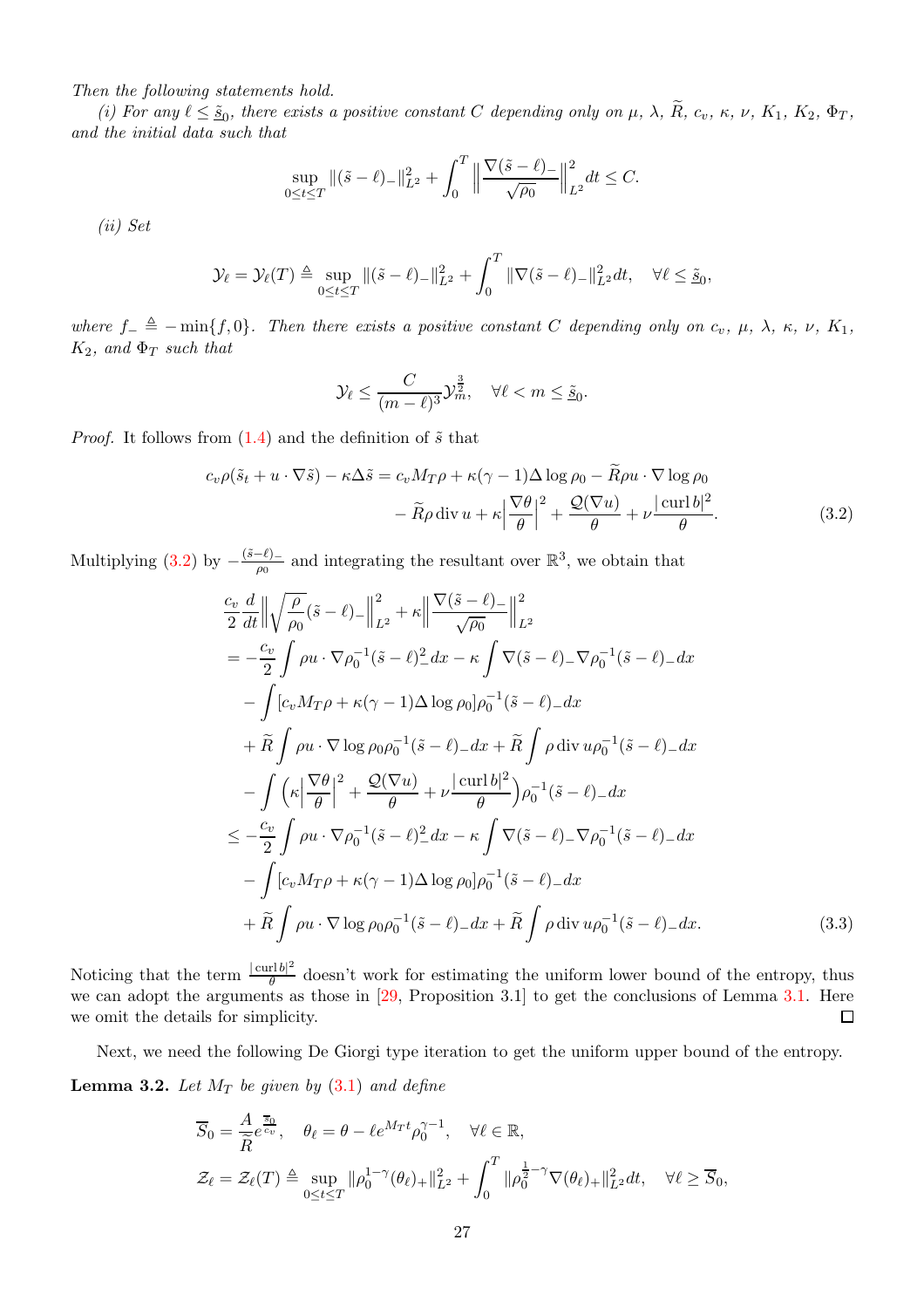where  $f_+ \triangleq \max\{f, 0\}$ . Then there exists a positive constant C depending only on  $\mu$ ,  $\lambda$ ,  $\widetilde{R}$ ,  $c_v$ ,  $\kappa$ ,  $\nu$ ,  $K_1$ ,  $K_2$ ,  $\Phi_T$ , and the initial data such that

<span id="page-27-0"></span>
$$
\mathcal{Z}_{\ell} \le C(\ell^2 + 1), \quad \forall \ell \ge \overline{S}_0,
$$
  

$$
\mathcal{Z}_{\ell} \le \frac{C\ell^2}{(\ell - m)^3} \mathcal{Z}_m^{\frac{3}{2}}, \quad \ell > m \ge \overline{S}_0.
$$

*Proof.* It follows from  $(1.1)_3$  that

$$
c_v \rho (\partial_t \theta_\ell + u \cdot \nabla \theta_\ell) - \kappa \Delta \theta_\ell = -c_v \ell e^{M_T t} \rho u \cdot \nabla \rho_0^{\gamma - 1} - \widetilde{R} \rho (\theta_\ell + \ell e^{M_T t} \rho_0^{\gamma - 1}) \operatorname{div} u + \ell e^{M_T t} (\kappa \Delta \rho_0^{\gamma - 1} - c_v M_T \rho_0^{\gamma - 1} \rho) + \mathcal{Q}(\nabla u) + \nu |\operatorname{curl} b|^2.
$$
 (3.4)

Multiplying [\(3.4\)](#page-27-0) by  $\rho_0^{1-2\gamma}(\theta_\ell)_+$  and integration by parts, one has that

$$
\frac{c_v}{2} \frac{d}{dt} \int \rho \rho_0^{1-2\gamma} (\theta_\ell)_+^2 dx + \kappa \int \rho_0^{1-2\gamma} |\nabla(\theta_\ell)_+|^2 dx \n= -\frac{c_v}{2} \int \rho u \cdot \nabla \rho_0^{1-2\gamma} (\theta_\ell)_+^2 dx - \kappa \int \nabla(\theta_\ell)_+ \cdot \nabla \rho_0^{1-2\gamma} (\theta_\ell)_+ dx \n- c_v \ell e^{M_T t} \int \rho u \cdot \nabla \rho_0^{\gamma-1} \rho_0^{1-2\gamma} (\theta_\ell)_+ dx - \widetilde{R} \int \rho \theta_\ell \operatorname{div} u \rho_0^{1-2\gamma} (\theta_\ell)_+ dx \n- \widetilde{R} \ell e^{M_T t} \int \rho \rho_0^{-\gamma} \operatorname{div} u (\theta_\ell)_+ dx + \ell e^{M_T t} \int (\kappa \Delta \rho_0^{\gamma-1} - c_v M_T \rho_0^{\gamma-1} \rho) \rho_0^{1-2\gamma} (\theta_\ell)_+ dx \n+ \int \mathcal{Q}(\nabla u) \rho_0^{1-2\gamma} (\theta_\ell)_+ dx + \nu \int |\operatorname{curl} b|^2 \rho_0^{1-2\gamma} (\theta_\ell)_+ dx \n\leq -\frac{c_v}{2} \int \rho u \cdot \nabla \rho_0^{1-2\gamma} (\theta_\ell)_+^2 dx - \kappa \int \nabla(\theta_\ell)_+ \cdot \nabla \rho_0^{1-2\gamma} (\theta_\ell)_+ dx \n- c_v \ell e^{M_T t} \int \rho u \cdot \nabla \rho_0^{\gamma-1} \rho_0^{1-2\gamma} (\theta_\ell)_+ dx - \widetilde{R} \int \rho \theta_\ell \operatorname{div} u \rho_0^{1-2\gamma} (\theta_\ell)_+ dx \n- \widetilde{R} \ell e^{M_T t} \int \rho \rho_0^{-\gamma} \operatorname{div} u (\theta_\ell)_+ dx + \int \mathcal{Q}(\nabla u) \rho_0^{1-2\gamma} (\theta_\ell)_+ dx \n+ \nu \int |\operatorname{curl} b|^2 \rho_0^{1-2\gamma} (\theta_\ell)_+ dx \triangleq \sum_{i=1}^7 \overline{I}_i, \tag{3.5}
$$

due to

<span id="page-27-1"></span>
$$
\ell e^{M_{T}t} \int \left( \kappa \Delta \rho_0^{\gamma - 1} - c_v M_{T} \rho_0^{\gamma - 1} \rho \right) \rho_0^{1 - 2\gamma}(\theta_{\ell}) + dx
$$
  
\n
$$
= \ell e^{M_{T}t} \int \rho_0^{\gamma} \left( \kappa (\gamma - 1) \frac{\Delta \rho_0}{\rho_0^2} + \kappa (\gamma - 1)(\gamma - 2) \frac{|\nabla \rho_0|^2}{\rho_0^3} - c_v M_{T} \frac{\rho}{\rho_0} \right) \rho_0^{1 - 2\gamma}(\theta_{\ell}) + dx
$$
  
\n
$$
\leq \ell e^{M_{T}t} \int \rho_0^{\gamma} \left( \kappa (\gamma - 1) K_2 + \kappa (\gamma - 1) |\gamma - 2| K_1^2 - c_v M_{T} e^{-C_* \Phi_T} \right) \rho_0^{1 - 2\gamma}(\theta_{\ell}) + dx
$$
  
\n
$$
= -\kappa (\gamma - 1) \ell e^{M_{T}t} \int \rho_0^{\gamma} K_1^2 \rho_0^{1 - 2\gamma}(\theta_{\ell}) + dx \leq 0,
$$
\n(3.6)

where we have used  $(H1)$ ,  $(H2)$ ,  $(3.1)$ , and Lemma [2.1.](#page-5-1)

It remains to estimate  $\overline{I}_i$   $(i = 1, 2, \dots, 7)$ . We divide into the following two case:

(i) Using  $(H1)$ , Lemma [2.7,](#page-24-3) Lemma [2.3,](#page-9-2) Hölder's, Gagliardo-Nirenberg, and Young's inequalities, we derive from the regularity of  $(\rho, u, \theta, b)$  that

$$
\sum_{i=1}^{6} \bar{I}_i \leq \frac{\kappa}{2} ||\rho_0^{\frac{1}{2}-\gamma} \nabla(\theta_\ell) + ||_{L^2}^2 + C ||\sqrt{\rho_0}u||_{L^\infty} ||\sqrt{\rho_0}^{\frac{1}{2}-\gamma}(\theta_\ell) + ||_{L^2}^2 + C\ell ||\sqrt{\rho_0}u||_{L^2} ||\rho_0^{1-\gamma}(\theta_\ell) + ||_{L^2} + C ||\nabla u||_{L^\infty} ||\rho_0^{1-\gamma}(\theta_\ell) + ||_{L^2}^2
$$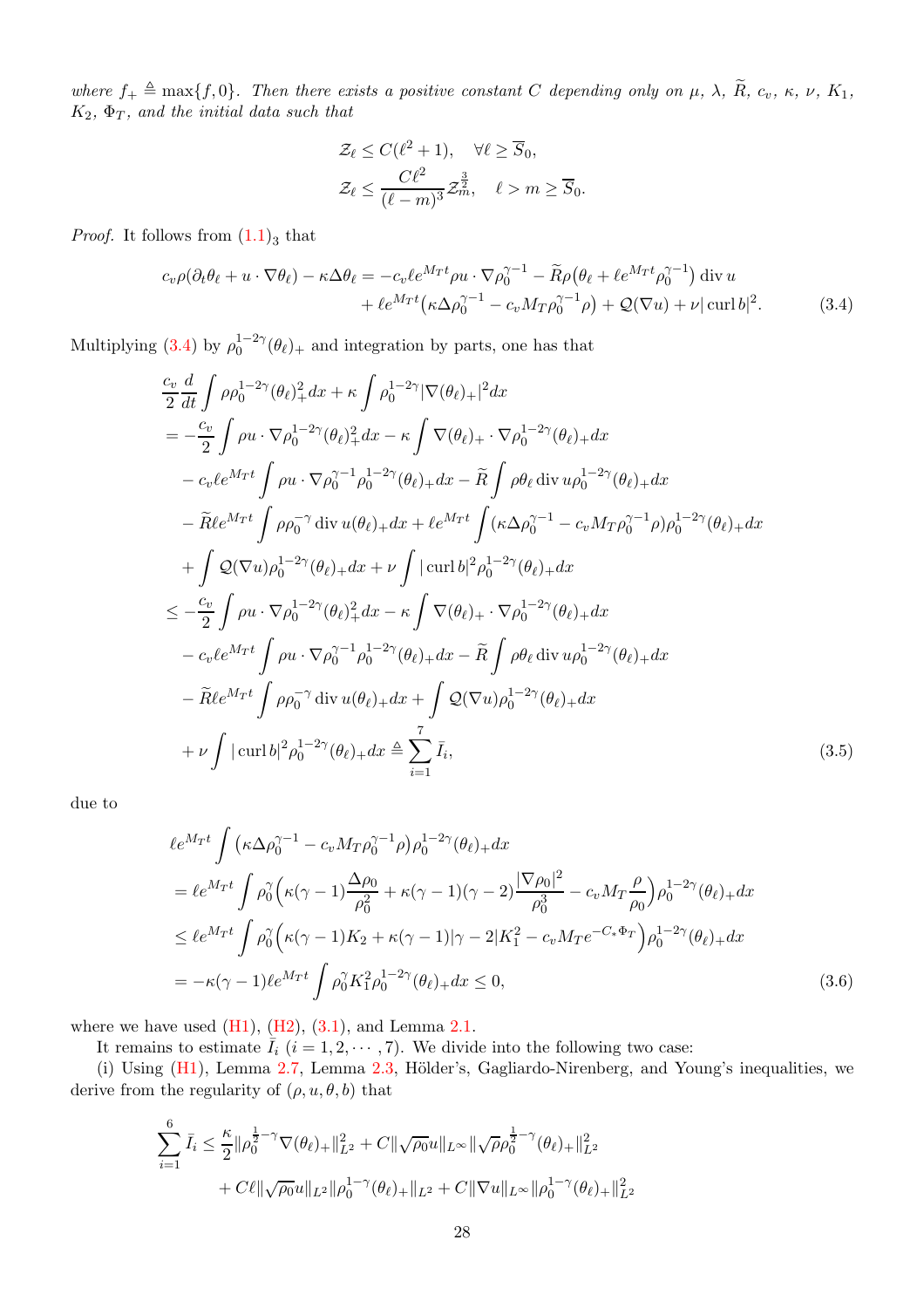+ 
$$
C\ell \|\nabla u\|_{L^2} \|\rho_0^{1-\gamma}(\theta_\ell) + \|_{L^2} + C \|\rho_0^{-\frac{\gamma}{2}} \nabla u\|_{L^4}^4 \|\rho_0^{1-\gamma}(\theta_\ell) + \|_{L^2}
$$
  
+  $C \|\rho_0^{-\frac{\gamma}{2}} \nabla b\|_{L^4}^4 \|\rho_0^{1-\gamma}(\theta_\ell) + \|_{L^2} + C \|\rho_0^{1-\gamma}(\theta_\ell) + \|_{L^2}^2$   
 $\leq \frac{\kappa}{2} \|\rho_0^{\frac{1}{2}-\gamma} \nabla(\theta_\ell) + \|_{L^2}^2 + C\phi(t) \|\rho_0^{1-\gamma}(\theta_\ell) + \|_{L^2}^2 + C \|\rho_0^{-\frac{\gamma}{2}} \nabla u\|_{L^2}^2 + C \|\rho_0^{-\frac{\gamma}{2}} \nabla u\|_{L^6}^6$   
+  $C \|\rho_0^{-\frac{\gamma}{2}} \nabla b\|_{L^6}^6 + C \|\rho_0^{-\frac{\gamma}{2}} \nabla b\|_{L^2}^2 + C\ell^2 (\|\sqrt{\rho_0}u\|_{L^2}^2 + \|\nabla u\|_{L^2}^2)$   
 $\leq \frac{\kappa}{2} \|\rho_0^{\frac{1}{2}-\gamma} \nabla(\theta_\ell) + \|_{L^2}^2 + C\phi(t) \|\rho_0^{1-\gamma}(\theta_\ell) + \|_{L^2}^2 + C(\ell^2 + 1),$ 

from which, and [\(3.5\)](#page-27-1), one has

$$
c_v \frac{d}{dt} \|\rho_0^{1-\gamma}(\theta_\ell)_+\|_{L^2}^2 + \kappa \|\rho_0^{\frac{1}{2}-\gamma} \nabla(\theta_\ell)_+\|_{L^2}^2 \leq C\phi(t) \|\rho_0^{1-\gamma}(\theta_\ell)_+\|_{L^2}^2 + C(\ell^2+1).
$$

This together with Gronwall's inequality, and using Lemma [2.1,](#page-5-1) and noticing that  $(\theta_\ell)_+|_{t=0} = 0$ , for any  $\ell \geq \overline{S}_0$ , the first conclusion follows.

(ii) By  $(H1)$ ,  $(H2)$ , Lemma [2.1,](#page-5-1) and Lemma [2.7,](#page-24-3) we obtain that

$$
\overline{I}_{1} + \overline{I}_{2} + \overline{I}_{4} \leq \frac{\kappa}{4} ||\rho_{0}^{\frac{1}{2}-\gamma} \nabla(\theta_{\ell})_{+}||_{L^{2}}^{2} + C(||\sqrt{\rho_{0}}u||_{L^{\infty}} + ||\nabla u||_{L^{\infty}} + 1)||\sqrt{\rho}\rho_{0}^{\frac{1}{2}-\gamma}(\theta_{\ell})_{+}||_{L^{2}}^{2}
$$
\n
$$
\leq \frac{\kappa}{4} ||\rho_{0}^{\frac{1}{2}-\gamma} \nabla(\theta_{\ell})_{+}||_{L^{2}}^{2} + C\phi(t)||\sqrt{\rho}\rho_{0}^{\frac{1}{2}-\gamma}(\theta_{\ell})_{+}||_{L^{2}}^{2},
$$
\n
$$
\overline{I}_{3} + \overline{I}_{5} \leq C\ell(||\sqrt{\rho_{0}}u||_{L^{\infty}} + ||\nabla u||_{L^{\infty}}) \int \rho_{0}^{1-\gamma}(\theta_{\ell})_{+}^{2} dx
$$
\n
$$
\leq C\ell^{2} \int_{\{\theta_{\ell}>0\}} 1 dx + C\phi(t)||\rho_{0}^{1-\gamma}(\theta_{\ell})_{+}||_{L^{2}}^{2},
$$
\n
$$
\overline{I}_{6} + \overline{I}_{7} \leq C(||\rho_{0}^{-\frac{\gamma}{2}} \nabla u||_{L^{6}}^{2} + ||\rho_{0}^{-\frac{\gamma}{2}} \nabla b||_{L^{6}}^{2})||\rho_{0}^{1-\gamma}(\theta_{\ell})_{+}||_{L^{6}} \Big(\int_{\{\theta_{\ell}>0\}} 1 dx\Big)^{\frac{1}{2}}
$$
\n
$$
\leq C(||\rho_{0}^{1-\gamma} \nabla(\theta_{\ell})_{+}||_{L^{2}} + ||\nabla\rho_{0}^{1-\gamma}(\theta_{\ell})_{+}||_{L^{2}}) \Big(\int_{\{\theta_{\ell}>0\}} 1 dx\Big)^{\frac{1}{2}}
$$
\n
$$
\leq C(||\rho_{0}^{1-\gamma} \nabla(\theta_{\ell})_{+}||_{L^{2}} + ||\rho_{0}^{\frac{3}{2}-\gamma}(\theta_{\ell})_{+}||_{L^{2}}) \Big(\int_{\{\theta_{\ell}>0\}} 1 dx\Big)^{\frac{1}{2}}
$$

Substituting the above estimates on  $\overline{I}_i$   $(i = 1, 2, \cdots, 7)$  into [\(3.5\)](#page-27-1), we arrive at

$$
c_v \frac{d}{dt} \|\rho_0^{1-\gamma}(\theta_\ell)_{+}\|_{L^2}^2 + \kappa \|\rho_0^{\frac{1}{2}-\gamma} \nabla(\theta_\ell)_{+}\|_{L^2}^2 \le C\phi(t) \|\rho_0^{1-\gamma}(\theta_\ell)_{+}\|_{L^2}^2 + C\ell^2 \int_{\{\theta_\ell > 0\}} 1 dx. \tag{3.7}
$$

Since  $M_T > 0$ , one can check that for any  $\ell > m$ , it holds that

<span id="page-28-1"></span><span id="page-28-0"></span>
$$
1 \leq e^{-M_T t} \rho_0^{1-\gamma} \frac{\theta_m^+}{\ell-m} \leq \rho_0^{1-\gamma} \frac{\theta_m^+}{\ell-m}, \quad \text{on } \{\theta_\ell > 0\} \subseteq \{\theta_m > 0\},
$$

which together with  $(H1)$  and Gagliardo-Nirenberg inequality gives that

$$
\int_{\{\theta_{\ell}>0\}} 1 dx \leq \int_{\{\theta_{\ell}>0\}} \left| \frac{\rho_0^{1-\gamma} \theta_m^+}{\ell-m} \right|^3 dx \leq \frac{C}{(\ell-m)^3} \|\rho^{1-\gamma} \theta_m^+\|_{L^2}^{\frac{3}{2}} \|\nabla(\rho_0^{1-\gamma} \theta_m^+)\|_{L^2}^{\frac{3}{2}} \n\leq \frac{C}{(\ell-m)^3} \|\rho^{1-\gamma} \theta_m^+\|_{L^2}^{\frac{3}{2}} \left( \|\rho_0^{1-\gamma} \nabla \theta_m^+\|_{L^2} + \|\nabla \rho_0^{1-\gamma} \theta_m^+\|_{L^2} \right)^{\frac{3}{2}} \n\leq \frac{C}{(\ell-m)^3} \|\rho^{1-\gamma} \theta_m^+\|_{L^2}^{\frac{3}{2}} \left( \|\rho_0^{1-\gamma} \nabla \theta_m^+\|_{L^2} + \|\rho_0^{1-\gamma} \theta_m^+\|_{L^2} \right)^{\frac{3}{2}}.
$$
\n(3.8)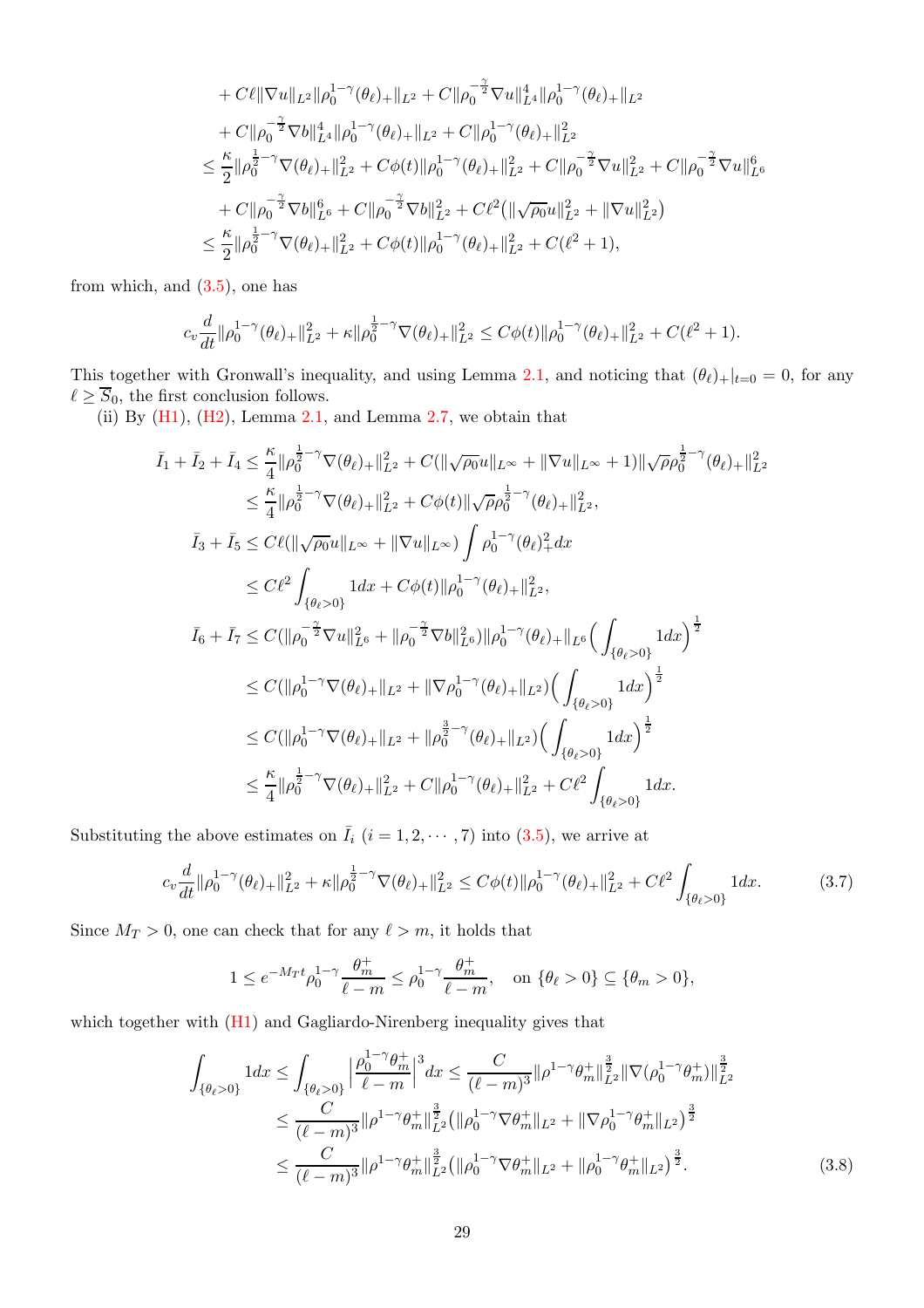Thanks to  $(3.7)$  and  $(3.8)$ , one has that

$$
c_v \frac{d}{dt} ||\rho_0^{1-\gamma}(\theta_\ell)_{+}||_{L^2}^2 + \kappa ||\rho_0^{\frac{1}{2}-\gamma} \nabla(\theta_\ell)_{+}||_{L^2}^2
$$
  

$$
\leq \frac{C}{(\ell-m)^3} ||\rho^{1-\gamma} \theta_m^+||_{L^2}^{\frac{3}{2}} (||\rho_0^{1-\gamma} \nabla \theta_m^+||_{L^2} + ||\rho_0^{1-\gamma} \theta_m^+||_{L^2})^{\frac{3}{2}} + C\phi(t) ||\rho_0^{1-\gamma} (\theta_\ell)_{+}||_{L^2}^2,
$$

from which, applying Gronwall's inequality, Lemma [2.1,](#page-5-1) and noticing that  $(\theta_\ell)_+|_{t=0} = 0$ , for any  $\ell \geq \overline{S}_0$ , and the following fact

$$
\int_{0}^{T} \|\rho^{1-\gamma}\theta_{m}^{+}\|_{L^{2}}^{\frac{3}{2}}(\|\rho_{0}^{1-\gamma}\nabla\theta_{m}^{+}\|_{L^{2}} + \|\rho_{0}^{1-\gamma}\theta_{m}^{+}\|_{L^{2}})^{\frac{3}{2}}dt \n\leq C \int_{0}^{T} \left(\|\rho^{1-\gamma}\theta_{m}^{+}\|_{L^{2}}^{2}\right)^{\frac{3}{2}}dt + \int_{0}^{T} \|\rho^{1-\gamma}\theta_{m}^{+}\|_{L^{2}}^{\frac{3}{2}}\|\rho_{0}^{1-\gamma}\nabla\theta_{m}^{+}\|_{L^{2}}^{\frac{3}{2}}dt \n\leq C \Big(\sup_{0 \leq t \leq T} \|\rho^{1-\gamma}\theta_{m}^{+}\|_{L^{2}}^{2}\Big)^{\frac{3}{2}} + C \Big(\int_{0}^{T} \|\rho^{1-\gamma}\theta_{m}^{+}\|_{L^{2}}^{6}dt\Big)^{\frac{1}{4}} \Big(\int_{0}^{T} \|\rho_{0}^{1-\gamma}\nabla\theta_{m}^{+}\|_{L^{2}}^{2}dt\Big)^{\frac{3}{4}} \n\leq C \Big(\sup_{0 \leq t \leq T} \|\rho^{1-\gamma}\theta_{m}^{+}\|_{L^{2}}^{2}\Big)^{\frac{3}{2}} + C \Big(\int_{0}^{T} \|\rho_{0}^{1-\gamma}\nabla\theta_{m}^{+}\|_{L^{2}}^{2}dt\Big)^{\frac{3}{2}} \leq C \mathcal{Z}_{m}^{\frac{3}{2}}.
$$

<span id="page-29-2"></span>Thus, the second conclusion follows.

### 4 Proof of Theorem [1.3](#page-3-5)

Combining Lemmas [2.1–](#page-5-1)[2.7](#page-24-3) and Lemmas [3.1–](#page-25-3)[3.2](#page-26-0) altogether, and using the similar arguments of Li and Xin [\[29\]](#page-31-10), it is not difficult to get the uniform lower and upper boundedness of the entropy by a modified De Giorgi-type iteration (see Lemma [4.1\)](#page-29-3). Here we omit the details for simplicity.  $\Box$ 

## Appendix

In this appendix, we state the following De Giorgi type iterative lemma (cf. [\[29\]](#page-31-10)), which is important to derive the uniform lower and upper bounds of the entropy.

<span id="page-29-3"></span>**Lemma 4.1.** Let  $m_0 \in [0,\infty)$  be given and f be a nonnegative non-increasing function on  $[m_0,\infty)$  satisfying

$$
f(\ell) \le \frac{M_0(\ell+1)^{\alpha}}{(\ell-m)^{\beta}} f^{\sigma}(m), \quad \forall \ell > m \ge m_0,
$$

for some nonnegative constants  $M_0$ ,  $\alpha$ ,  $\beta$ , and  $\sigma$ , with  $0 \leq \alpha < \beta$  and  $\sigma > 1$ . Then,

$$
f(m_0+d)=0,
$$

where

$$
d = \left[2f^{\sigma}(m_0)(m_0 + M_0 + 2)^{\frac{2\alpha + 2\beta + 1}{\sigma - 1} + \frac{\beta}{(\sigma - 1)^2} + 2\alpha + \beta + 1}\right]^{\frac{1}{\beta - \alpha}} + 2.
$$

### <span id="page-29-0"></span>References

- [1] Y. Chen, B. Huang, and X. Shi, Global strong solutions to the compressible magnetohydrodynamic equations with slip boundary conditions in 3D bounded domains, https://arxiv.org/abs/2102.07341.
- <span id="page-29-1"></span>[2] Y. Chen, B. Huang, and X. Shi, Global strong solutions to the compressible magnetohydrodynamic equations with slip boundary conditions in a 3D exterior domain, https://arxiv.org/abs/2112.08111.

 $\Box$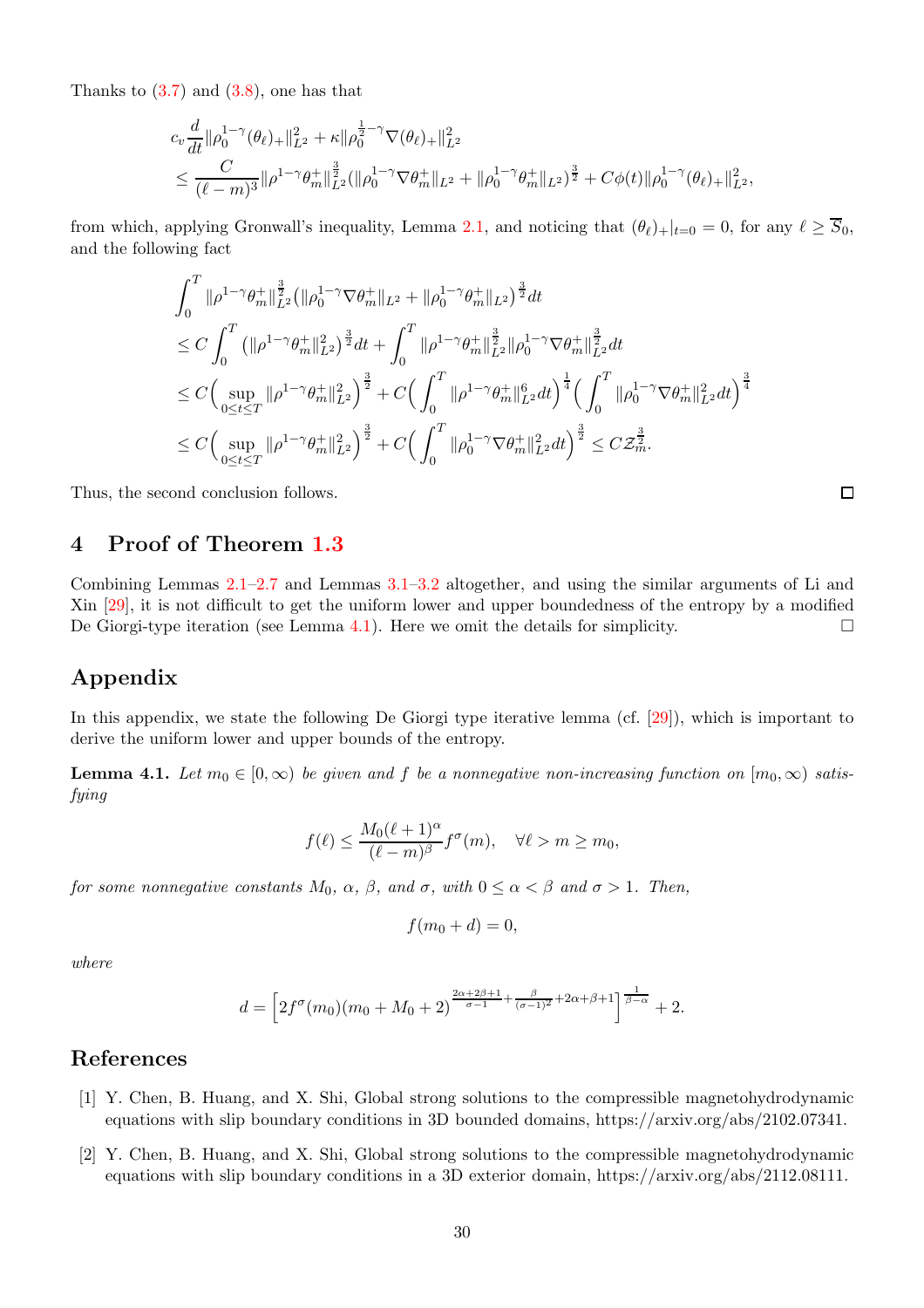- <span id="page-30-11"></span><span id="page-30-6"></span>[3] L. Du and Y. Wang, Mass concentration phenomenon in compressible magnetohydrodynamic flows, Nonlinearity, 28 (2015), no. 8, 2959–2976.
- [4] B. Ducomet and E. Feireisl, The equations of magnetohydrodynamics: on the interaction between matter and radiation in the evolution of gaseous stars, Comm. Math. Phys., 266 (2006), no. 3, 595– 629.
- <span id="page-30-17"></span><span id="page-30-9"></span>[5] J. Fan and W. Yu, Strong solution to the compressible magnetohydrodynamic equations with vacuum, Nonlinear Anal. Real World Appl., 10 (2009), no. 1, 392–409.
- <span id="page-30-10"></span>[6] E. Feireisl, Dynamics of viscous compressible fluids, Oxford University Press, Oxford, 2004.
- <span id="page-30-5"></span>[7] E. Feireisl, On the motion of a viscous, compressible, and heat conducting fluid, Indiana Univ. Math. J., 53 (2004), no. 6, 1705–1738.
- <span id="page-30-7"></span>[8] E. Feireisl and Y. Li, On global-in-time weak solutions to the magnetohydrodynamic system of compressible inviscid fluids, Nonlinearity, 33 (2020), 139–155.
- [9] L. Guo, F. Li, and F. Xie, Asymptotic limits of the isentropic compressible viscous magnetohydrodynamic equations with Navier-slip boundary conditions, J. Differential Equations, 267 (2019), no. 12, 6910–6957.
- <span id="page-30-2"></span><span id="page-30-1"></span>[10] D. Hoff, Global solutions of the Navier-Stokes equations for multidimensional compressible flow with discontinuous initial data, J. Differential Equations, 120 (1995), no. 1, 215–254.
- <span id="page-30-4"></span>[11] D. Hoff, Uniqueness of weak solutions of the Navier-Stokes equations of multidimensional, compressible flow, SIAM J. Math. Anal., 37 (2006), no. 6, 1742–1760.
- [12] G. Hong, X. Hou, H. Peng, and C. Zhu, Global existence for a class of large solutions to three dimensional compressible magnetohydrodynamic equations with vacuum, SIAM J. Math. Anal., 49 (2017), no. 4, 2409–2441.
- <span id="page-30-13"></span>[13] X. Hou, M. Jiang, and H. Peng, Global strong solution to 3D full compressible magnetohydrodynamic flows with vacuum at infinity, Z. Angew. Math. Phys., 73 (2022), no. 1, Paper No. 13.
- <span id="page-30-12"></span><span id="page-30-0"></span>[14] X. Hu and D. Wang, Global solutions to the three-dimensional full compressible magnetohydrodynamic flows, Comm. Math. Phys., 283 (2008), no. 1, 255–284.
- [15] X. Hu and D. Wang, Global existence and large-time behavior of solutions to the three dimensional equations of compressible magnetohydrodynamic flows, Arch. Ration. Mech. Anal., 197 (2010), no. 1, 203–238.
- <span id="page-30-14"></span>[16] X. Huang and J. Li, Serrin-type blowup criterion for viscous, compressible, and heat conducting Navier-Stokes and magnetohydrodynamic flows, Comm. Math. Phys., 324 (2013), no. 1, 147–171.
- <span id="page-30-3"></span>[17] X. Huang, J. Li, and Z. Xin, Global well-posedness of classical solutions with large oscillations and vacuum to the three-dimensional isentropic compressible Navier-Stokes equations, Comm. Pure Appl. Math., 65 (2012), no. 4, 549–585.
- <span id="page-30-8"></span>[18] S. Jiang, Q. Ju, and Y. Li, Incompressible limit of the compressible magnetohydrodynamic equations with vanishing viscosity coefficients, SIAM J. Math. Anal., 42 (2010), no. 6, 2539–2553.
- <span id="page-30-15"></span>[19] S. Jiang, Q. Ju, and Y. Li, Low Mach number limit for the multi-dimensional full magnetohydrodynamic equations, Nonlinearity, 25 (2012), no. 5, 1351–1365.
- [20] S. Jiang, Q. Ju, F. Li, and Z. Xin, Low Mach number limit for the full compressible magnetohydrodynamic equations with general initial data, Adv. Math., 259 (2014), 384–420.
- <span id="page-30-16"></span>[21] Q. Ju, F. Li, and Y. Li, Asymptotic limits of the full compressible magnetohydrodynamic equations, SIAM J. Math. Anal., 45 (2013), no. 5, 2597–2624.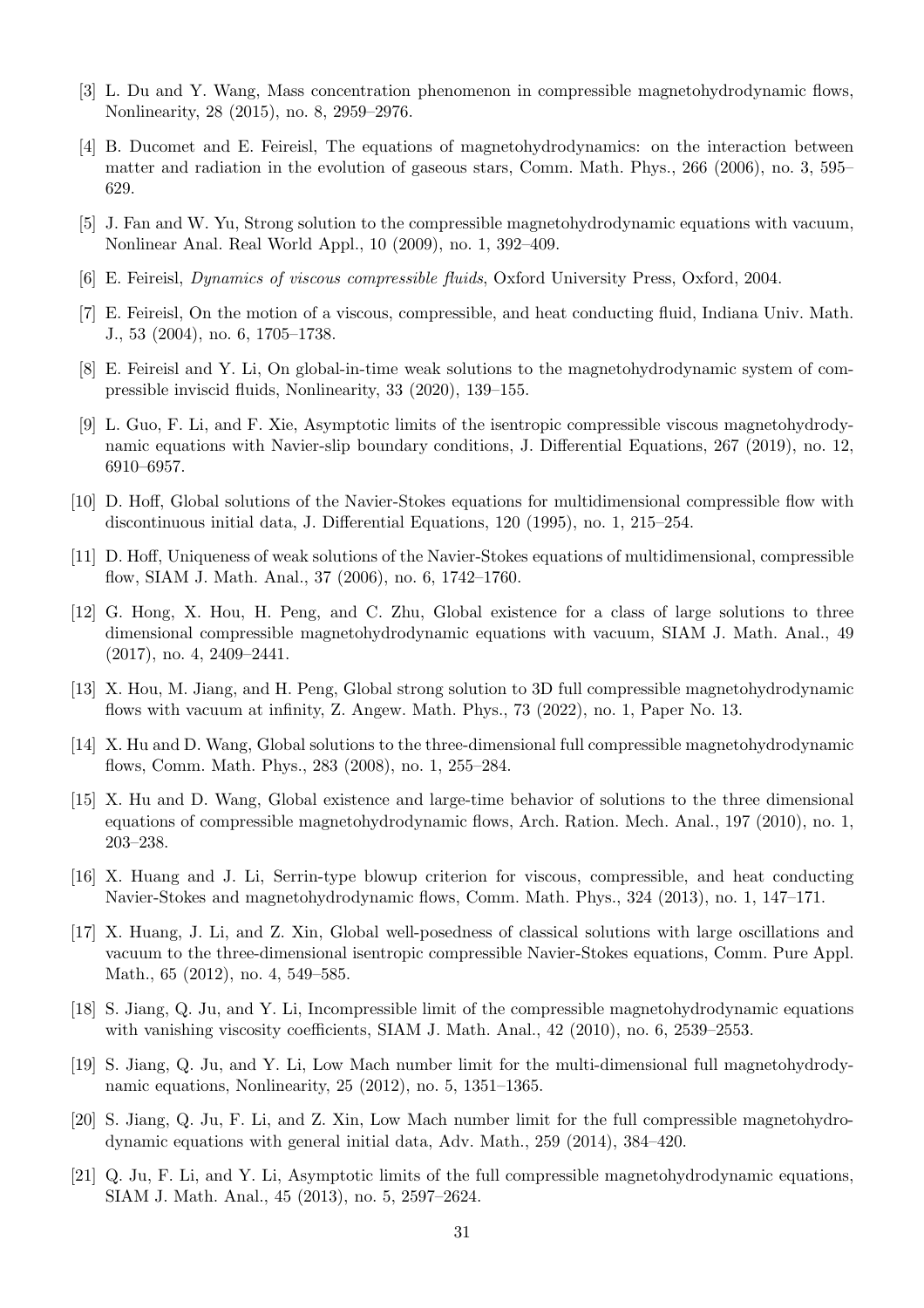- <span id="page-31-16"></span><span id="page-31-9"></span>[22] S. Kawashima, Systems of a hyperbolic-parabolic composite type, with applications to the equations of magnetohydrodynamic, Ph.D. thesis, Kyoto University, 1983.
- <span id="page-31-6"></span>[23] Y.-S. Kwon and K. Trivisa, On the incompressible limits for the full magnetohydrodynamics flows, J. Differential Equations, 251 (2011), no. 7, 1990–2023.
- <span id="page-31-5"></span>[24] F. Li and H. Yu, Optimal decay rate of classical solutions to the compressible magnetohydrodynamic equations, Proc. Roy. Soc. Edinburgh Sect. A, 141 (2011), no. 1, 109–126.
- <span id="page-31-2"></span>[25] Y. Li, Convergence of the compressible magnetohydrodynamic equations to incompressible magnetohydrodynamic equations, J. Differential Equations, 252 (2012), no. 3, 2725–2738.
- <span id="page-31-17"></span>[26] H. Li, X. Xu, and J. Zhang, Global classical solutions to 3D compressible magnetohydrodynamic equations with large oscillations and vacuum, SIAM J. Math. Anal., 45 (2013), no. 3, 1356–1387.
- <span id="page-31-18"></span>[27] J. Li and Z. Xin, Entropy bounded solutions to the one-dimensional compressible Navier-Stokes equations with zero heat conduction and far field vacuum, Adv. Math., 361 (2020), 106923.
- [28] J. Li and Z. Xin, Entropy-bounded solutions to the one-dimensional heat conductive compressible Navier-Stokes equations with far field vacuum, Comm. Pure Appl. Math., doi: 10.1002/cpa.22015.
- <span id="page-31-10"></span>[29] J. Li and Z. Xin, Propagation of uniform boundedness of entropy and inhomogeneous regularities for viscous and heat conductive gases with far field vacuum in three dimensions, https://arxiv.org/abs/2111.14057.
- <span id="page-31-8"></span><span id="page-31-0"></span>[30] T. Li and T. Qin, Physics and partial differential equations. vol. 1, Translated from the Chinese original by Yachun Li, Higher Education Press, Beijing, 2012.
- [31] X. Li and B. Guo, On the equations of thermally radiative magnetohydrodynamics, J. Differential Equations, 257 (2014), no. 9, 3334–3381.
- <span id="page-31-14"></span>[32] Y. Li, Global well-posedness for the three-dimensional full compressible viscous non-resistive MHD system, J. Math. Fluid Mech., 24 (2022), no. 1, Paper No. 28.
- <span id="page-31-4"></span>[33] Y. Li and Y. Sun, Global weak solutions to a two-dimensional compressible MHD equations of viscous non-resistive fluids, J. Differential Equations, 267 (2019), no. 6, 3827–3851.
- <span id="page-31-15"></span><span id="page-31-7"></span>[34] Y. Li and Y. Sun, On global-in-time weak solutions to a two-dimensional full compressible non-resistive MHD system, SIAM J. Math. Anal., 53 (2021), no. 4, 4142–4177.
- [35] P. L. Lions, Mathematical topics in fluid mechanics. Vol.2. Compressible models, Oxford University Press, New York, 1998.
- <span id="page-31-1"></span>[36] S. Liu, H. Yu, and J. Zhang, Global weak solutions of 3D compressible MHD with discontinuous initial data and vacuum, J. Differential Equations, 254 (2013), no. 1, 229–255.
- <span id="page-31-11"></span>[37] Y. Liu and X. Zhong, Global well-posedness to three-dimensional full compressible magnetohydrodynamic equations with vacuum, Z. Angew. Math. Phys., 71 (2020), no. 6, Paper No. 188.
- <span id="page-31-12"></span>[38] Y. Liu and X. Zhong, Global existence and decay estimates of strong solutions for compressible nonisentropic magnetohydrodynamic flows with vacuum, https://arxiv.org/abs/2108.06726.
- <span id="page-31-13"></span>[39] Y. Liu and X. Zhong, Global strong solution for 3D compressible heat-conducting magnetohydrodynamic equations revisited, https://arxiv.org/abs/2201.12069.
- <span id="page-31-3"></span>[40] B. Lü, X. Shi, and X. Xu, Global existence and large-time asymptotic behavior of strong solutions to the compressible magnetohydrodynamic equations with vacuum, Indiana Univ. Math. J., 65 (2016), no. 3, 925–975.